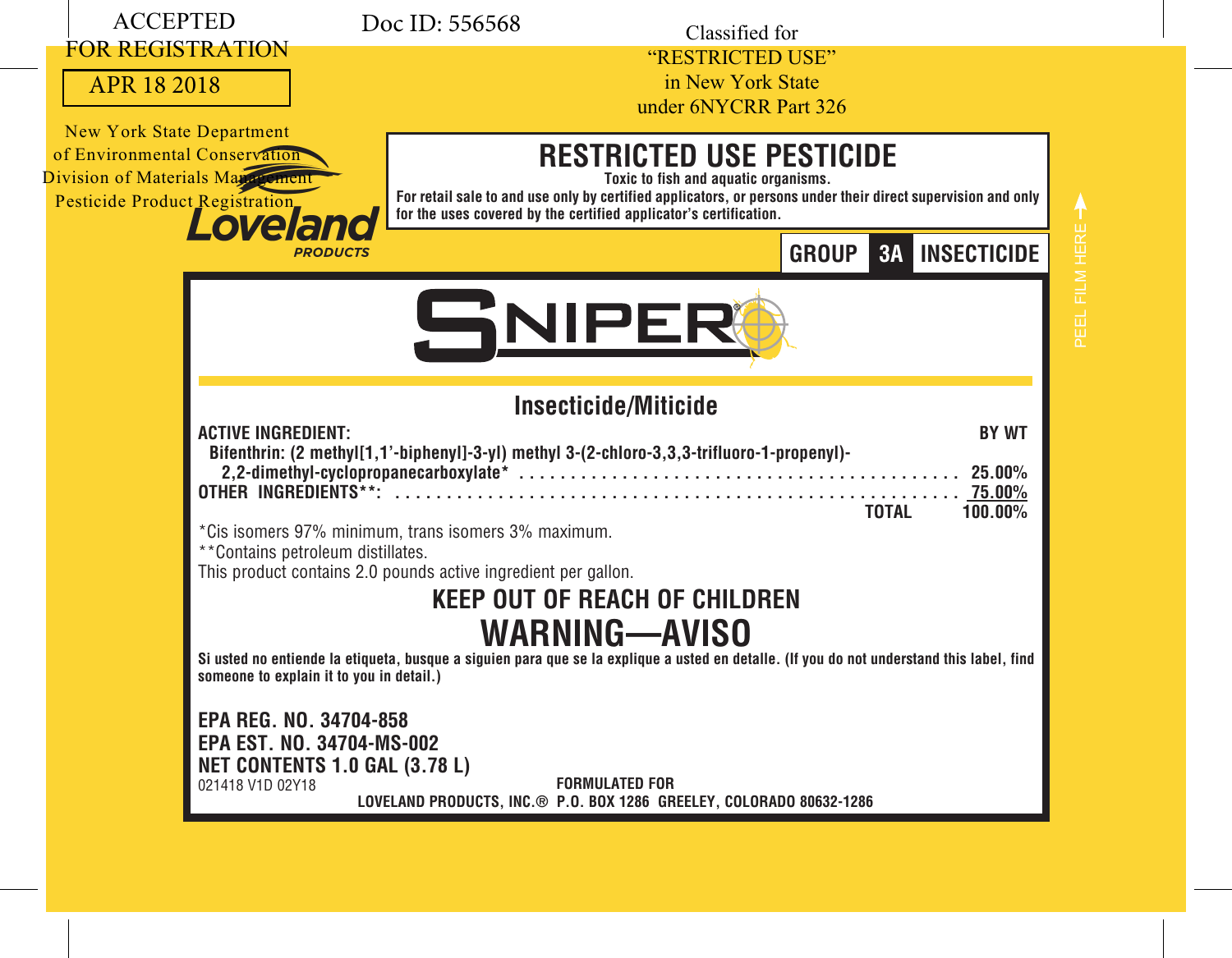

# **RESTRICTED USE PESTICIDE**

**Toxic to fish and aquatic organisms.**

**For retail sale to and use only by certified applicators, or persons under their direct supervision and only for the uses covered by the certified applicator's certification.**

# **GROUP INSECTICIDE 3A**



# **Insecticide/Miticide**

| <b>ACTIVE INGREDIENT:</b>                                                                  | BY WT         |
|--------------------------------------------------------------------------------------------|---------------|
| Bifenthrin: (2 methyl[1,1'-biphenyl]-3-yl) methyl 3-(2-chloro-3,3,3-trifluoro-1-propenyl)- |               |
|                                                                                            |               |
|                                                                                            |               |
|                                                                                            | TOTAL 100.00% |

\*Cis isomers 97% minimum, trans isomers 3% maximum.

\*\*Contains petroleum distillates.

This product contains 2.0 pounds active ingredient per gallon.

# **KEEP OUT OF REACH OF CHILDREN WARNING—AVISO**

**Si usted no entiende la etiqueta, busque a siguien para que se la explique a usted en detalle. (If you do not understand this label, find someone to explain it to you in detail.)**

**EPA REG. NO. 34704-858 EPA EST. NO. 34704-MS-002 NET CONTENTS 1.0 GAL (3.78 L)** 021418 V1D 02Y18



**FORMULATED FOR LOVELAND PRODUCTS, INC.® P.O. BOX 1286 GREELEY, COLORADO 80632-1286**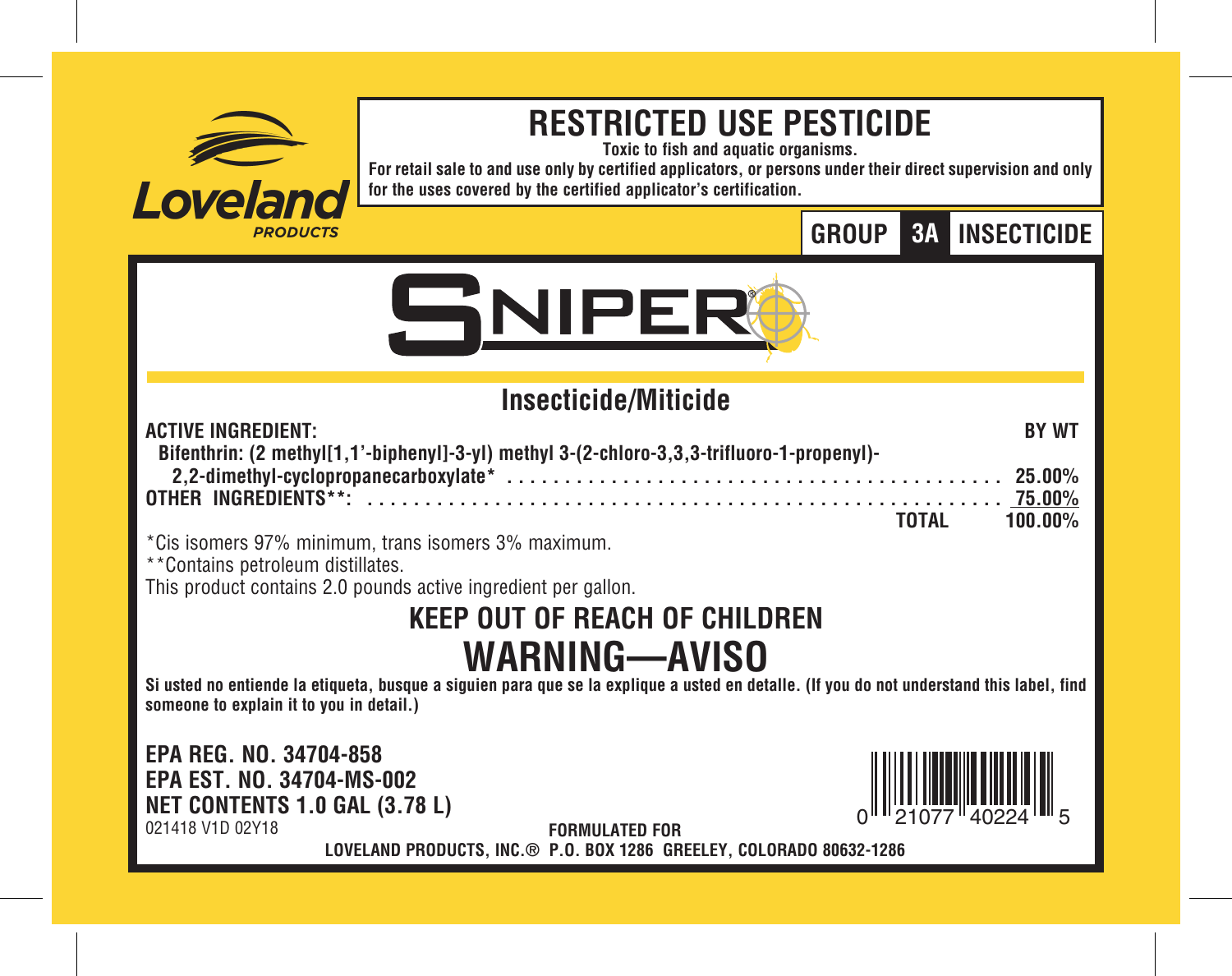|                                                                                                                                                                                                                                                                                  | <b>FIRST AID</b>                                                                                                                                                                                                                                                                                                                                                                                                                                                               |  |  |  |  |  |  |  |  |
|----------------------------------------------------------------------------------------------------------------------------------------------------------------------------------------------------------------------------------------------------------------------------------|--------------------------------------------------------------------------------------------------------------------------------------------------------------------------------------------------------------------------------------------------------------------------------------------------------------------------------------------------------------------------------------------------------------------------------------------------------------------------------|--|--|--|--|--|--|--|--|
| If swallowed: I<br>• Immediately call a poison control center or doctor.<br>• Do not induce vomiting unless told to do so by the<br>poison control center or doctor.<br>• Do not give any liquids to the person.<br>• Do not give anything by mouth to an unconscious<br>person. |                                                                                                                                                                                                                                                                                                                                                                                                                                                                                |  |  |  |  |  |  |  |  |
| If in eves:                                                                                                                                                                                                                                                                      | • Hold eye open and rinse slowly and gently with water<br>for 15 to 20 minutes.<br>. Remove contact lenses, if present, after the first 5<br>minutes, then continue rinsing eve.<br>. Call a poison control center or doctor for treatment<br>advice.                                                                                                                                                                                                                          |  |  |  |  |  |  |  |  |
| If on skin or<br>clothina:                                                                                                                                                                                                                                                       | • Take off contaminated clothing.<br>• Rinse skin immediately with plenty of water for 15 to<br>20 minutes.<br>. Call a poison control center or doctor for treatment<br>advice                                                                                                                                                                                                                                                                                                |  |  |  |  |  |  |  |  |
| If inhaled:                                                                                                                                                                                                                                                                      | • Move person to fresh air.<br>• If person is not breathing, call 911 or an ambulance,<br>then give artificial respiration, preferably by mouth-to-<br>mouth, if possible.<br>. Call a poison control center or doctor for further<br>treatment advice.                                                                                                                                                                                                                        |  |  |  |  |  |  |  |  |
| 1-866-944-8565.                                                                                                                                                                                                                                                                  | Have the product container or label with you when calling a poison<br>control center or doctor, or going for treatment.<br>FOR A MEDICAL EMERGENČY IŇVOLVING THIS PRODUCT CALL:<br><b>NOTE TO PHYSICIAN:</b> This product is a pyrethroid. If large amounts<br>have been ingested, the stomach and intestines should be evacuated.<br>Treatment is symptomatic and supportive. Digestible fats, oils, or<br>alcohol may increase absorption and so should be avoided. Contains |  |  |  |  |  |  |  |  |

alcohol may increase absorption and so should be avoided. Contains petroleum distillate - vomiting may cause aspiration pneumonia.

# **PRECAUTIONARY STATEMENTS HAZARDS TO HUMANS & DOMESTIC ANIMALS WARNING**

May be fatal if swallowed. Causes substantial but temporary eye injury. Do not get in eyes or on clothing. Wear protective eyewear (goggles, face shield, or safety glasses). Harmful if inhaled or absorbed through skin. Avoid breathing vapor or spray mist. Avoid contact with skin, eyes, or clothing. Wash thoroughly with soap and water after handling and before eating, drinking, chewing gum, using tobacco, or using the toilet. Remove and wash contaminated clothing before reuse.

# **Personal Protective Equipment (PPE):**

Some materials that are chemical-resistant to this product are listed below.

**Handlers who may be exposed to the dilute through application or other tasks must wear:**

- Long-sleeved shirt and long pants,
- Chemical-resistant gloves, including barrier laminate, butyl rubber ≥14 mils, nitrile rubber ≥14 mils, neoprene rubber ≥14 mils, polyvinyl chloride (PVC) ≥14 mils or Viton ≥14 mils and
- Shoes plus socks.

#### **Handlers who may be exposed to the concentrate through mixing, loading, application or other tasks must wear:**

- Long-sleeved shirt and long pants,
- Chemical-resistant gloves, such as barrier laminate or nitrile rubber or neoprene rubber or viton,
- Shoes plus socks, and
- Protective eyewear.

Discard clothing and other absorbent materials that have been drenched or heavily contaminated with this product's concentrate. Do not reuse them. Follow manufacturer's instructions for cleaning/maintaining PPE. If no such instructions for washables exists, use detergent and hot water. Keep and wash PPE separately from other laundry.

# **USER SAFETY RECOMMENDATIONS**

# **Users should:**

- Wash hands before eating, drinking, chewing gum, using tobacco or using the toilet.
- Remove clothing immediately if pesticide gets inside. Then wash thoroughly and put on clean clothing.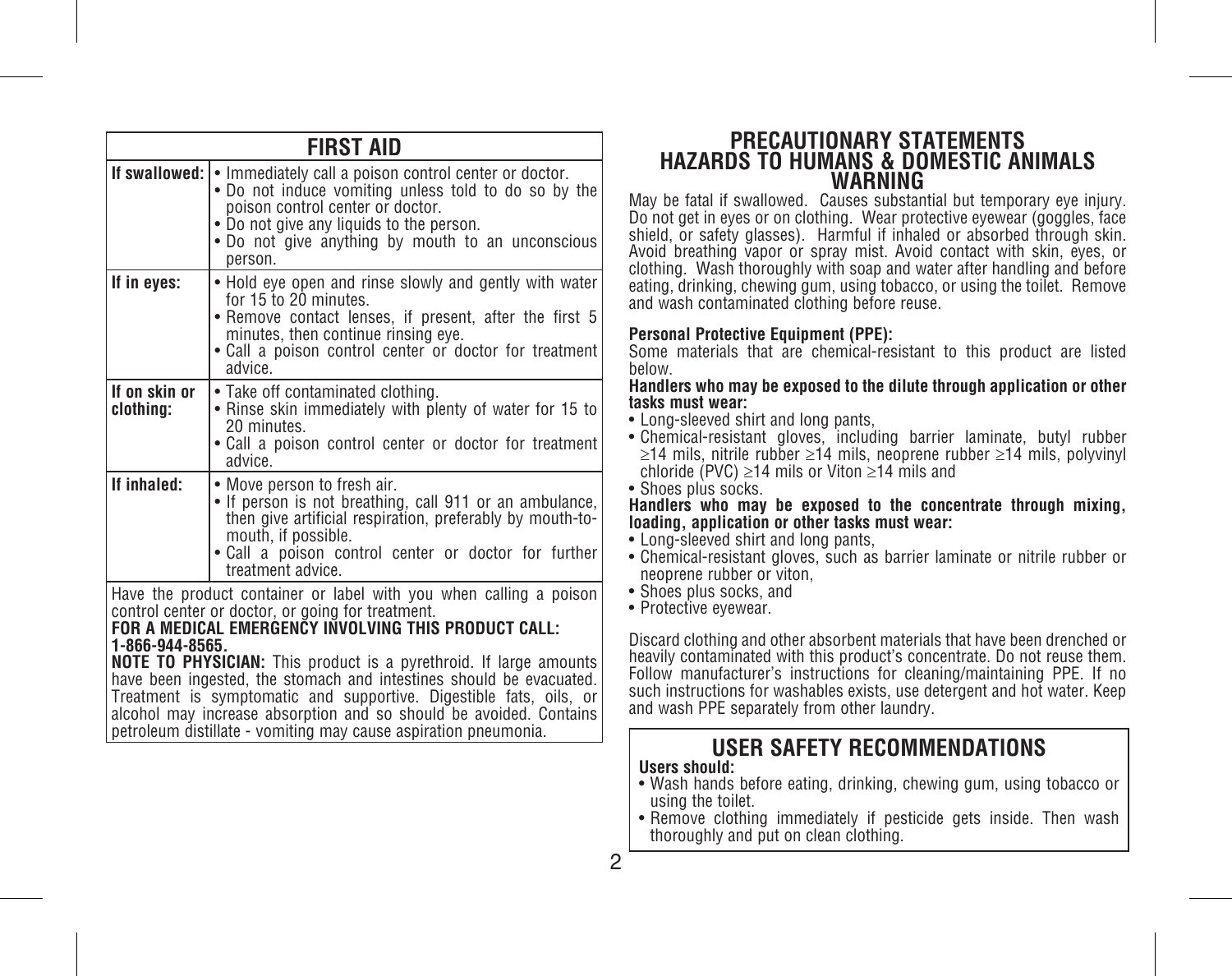# **ENVIRONMENTAL HAZARDS**

This pesticide is extremely toxic to fish and aquatic invertebrates. Use with care when applying in areas adjacent to any body of water. Do not apply directly to water, to areas where surface water is present or to intertidal areas below the mean high water mark. Do not make applications when weather conditions favor drift from treated areas. Drift and runoff from treated areas may be hazardous to aquatic organisms in neighboring areas. Do not contaminate water when disposing of equipment wash- waters.

This product is highly toxic to bees exposed to direct treatment or residues on blooming crops or weeds. Do not apply this product or allow it to drift to blooming crops or weeds while bees are foraging the treatment area.

The use of bifenthrin is prohibited in areas that may result in exposure of endangered species to bifenthrin. Prior to use in a particular county, contact the local extension service for procedures and precautions to use to protect endangered species.

# **PHYSICAL / CHEMICAL HAZARDS**

Combustible. Do not use or store near open flame.

# **DIRECTIONS FOR USE RESTRICTED USE PESTICIDE**

It is a violation of Federal law to use this product in a manner inconsistent with its labeling.

Do not apply this product in a way that will contact workers or other persons, either directly or through drift. Only protected handlers may be in the area during application. For any requirements specific to your State or Tribe, consult the agency responsible for pesticide regulation.

# **RESISTANCE MANAGEMENT**

This product contains a Group 3 Insecticide. With repeated use of Group 3 insecticides as the primary method of control in the same field for successive years, insect/mite populations can develop resistant biotypes. If this occurs, insect/mite biotypes with acquired resistance to Group 3 insecticides may eventually dominate the insect/mite population. This may result in partial or total loss of control of those species by this product or other Group 3 insecticides.

To delay development of insecticide resistance, the following practices are recommended:

- Base insecticide applications on comprehensive IPM programs. This program should include an insect management program that includes cultural and biological control where possible.
- Use good resistance management strategies established for the use area. This may include the use of insecticide rotations or tank mixes with other groups of insecticide and miticides in an IPM program.
- Always apply Sniper at the listed rates and according to label directions. Do not use less than listed label rates alone or in tank mixtures unless directed otherwise in supplemental labeling supplied by Loveland Products, Inc.
- Monitor treated populations in the field for loss of control. If poor performance cannot be attributed to improper application or extreme weather conditions, a resistant strain of insect may be present. Immediately consult your local Loveland Products, Inc. representative or agricultural advisor for the best alternative method of control in your area.
- Do not treat seedling plants grown for transplant in greenhouses, shade houses, or field plots.
- Consult your local extension specialist, certified crop advisor, and/ or manufacturer for insecticide resistance management and/or IPM recommendations for the specific site and resistant pest problems.

#### **Application Instructions**

Rate of application is variable according to pest pressure, timing of sprays, and field scouting. Use lower rates under light to moderate infestations; higher rates under heavy insect pressure and for mite control. Arid climates generally require higher rates. Cultivation within 10 feet of water body is prohibited to allow for the growth of a vegetated filter strip.

In New York State, this product may not be applied within 100 feet (using ground equipment) to 300 feet (using aerial equipment) of coastal marshes or streams that drain into coastal marshes.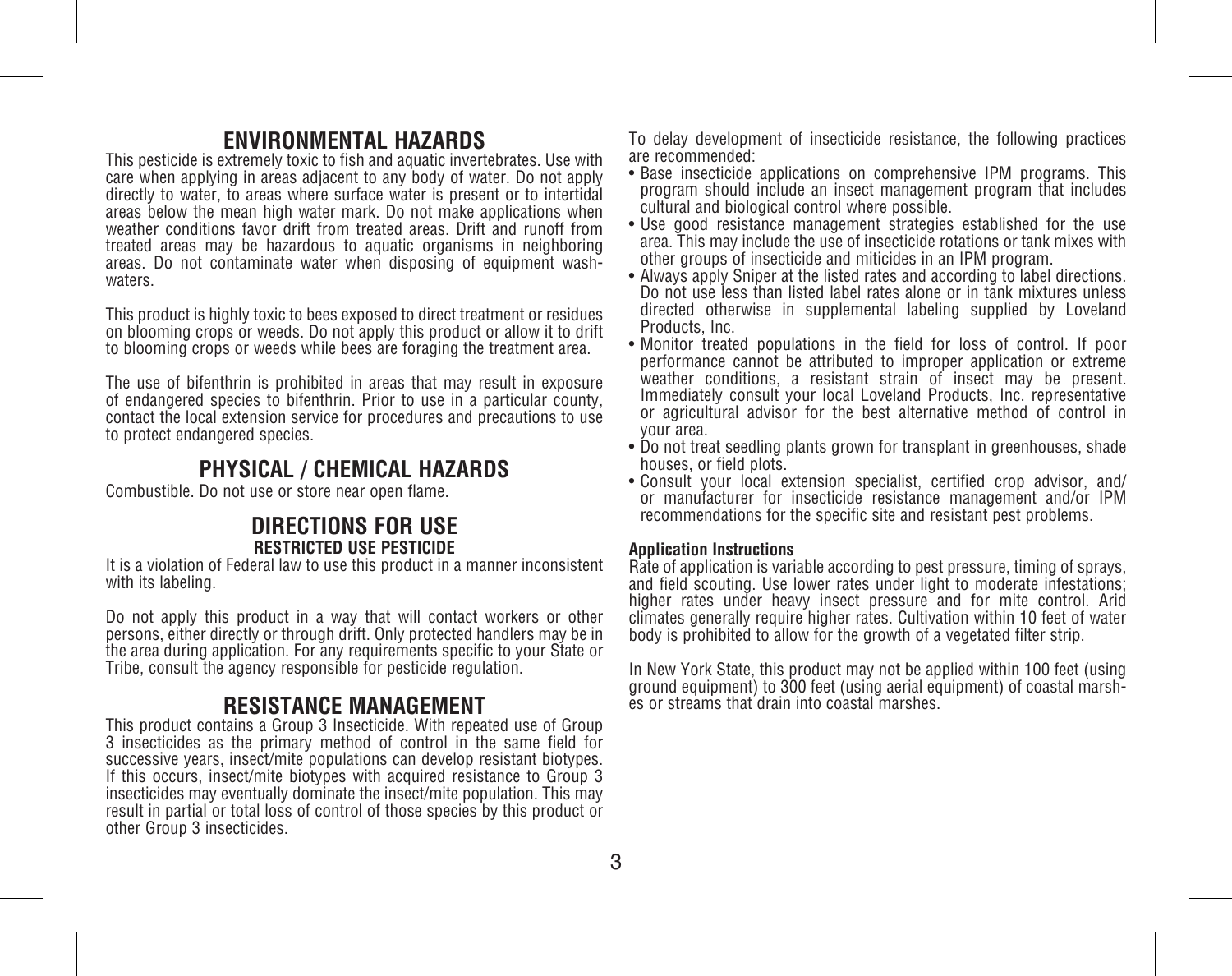# **AGRICULTURAL USE REQUIREMENTS**

Use this product only in accordance with its labeling and with the Worker Protection Standard, 40 CFR part 170. This Standard contains requirements for the protection of agricultural workers on farms, forests, nurseries, and greenhouses, and handlers of agricultural pesticides. It contains requirements for training, decontamination, notification, and emergency assistance. It also contains specific instructions and exceptions pertaining to the statements on this label about personal protective equipment (PPE) and restricted-entry interval. The requirements in this box only apply to uses of this product that are covered by the Worker Protection Standard.

**Do not enter or allow worker entry into treated areas during the restricted entry interval (REI) of 12 hours.**

PPE required for early entry to treated areas that is permitted under the Worker Protection Standard and that involves contact with anything that has been treated, such as plants, soil, or water, is:

- Coveralls,
- Chemical-resistant gloves, including barrier laminate, butyl rubber ≥14 mils, nitrile rubber ≥14 mils, neoprene rubber ≥14 mils, polyvinyl chloride (PVC) ≥14 mils or Viton ≥14 mils and
- Shoes plus socks.

# **CHEMIGATION USE DIRECTIONS**

Apply this product only through sprinkler including center pivot, lateral move, end tow, side (wheel) roll, traveler, big gun, solid set, or hand-move irrigation systems. Do not apply this product through any other type of irrigation system. Do not connect an irrigation system (including greenhouse systems) used for pesticide application to a public water system.

Results from utilizing chemigation have been variable and depend upon the set up and calibration of equipment.

Crop injury, lack of effectiveness, or illegal residues in the crop can result from non-uniform distribution of treated water. Contact your State Agricultural Extension Service specialist, equipment manufacturers or other experts for consultation on the suitability of the equipment set up to obtain effective control of the target insect pests.

A person knowledgeable of the chemigation system and responsible for its operation, or under the supervision of the responsible person, shall shut the system down and make necessary adjustments should the need arise. Failure to cease application during a mechanical stoppage may result in undesirable residues to adjacent areas.

The system must contain a functional check valve, vacuum relief valve, and low-pressure drain appropriately located on the irrigation pipeline to prevent water source contamination from backflow.

The pesticide injection pipeline must contain a functional automatic, quick-closing check valve to prevent the flow of fluid back toward the injection pump.

The pesticide injection pipeline must also contain a functional, normally closed, solenoid-operated valve located on the intake side of the injection pump and connected to the system interlock to prevent fluid from being withdrawn from the supply tank when the irrigation system is either automatically or manually shut down.

The system must contain functional interlocking controls to automatically shut off the pesticide injection pump when the water pump motor stops. The irrigation line or water pump must include a functional pressure switch which will stop the water pump motor when the water pressure

decreases to the point where pesticide distribution is adversely affected. Systems must use a metering pump, such as a positive displacement injection pump (e.g. diaphragm pump) effectively designed and constructed of materials that are compatible with pesticides and capable of being fitted with a system interlock.

Do not apply when wind speed favors drift beyond the area intended for treatment.

For sprinkler irrigation, meter this product at a continuous uniform rate during the entire irrigation period. To ensure accurate application over the treated area, apply in sufficient volume of water or other diluents. If non-emulsified oil is used as the diluent, use 1.0 to 2.0 pints per acre. Maintain continuous agitation of the pesticide supply tank for the duration of the application period. When chemigation systems are used, 0.5 inch per acre of irrigation water is suggested except that for Low Energy Precision Application (LEPA) irrigation, a minimum of 0.75 inch of water per acre is suggested.

# **ROTATIONAL CROPS**

Crops for which bifenthrin tolerances exist may be rotated at any time. All other crops may be rotated 30 days following the final application of this product.

# **MIXING INSTRUCTIONS**

This product may be applied in tank mixtures with other products approved for use on registered crops. Observe all restrictions and precautions which appear on the labels of these products.

Test for compatibility of products before mixing.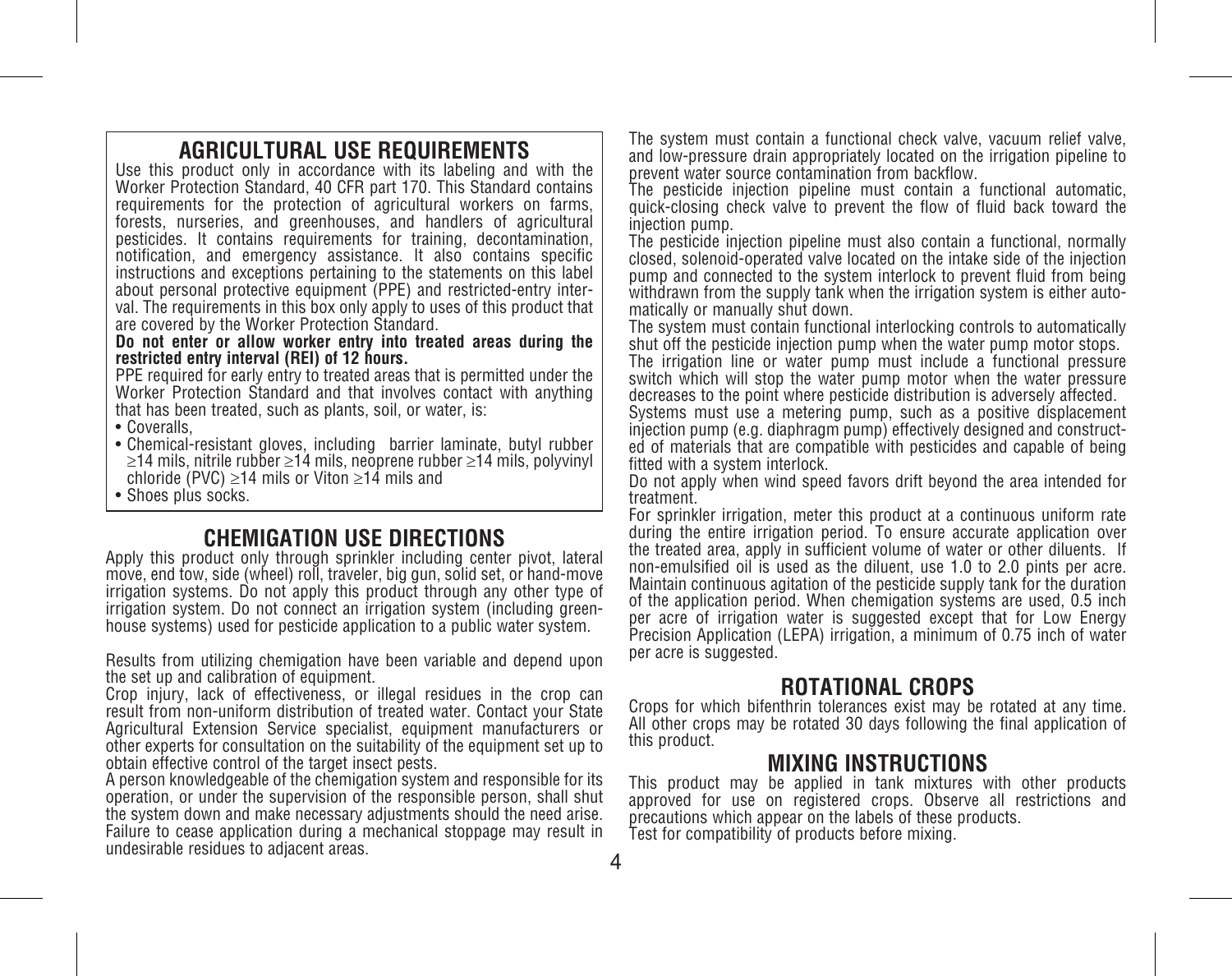**This Product Used Alone:** When this product is used alone, add the listed amount to the spray tank when the tank is half filled with water or other carrier; then add the rest of the water or other carrier (as permitted on this label). Provide sufficient agitation during mixing and application to maintain a uniform emulsion.

**This Product with Fertilizer:** Fill the spray tank approximately 1/2 full with water and/or liquid fertilizer, add the proper amount of this product, and then add the rest of the water and/or fertilizer. Provide sufficient agitation during mixing and application to maintain a uniform spray mixture.

A jar compatibility test should be performed with the appropriate ratio of this product and fertilizer to ensure the mixture will stay in solution. Maintain constant agitation during mixing and application.

**This Product in Tank Mixtures:** If a tank mixture is used, it is recommended that a compatibility test be done before actual tank mixing. A jar test for physical compatibility is recommended for untried mixtures using proper ratios and mixing sequences of all ingredients to be included in the mixture. Once compatibility is confirmed for the tank mix, fill the tank half full with water or other carrier. Start and continue agitation throughout mixing following conventional mixing order practices. This product may be applied in tank mixtures with other products approved for use on registered crops. Follow all restrictions and precautions which appear on the labels of these products.

#### **BUFFER ZONES Vegetative Buffer Strip**

Construct and maintain a minimum 10-foot-wide vegetative filter strip of grass or other permanent vegetation between the field edge and down-gradient aquatic habitat (such as, but not limited to, lakes; reservoirs; rivers; permanent streams; marshes or natural ponds; estuaries; and commercial fish farm ponds).

Only apply products containing bifenthrin onto fields where a maintained vegetative buffer strip of at least 10 feet exists between the field and down-gradient aquatic habitat.

For guidance, refer to the following publication for information on constructing and maintaining effective buffers:

*Conservation Buffers to Reduce Pesticide Losses. Natural Resources Conservation Services.* USDA, NRCS. 2000. Fort Worth, Texas. 21 pp. https://www.nrcs.usda.gov/Internet/FSE\_DOCUMENTS/nrcs143\_023819. pdf

#### **Buffer Zone for Ground Application (groundboom, overhead chemigation, or airblast)**

Do not apply within 25 feet of aquatic habitats (such as, but not limited to, lakes, reservoirs, rivers, streams, marshes, natural ponds, estuaries, and commercial fish ponds).

#### **Buffer Zone for ULV Aerial Application**

Do not apply within 450 feet of aquatic habitats (such as, but not limited to, lakes, reservoirs, rivers, streams, marshes, natural ponds, estuaries, and commercial fish ponds).

#### **Buffer Zone for Non-ULV Aerial Application**

Do not apply within 150 feet of aquatic habitats (such as, but not limited to, lakes, reservoirs, rivers, streams, marshes, ponds, estuaries, and commercial fish ponds).

#### **SPRAY DRIFT REQUIREMENTS Wind Direction and Speed**

Only apply this product if the wind direction favors on-target deposition. Do not apply when the wind velocity exceeds 15 mph.

#### **Temperature Inversion**

Do not make aerial or ground applications into temperature inversions. Inversions are characterized by stable air and increasing temperatures with height above the ground. Mist or fog may indicate the presence of an inversion in humid areas. The applicator may detect the presence of an inversion by producing smoke and observing a smoke layer near the ground surface.

#### **Droplet Size**

Use only medium or coarser spray nozzles (for ground and non-ULV aerial application) according to ASAE (S572) definition for standard nozzles. In conditions of low humidity and high temperatures, applicators should use a coarser droplet size.

#### **Additional Requirements for Ground Applications**

Wind speed must be measured adjacent to the application site on the upwind side, immediately prior to application.

For ground boom applications, apply using a nozzle height of no more than 4 feet above the ground or crop canopy.

For airblast applications, turn off outward pointing nozzles at row ends and when spraying the outer two rows. To minimize spray loss over the top in orchard applications, spray must be directed into the canopy.

#### **Additional Requirements for Aerial Applications**

5 diameter.The spray boom should be mounted on the aircraft as to minimize drift caused by wingtip or rotor vortices. The minimum practical boom length should be used and must not exceed 75% of the wing span or 80% rotor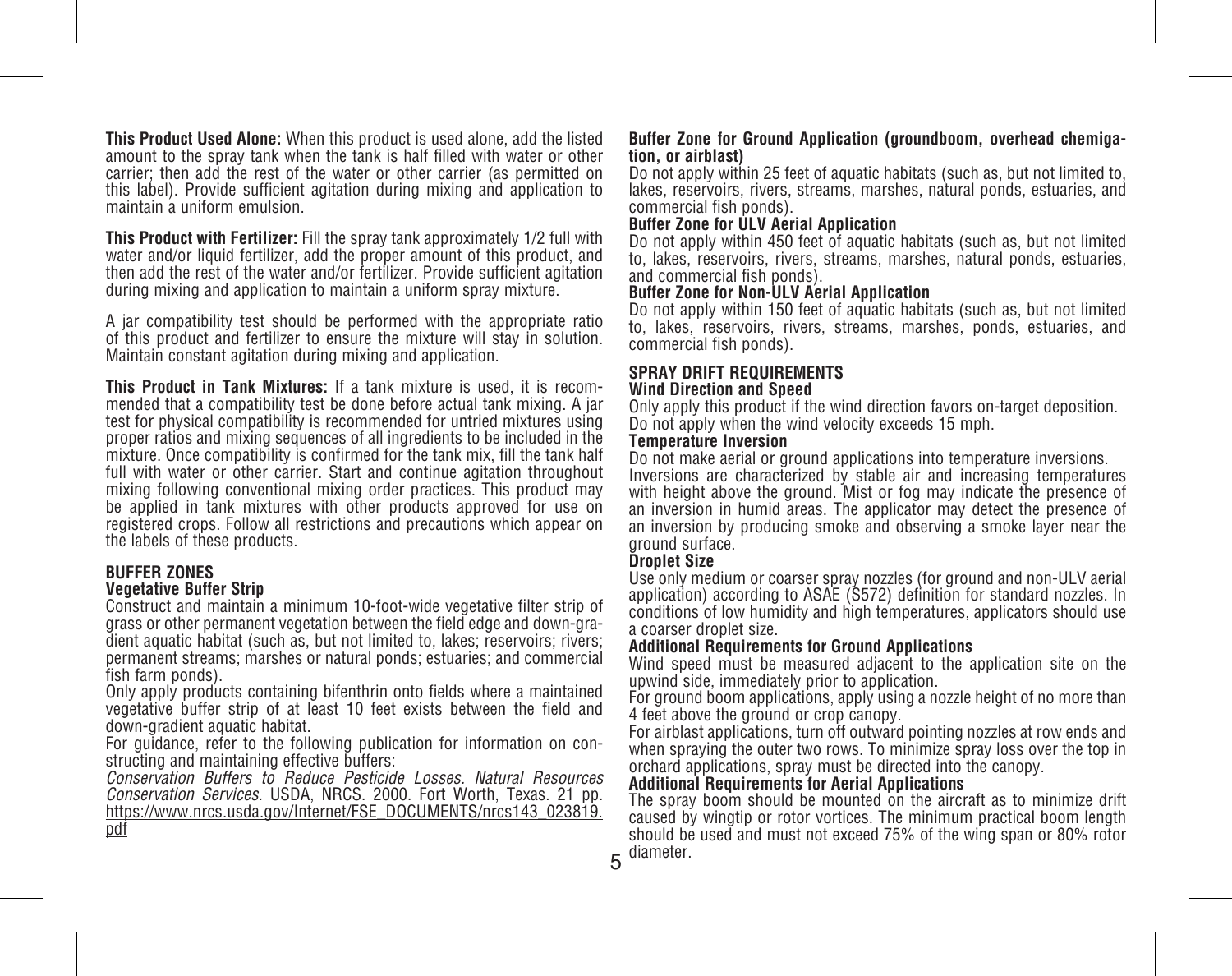Flight speed and nozzle orientation must be considered in determining droplet size.

Spray must be released at the lowest height consistent with pest control and flight safety. Do not release spray at a height greater than 10 feet above the crop canopy unless a greater height is required for aircraft safety.

When applications are made with a crosswind, the swath will be displaced downwind. The applicator must compensate for this displacement at the downwind edge of the application area by adjusting the path of the aircraft upwind.

### **ALFALFA GROWN FOR SEED**

|                                                       | <b>DOSAGE</b>   |            |                                                                                                                                                                                                                                                                                                                                                                                                                                                                                                                                                                                                                              |
|-------------------------------------------------------|-----------------|------------|------------------------------------------------------------------------------------------------------------------------------------------------------------------------------------------------------------------------------------------------------------------------------------------------------------------------------------------------------------------------------------------------------------------------------------------------------------------------------------------------------------------------------------------------------------------------------------------------------------------------------|
| <b>PEST</b>                                           | LB AI/A         | FL OZ/A    | <b>REMARKS</b>                                                                                                                                                                                                                                                                                                                                                                                                                                                                                                                                                                                                               |
| Aphids<br>Lygus<br>Bugs<br>Spider<br>Mites<br>Weevils | $0.06$ to $0.1$ | 3.9 to 6.4 | Apply in a mimimum of 5.0 gallons<br>of water per acre by air equipment<br>or in a minimum of 20.0 gallons of<br>water by ground equipment.<br>When applying by air, 1.0 to 2.0 gt<br>emulsified oil may be substituted<br>for 1.0 to 2.0 at water in the fin-<br>ished spray.<br>Make aerial or ground applications<br>when the wind velocity favors on<br>target product disposition (approx-<br>imately 3 to 10 MPH). Do not<br>apply when wind velocity exceeds<br>15 MPH.<br>This product should be mixed and<br>loaded using systems that comply<br>with accepted standards that identi-<br>fy a closed mixing system. |

#### **RESTRICTIONS:**

- Apply as a pre-bloom or post-bloom spray only. Do not apply this product to blooming alfalfa.
- Do not apply this product through any type of irrigation system.
- Do not apply using ultra low volume (ULV) application.
- Do not enter of allow worker entry into treated areas during the restricted entry interval (REI) of 12 hours.
- Do not apply more than 6.4 fl oz (0.1 lb imidacloprid)/A/application. Do not make more than 2 applications of all bifenthrin products/season. Maintain a minimum of 21 days between applications. Rotational crops may be planted no sooner than 30 days after last application.
- Do not apply by ground equipment within 500 feet, or by air within 0.25 ing lakes, reservoirs, rivers, permanent streams, marshes, or natural ponds, estuaries, and commercial fish farm ponds. Do not apply this product under any method within 0.25 miles of Lake Bowdoin in Philips County, Montana.
- Do not cultivate within 10 feet of aquatic area so as to allow growth of a vegetative filter strip.
- For use only on fields in production of alfalfa seed. This pesticide does not have an established pesticide residue tolerance for this crop. Consequently, no portion of this seed crop may be used or distributed for food or feed for 1 year (365 days) after the last application of this product.
- Not for use on fields producing alfalfa for livestock feed.
- Do not graze current year's treated alfalfa seed crop, stubble or regrowth.
- Do not cut current year's treated alfalfa seed crop for hay or forge.
- Treated alfalfa seed is not to be used for sprouting. All alfalfa seed treated with this product is to be tagged at the conditioning plant, "This seed was produced using one or more products for which the US EPA has not established pesticide residue tolerances. This seed, in whole, as sprouts, or in any form are NOT FOR HUMAN OR ANIMAL CONSUMPTION. Failure to comply with this condition may violate requirements of the Federal Food and Drug Administration, and State or other regulatory agencies." It shall be the grower's responsibility to notify the conditioning plant of any alfalfa seed crop treated with this product.
- 6 date of disposal.• Screens and seed from seed conditioning are prohibited from feed channels, including but not limited to green chop, forage, hay, pellets, meal, whole seed, cracked seed, straw, roots, bulbs, and foliage. All treated alfalfa seed screenings by this product must be removed from the feed market. Seed conditioners shall keep records of screening disposal for 3 years from the date of disposal and shall furnish the records to the prevailing enforcement agency immediately upon request. Conditioner disposal records shall consist of documentation of on-farm disposal, disposal at a controlled dumpsite, incinerator, composter or other equivalent disposal site and shall include the lot numbers, amounts of material disposed of, the grower(s), and the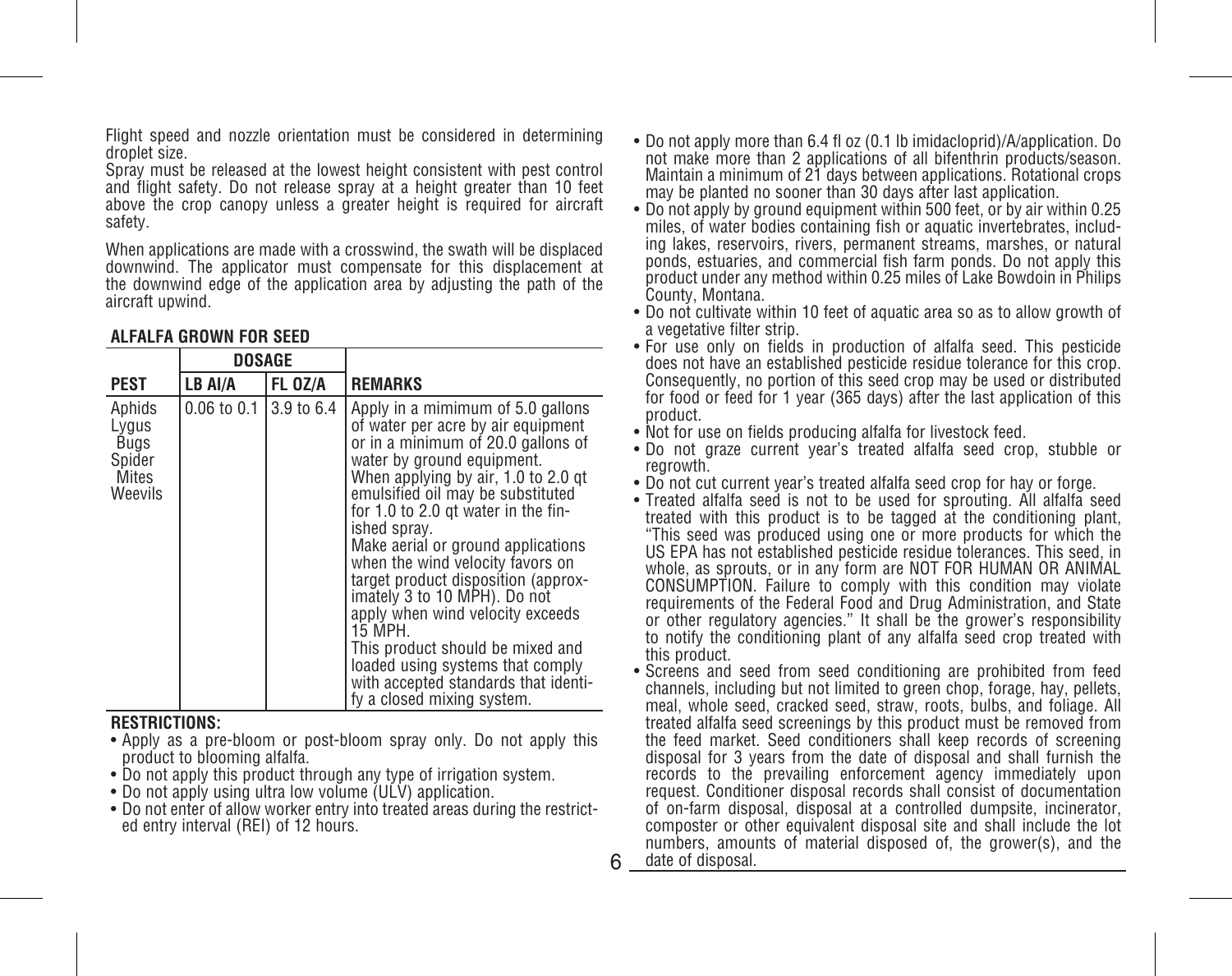|                                            |         | <b>DOSAGE</b> |                                                                                                                                                                                                                                                         |
|--------------------------------------------|---------|---------------|---------------------------------------------------------------------------------------------------------------------------------------------------------------------------------------------------------------------------------------------------------|
| <b>PEST</b>                                | LB AI/A |               | FL 0Z/A REMARKS                                                                                                                                                                                                                                         |
| Artichoke plume<br>moth<br>Cribrate weevil | 10.10   | 6.4           | Apply when pest population<br>reaches damaging threshold.<br>Application by ground: Apply a<br>full cover spray in a minimum of<br>75.0 gal of finished spray/A.<br><b>Application by air: Apply</b><br>specified dosage in a minimum<br>of 10.0 gal/A. |

# **RESTRICTIONS:**

**ARTICHOKE**

- Repeat as necessary to maintain control, but not more often than 15-day intervals.
- Do not exceed 0.5 pound active ingredient (32.0 ounces formulated) per acre per season.
- A 5-day pre-harvest interval must be observed.

#### **BRASSICAS**

|                                                                                                                                                                                                                                                                              |                                                                                                                                                                                                                                                                                                                     | <b>DOSAGE</b>      |                          |                                                                                                                                                                                                                                                                                                                                                                    |
|------------------------------------------------------------------------------------------------------------------------------------------------------------------------------------------------------------------------------------------------------------------------------|---------------------------------------------------------------------------------------------------------------------------------------------------------------------------------------------------------------------------------------------------------------------------------------------------------------------|--------------------|--------------------------|--------------------------------------------------------------------------------------------------------------------------------------------------------------------------------------------------------------------------------------------------------------------------------------------------------------------------------------------------------------------|
| CROP                                                                                                                                                                                                                                                                         | <b>PEST</b>                                                                                                                                                                                                                                                                                                         | LB AI/A            | FL OZ/A                  | <b>REMARKS</b>                                                                                                                                                                                                                                                                                                                                                     |
| Head and<br>Stem<br><b>Brassica</b><br>Vegetables<br>including:<br>Broccoli<br><b>Brussels</b><br>sprouts<br>Cabbage<br>Cabbage (gai<br>choy)<br>Cauliflower<br>Cavalo<br>broccolo<br>Chinese<br>broccoli (gai<br>lon, white<br>flowering<br>broccoli)<br>Chinese<br>cabbage | Aphids<br>Armyworm spp.<br>Corn earworm<br>Crickets<br>Cucumber beetles<br>Cutworms<br>Diamondback moth<br>Flea beetles<br>Ground beetles<br>Imported<br>cabbageworm<br>Leafhoppers<br>Loopers<br>Saltmarsh<br>caterpillar<br>Stink bugs<br>Tobacco <sup>-</sup> budworm<br>Thrios<br>Whitefly<br>Wireworm (adults) | $0.033$ to<br>0.10 | 2.1 <sub>to</sub><br>6.4 | Apply in a<br>minimum of<br>2.0 gal of fin-<br>ished spray/A<br>by air or in a<br>minimum of<br>10.0 gal/A with<br>ground equip-<br>ment. When<br>applying by<br>air.1.0 to 2.0<br>gt of emulsi-<br>fied oil may be<br>substituted for<br>1.0 to 2.0 $qt$<br>of water in the<br>finished spray.<br>Thorough cov-<br>erage is essen-<br>tial to achieve<br>control. |
| (napa)<br>Chinese<br>mustard<br>Kohlrabi                                                                                                                                                                                                                                     | Banks grass mite<br>Carmine mite<br>Lygus spp.<br>Pacific spider mite<br>Twospotted spider<br>mite                                                                                                                                                                                                                  | $0.08$ to<br>በ 1በ  | 5.12 to<br>6.4           |                                                                                                                                                                                                                                                                                                                                                                    |

# **RESTRICTIONS:**

- Do not apply more than 0.5 pound active ingredient (32.0 ounces<br>• formulated) per acre per season.<br>• Do not make more than 5 applications after bloom.<br>• Do not make applications less than 7 days apart.<br>• Do not apply wit
- 
- 
-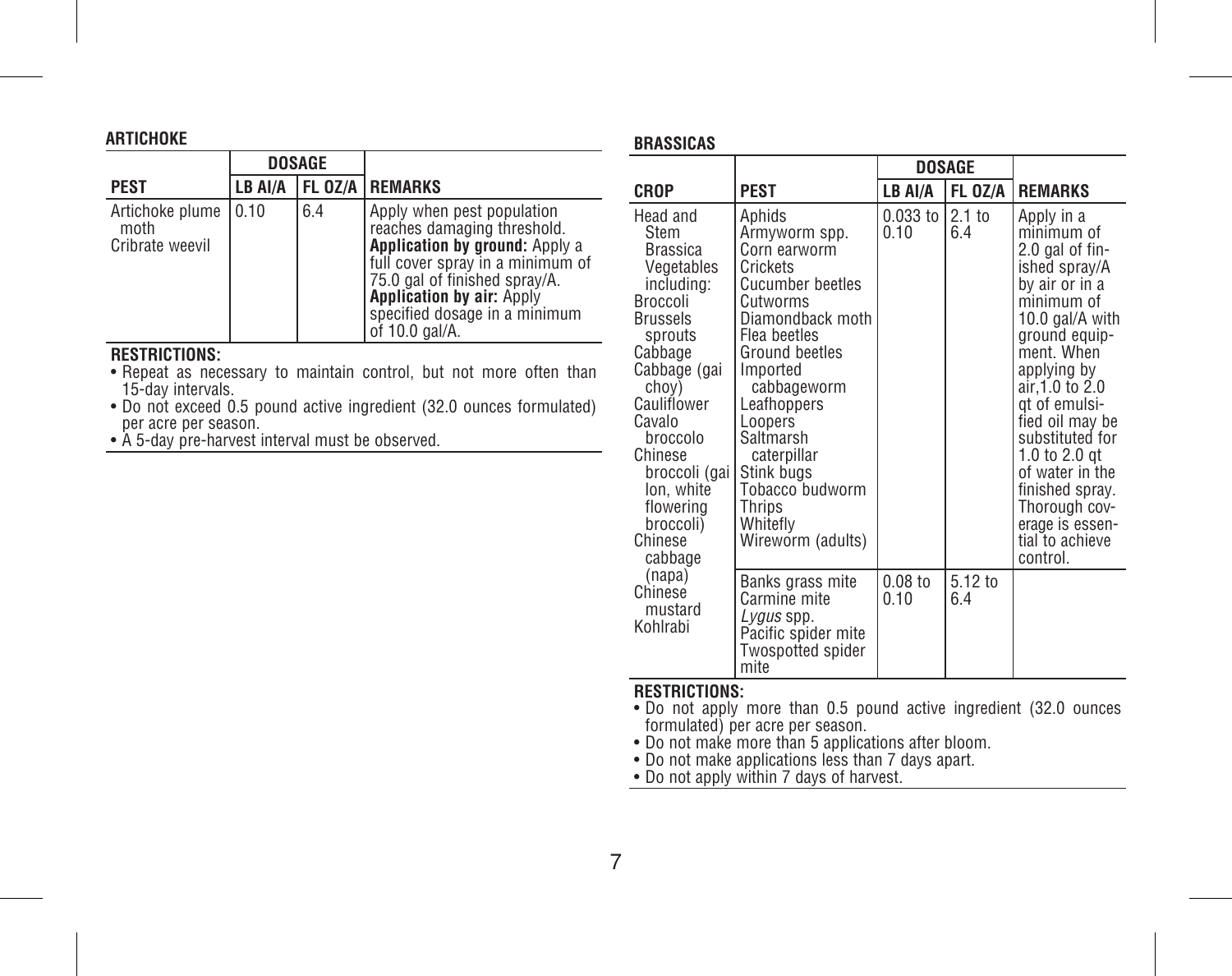| <b>BUSHBERRIES</b>                                                                          |                                                                                                                         |                   |                     |                                                                                                                             |  |  |  |  |
|---------------------------------------------------------------------------------------------|-------------------------------------------------------------------------------------------------------------------------|-------------------|---------------------|-----------------------------------------------------------------------------------------------------------------------------|--|--|--|--|
|                                                                                             |                                                                                                                         |                   | <b>DOSAGE</b>       |                                                                                                                             |  |  |  |  |
| <b>CROP</b>                                                                                 | <b>PEST</b>                                                                                                             | LB AI/A           | FL OZ/A             | <b>REMARKS</b>                                                                                                              |  |  |  |  |
| Blueberry,<br>hiahbush<br>and lowbush<br>Currant<br>Elderberry<br>Gooseberry<br>Huckleberry | Aphids<br>Blueberry maggot<br>Fruitworms<br>Japanese beetle<br>Leafhoppers<br>Leaf rollers<br>Plum curculio<br>Spanworm | 0.10              | 0.033 to 2.1 to 6.4 | Apply in a<br>minimum of<br>2.0 gal of fin-<br>ished spray/A<br>by air or in<br>a minimum<br>of $10.0$ gal/A<br>with ground |  |  |  |  |
|                                                                                             | Carmine mite<br>Lygus spp.<br>Pacific spider mite<br>Twospotted spider<br>mite                                          | $0.08$ to<br>0.10 | 5.12 to<br>6.4      | equipment.<br>Thorough<br>coverage<br>is essential<br>to achieve<br>control.                                                |  |  |  |  |
| <b>RESTRICTIONS:</b><br>• Do not apply more than 0.5 pound active ingredient (32.0 ounces   |                                                                                                                         |                   |                     |                                                                                                                             |  |  |  |  |

• Do not apply more than 0.5 pound active ingredient (32.0 ounces formulated) per acre per season. • Do not make applications less than 7 days apart. • Do not apply within 1 day of harvest.

# **CANEBERRIES**

|                                                                                                                                                        |                                               | DOSAGE            |               |                                                                                                                                                                                                                                                                                                                                                                                                                                                                                                                                                                                                                                                                                          |
|--------------------------------------------------------------------------------------------------------------------------------------------------------|-----------------------------------------------|-------------------|---------------|------------------------------------------------------------------------------------------------------------------------------------------------------------------------------------------------------------------------------------------------------------------------------------------------------------------------------------------------------------------------------------------------------------------------------------------------------------------------------------------------------------------------------------------------------------------------------------------------------------------------------------------------------------------------------------------|
| CROP                                                                                                                                                   | <b>PEST</b>                                   | LB AI/A           | FL OZ/A       | <b>REMARKS</b>                                                                                                                                                                                                                                                                                                                                                                                                                                                                                                                                                                                                                                                                           |
| Caneberries<br>including:<br><b>Bingleberries</b>                                                                                                      | Leafrollers<br>Orange tortrix<br>Root weevils | $0.05$ to<br>0.10 | 3.2 to<br>6.4 | Apply by air or<br>ground equipment<br>using sufficient water                                                                                                                                                                                                                                                                                                                                                                                                                                                                                                                                                                                                                            |
| <b>Blackberries</b><br><b>Dewberries</b><br>Loganberries<br>Lowberries<br><b>Marionberries</b><br><b>Olallieberries</b><br>Raspberries<br>Youngberries | Raspberry<br>crown borer<br>Spider mites      | 0.10              | 6.4           | to obtain full cover-<br>age of foliage (min-<br>imum of 10.0 gal/A<br>by air and 50.0 gal/A<br>by ground). One<br>application may be<br>made pre-bloom and<br>a second application<br>may be made post-<br>bloom. For Crown<br><b>borer</b> , apply 0.1 lb<br>Al (6.4 oz formulat-<br>ed)/A post-harvest<br>(fall) or pre-bloom<br>(spring) as a drench<br>application directed<br>at the crown of<br>plants in a minimum<br>of 200 gal water/A.<br>Greater efficacy is<br>observed at higher<br>water gallonages (up<br>to 400 gal) or in an<br>application prior to<br>a significant rainfall<br>event. Do not make<br>both pre-bloom<br>foliar and pre-bloom<br>drench applications. |

# **RESTRICTIONS:**

• Do not apply within 3 days of harvest. • Do not exceed 0.2 pound active ingredient (12.8 ounces formulated) per acre per season.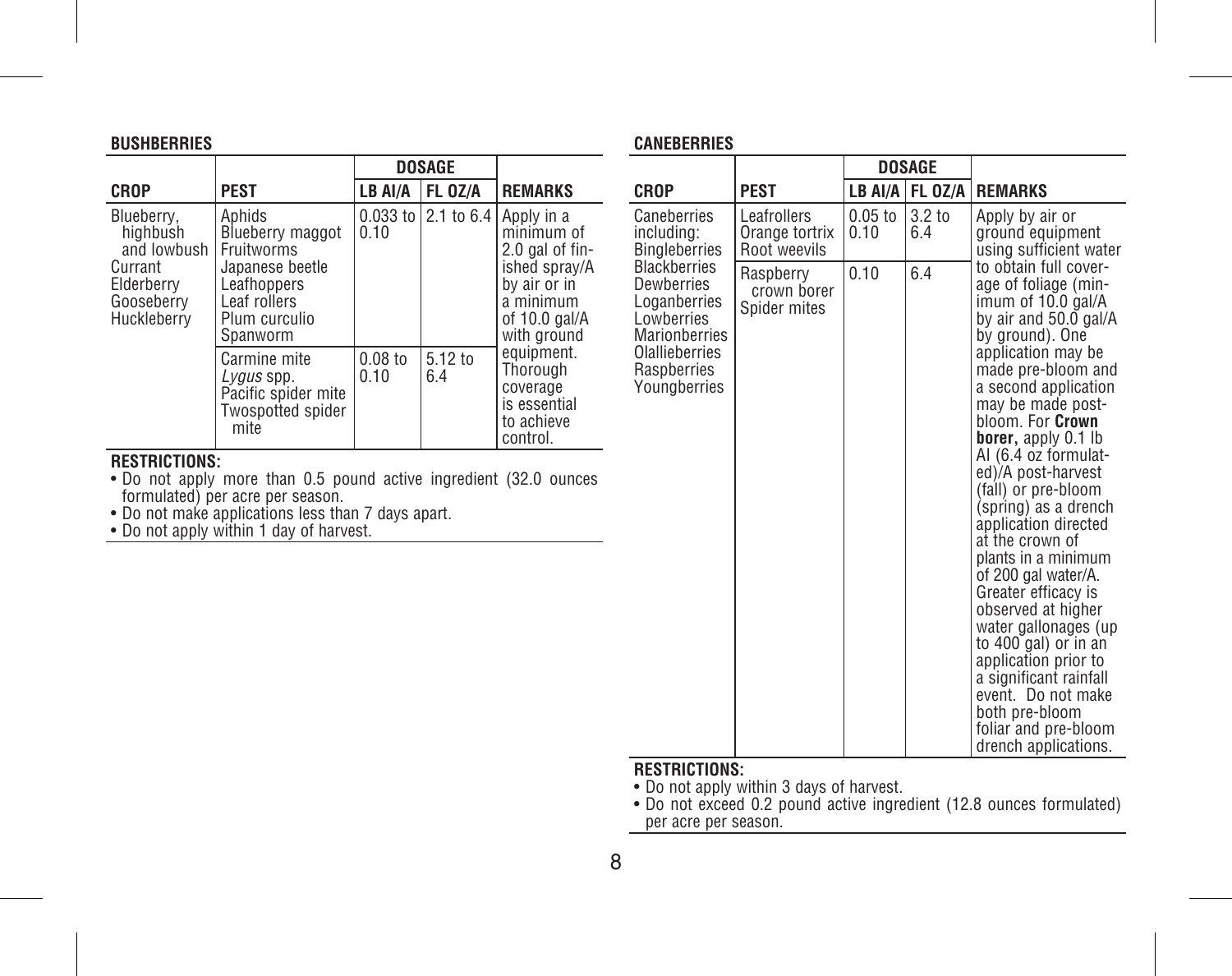#### **CANOLA, CRAMBE, RAPESEED**

|                                                                                                                                                                                                                        |                          | <b>DOSAGE</b>  | <b>REMARKS</b>                                                                                                                                                                                                                                                                                                          |  |  |  |
|------------------------------------------------------------------------------------------------------------------------------------------------------------------------------------------------------------------------|--------------------------|----------------|-------------------------------------------------------------------------------------------------------------------------------------------------------------------------------------------------------------------------------------------------------------------------------------------------------------------------|--|--|--|
| <b>PEST</b>                                                                                                                                                                                                            | LB AI/A                  | <b>FL OZ/A</b> |                                                                                                                                                                                                                                                                                                                         |  |  |  |
| Aphids<br>Armyworms<br>Cutworms<br>Diamondback<br>moths<br>Flea beetle<br>Flea hopper<br>Grasshopper<br>Loopers<br>Other<br>Lepidopterous<br>larvae<br>Plant bug<br>Seedpod weevil<br>Stink bugs<br>Thrips<br>Whitefly | 0.033 to 12.1 to<br>0.04 | 2.6            | Apply in a minimum of 2.0 gal<br>of finished spray/A by air or in<br>a minimum of 10.0 gal/A with<br>ground equipment. When apply-<br>ing by air, 1.0 to 2.0 gt of emulsi-<br>fied oil may be substituted for 1.0<br>to 2.0 gt of water in the finished<br>spray. Thorough coverage is<br>essential to achieve control. |  |  |  |

# **RESTRICTIONS:**

- Do not apply more than 0.08 pound active ingredient (5.12 ounces formulated) per acre per season.
- Do not make applications less than 14 days apart.
- Do not apply within 35 days of harvest.

#### **CHRISTMAS TREES**\*

|                                                                                                                                         | <b>DOSAGE</b>    |                |                                                                                                                                                                                                                                                                                                                                                                                     |
|-----------------------------------------------------------------------------------------------------------------------------------------|------------------|----------------|-------------------------------------------------------------------------------------------------------------------------------------------------------------------------------------------------------------------------------------------------------------------------------------------------------------------------------------------------------------------------------------|
| <b>PEST</b>                                                                                                                             |                  |                | LB AI/A   FL 0Z/A   REMARKS                                                                                                                                                                                                                                                                                                                                                         |
| Balsam twig<br>aphid<br>Balsam woolly<br>adelgid<br>Cinara aphid<br>Elongate hem-<br>lock scale<br>Root weevil<br>Spruce spider<br>mite | $0.06$ to<br>0.2 | 3.9 to<br>12.8 | Ground application: Apply in water<br>in a minimum of 20.0 gal/A.<br>Air application: Apply in<br>water<br>in a minimum of 5.0 gal/A. This<br>product is generally not phytotoxic<br>to Christmas trees. Apply to a small<br>representative group of plants to<br>ensure that a particular variety grown<br>under current conditions is not<br>unusually sensitive to this product. |

#### \* OR and WA only.

**RESTRICTIONS:**

- Do not apply more than 0.1 pound active ingredient (6.4 ounces formulated) per acre per treatment.
- 
- Do not make more than 2 applications in a crop year. Do not make applications less than 21 days apart
- Do not make applications through irrigation systems.

#### **CILANTRO, CORIANDER**

|                                                                                                                                                                                       | <b>DOSAGE</b>            |                |                                                                                                                                                                                                                |
|---------------------------------------------------------------------------------------------------------------------------------------------------------------------------------------|--------------------------|----------------|----------------------------------------------------------------------------------------------------------------------------------------------------------------------------------------------------------------|
| PEST                                                                                                                                                                                  | LB AI/A                  | <b>FL OZ/A</b> | <b>REMARKS</b>                                                                                                                                                                                                 |
| Aphids<br>Beet Armyworm<br>Cabbage looper<br>Cutworms<br>Flea beetle<br>Grasshoppers<br>Leafminers<br>Saltmarsh<br>caterpiller<br>Spotted<br>cucumber<br>beetle<br>Thrips<br>Whitefly | 0.033 to 12.1 to<br>0.10 | 6.4            | Apply using sufficient water to<br>obtain uniform coverage. Apply<br>as needed.<br>Apply with ground equipment<br>using a minimum of 10.0 gal of<br>finished spray/A or a minimum of<br>2.0 gal/A by aircraft. |
| Twospotted<br>spider mite                                                                                                                                                             | $0.08$ to<br>0.10        | 5.12 to<br>6.4 |                                                                                                                                                                                                                |

# **RESTRICTIONS:**

• Do not make applications less than 7 days apart.

• Do not apply more than 0.50 pound active ingredient (32.0 ounces formulated) per acre per season.

• Do not apply within 3 days of harvest.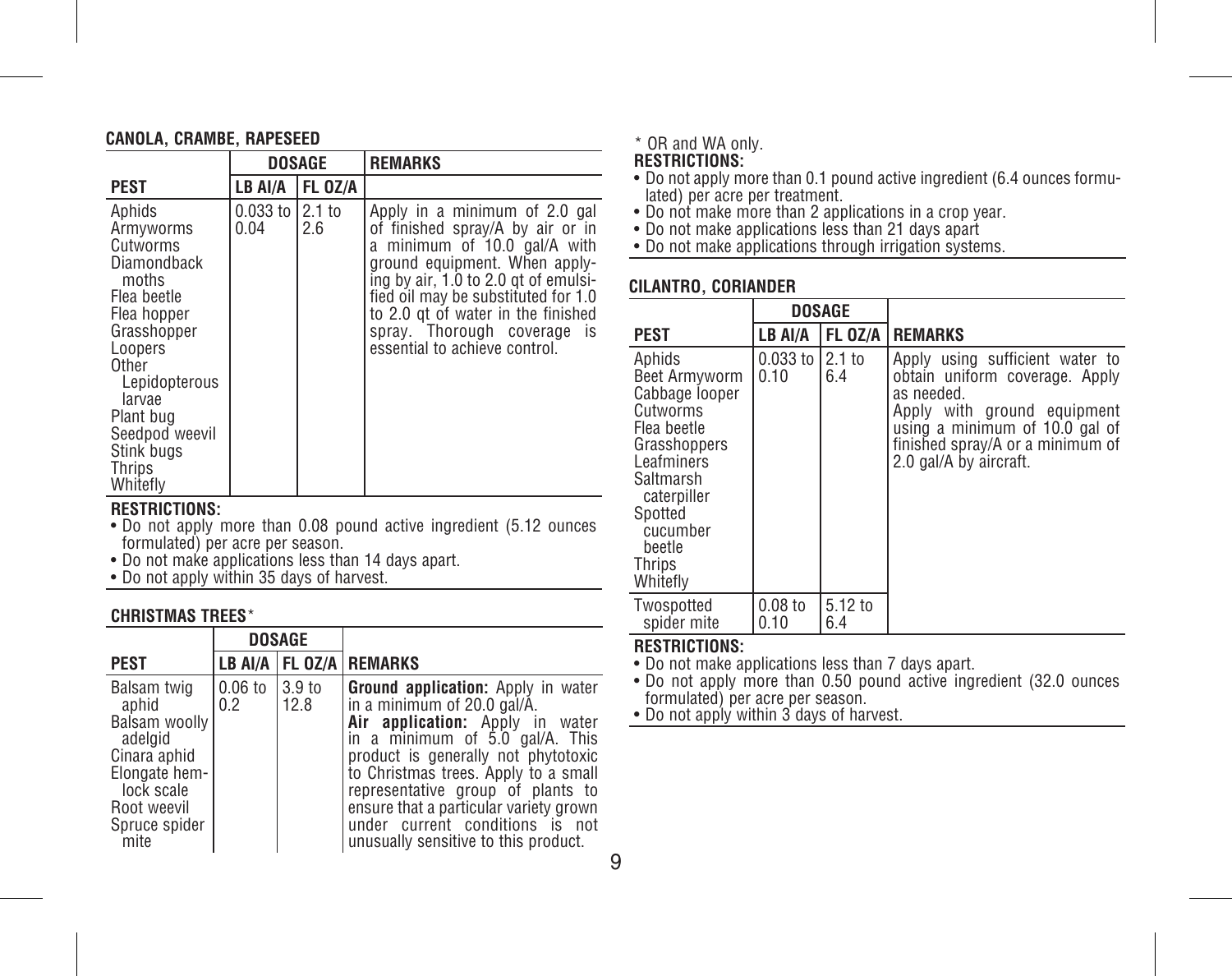| CITRUS                                                                                                                                                                                                                                                                                                                                                                                                                      |                   | CITRUS          |                                                                                                                                                                                                                                                                                                                                                                                                                                                                                                                                                                                                                                                                                                                                                                                                                                                                                                                                                                                                                                                                                                                                                                                                                                                                                                                                                                                                                                     |                                                                                               |          |                |                                                                                                                                                                                                                                                                                                                                                                                                                                                                                                                                                                                                                                                                                                                                                                                                                                                                                                                                                                                                                                                                                                                                                                                                                                                                                                                     |
|-----------------------------------------------------------------------------------------------------------------------------------------------------------------------------------------------------------------------------------------------------------------------------------------------------------------------------------------------------------------------------------------------------------------------------|-------------------|-----------------|-------------------------------------------------------------------------------------------------------------------------------------------------------------------------------------------------------------------------------------------------------------------------------------------------------------------------------------------------------------------------------------------------------------------------------------------------------------------------------------------------------------------------------------------------------------------------------------------------------------------------------------------------------------------------------------------------------------------------------------------------------------------------------------------------------------------------------------------------------------------------------------------------------------------------------------------------------------------------------------------------------------------------------------------------------------------------------------------------------------------------------------------------------------------------------------------------------------------------------------------------------------------------------------------------------------------------------------------------------------------------------------------------------------------------------------|-----------------------------------------------------------------------------------------------|----------|----------------|---------------------------------------------------------------------------------------------------------------------------------------------------------------------------------------------------------------------------------------------------------------------------------------------------------------------------------------------------------------------------------------------------------------------------------------------------------------------------------------------------------------------------------------------------------------------------------------------------------------------------------------------------------------------------------------------------------------------------------------------------------------------------------------------------------------------------------------------------------------------------------------------------------------------------------------------------------------------------------------------------------------------------------------------------------------------------------------------------------------------------------------------------------------------------------------------------------------------------------------------------------------------------------------------------------------------|
| <b>DOSAGE</b>                                                                                                                                                                                                                                                                                                                                                                                                               |                   |                 |                                                                                                                                                                                                                                                                                                                                                                                                                                                                                                                                                                                                                                                                                                                                                                                                                                                                                                                                                                                                                                                                                                                                                                                                                                                                                                                                                                                                                                     |                                                                                               |          | <b>DOSAGE</b>  |                                                                                                                                                                                                                                                                                                                                                                                                                                                                                                                                                                                                                                                                                                                                                                                                                                                                                                                                                                                                                                                                                                                                                                                                                                                                                                                     |
| <b>PEST</b>                                                                                                                                                                                                                                                                                                                                                                                                                 |                   |                 | LB AI/A   FL OZ/A   REMARKS                                                                                                                                                                                                                                                                                                                                                                                                                                                                                                                                                                                                                                                                                                                                                                                                                                                                                                                                                                                                                                                                                                                                                                                                                                                                                                                                                                                                         | <b>PEST</b>                                                                                   |          |                | LB AI/A   FL OZ/A   REMARKS                                                                                                                                                                                                                                                                                                                                                                                                                                                                                                                                                                                                                                                                                                                                                                                                                                                                                                                                                                                                                                                                                                                                                                                                                                                                                         |
| Asian citrus<br>psyllid<br>Blue-green<br>citrus root<br>weevil<br>(Pachnaeus<br><i>opalus</i> )<br>Brown leaf<br>notcher<br>(Epicaerus<br><i>mexicanus</i> )<br>Diaprepes<br>root weevil<br>(Diaprepes<br><i>abbreviatus</i> )<br>Fuller rose<br>beetle<br>(Asynonychus<br><i>godmani</i> )<br>Little leaf<br>notcher<br>(Artipus flori-<br>danus)<br>Southern blue-<br>green citrus<br>root weevil<br>(Pachnaeus<br>litus) | $0.25$ to<br>0.50 | 16.0 to<br>32.0 | The use of this product protects<br>citrus tree roots from <i>Diaprepes</i><br>and other Citrus root weevil feeding<br>by creating a barrier. As Citrus<br>root weevil eggs hatch, the newly<br>hatched larvae (neonates) fall to<br>the soil surface beneath the tree<br>and come into contact with this<br>product as they attempt to burrow<br>into the root zone. Disturbance of<br>the soil beneath the tree should be<br>minimized. Timing of application is<br>very important. Peak emergence of<br>Diaprepes adults varies by citrus<br>growing region, and environmental<br>factors such as soil moisture can<br>affect emergence. Usually, 2 peaks<br>occur for <i>Diaprepes</i> , first in the<br>spring then late summer or early<br>fall. Southern blue-green and Blue-<br>green citrus weevils and Fuller rose<br>beetle usually have a single emer-<br>gence peak in the spring. Brown<br>and Little leaf notchers usually<br>have 3 emergence peaks, spring,<br>summer and fall. Since emergence<br>varies by region and season, the<br>best way to time application is to<br>observe the adults. By trapping<br>adults when they are most active (in<br>the morning or/and late afternoon)<br>during the spring and summer<br>emergence periods, an estimation<br>of numbers can be obtained. Eggs<br>are laid 8 to 10 weeks following<br>the adult emergence from the soil;<br>larvae invasion into the soil will | Asian cock-<br>roach (Blatella   0.25<br>asahinae)<br>Fire ant<br><i>(Solenopsis</i><br>spp.) | $0.1$ to | 6.4 to<br>16.0 | begin 2 to 3 weeks following adult<br>emergence. This product must be<br>applied prior to the dropping of the<br>neonates. Consult local university<br>extension personnel for current<br>information to protect citrus trees<br>from Citrus root weevils and<br>other pests. Apply this product<br>by ground equipment to bare soil<br>beneath citrus trees. This product<br>must be uniformly applied from<br>the trunk to the drip line of the<br>tree, apply in a minimum of 40.0<br>gal of dilute spray/A. Greater spray<br>volume should insure greater<br>uniformity of coverage. A pre- and<br>post-application irrigation may<br>aid in the uniformity of coverage<br>as well. Apply to individual citrus<br>resets, when not in solid planted<br>rows, using handgun or shielded<br>sprayer. Peak emergence of<br><i>Diaprepes</i> root weevil generally<br>occurs in the spring. Depending<br>on weather conditions, a minor<br>emergence of <i>Diaprepes</i> root wee-<br>vil may also occur in the fall. If the<br>citrus grove to be treated is in an<br>area where weather conditions are<br>conducive to primary emergence<br>occurring in the spring, use 32.0 fl<br>oz of formulated product to obtain<br>the longest residual management<br>of <i>Diaprepes</i> root weevil.<br>Cont'd next page |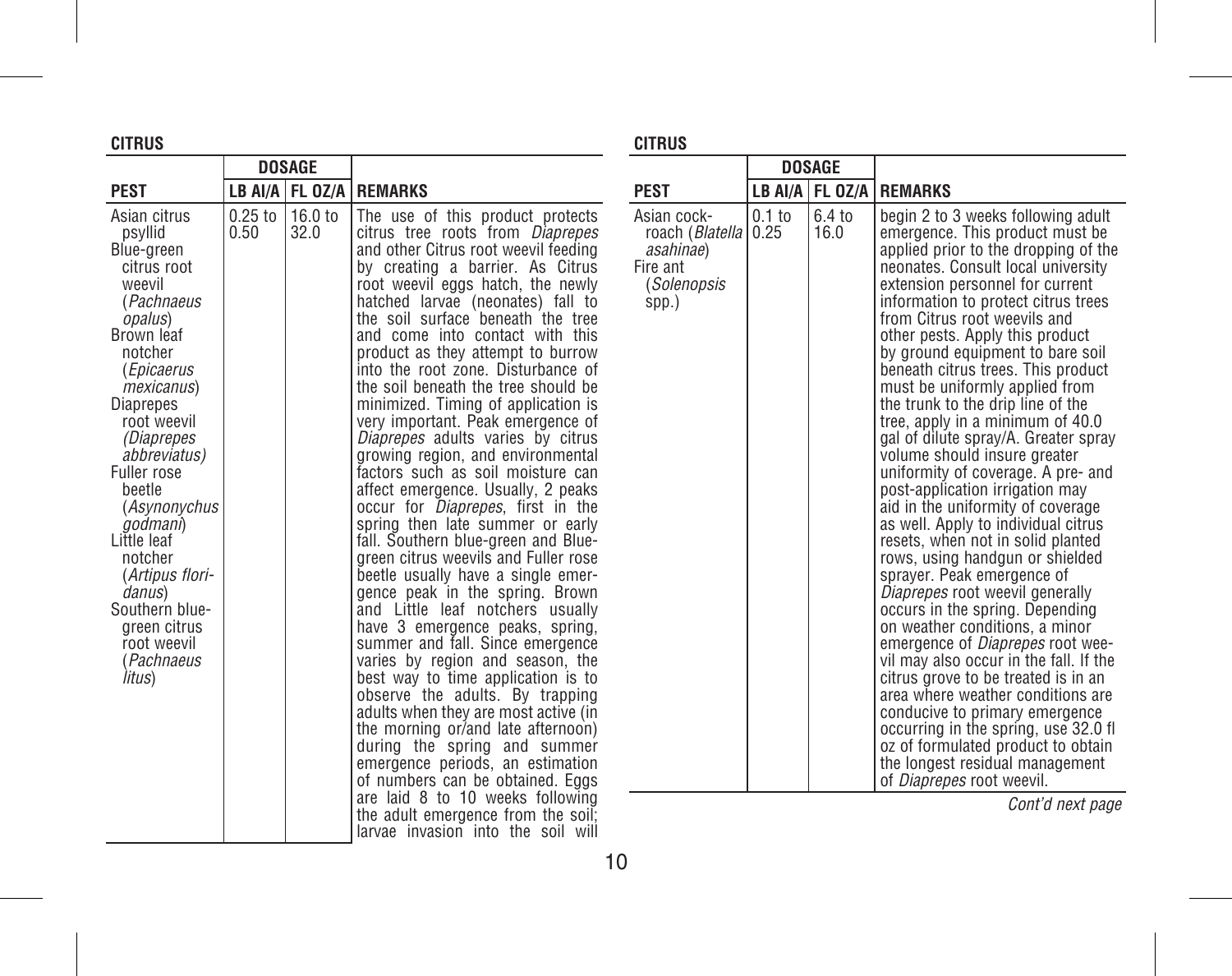| <b>CITRUS</b> |               |  |                                                                                                                                                                                                                                                                                                                                                                                                                                                                                                                                                                                                                              |  |  |
|---------------|---------------|--|------------------------------------------------------------------------------------------------------------------------------------------------------------------------------------------------------------------------------------------------------------------------------------------------------------------------------------------------------------------------------------------------------------------------------------------------------------------------------------------------------------------------------------------------------------------------------------------------------------------------------|--|--|
|               | <b>DOSAGE</b> |  |                                                                                                                                                                                                                                                                                                                                                                                                                                                                                                                                                                                                                              |  |  |
| <b>PEST</b>   |               |  | LB AI/A FL 0Z/A REMARKS                                                                                                                                                                                                                                                                                                                                                                                                                                                                                                                                                                                                      |  |  |
|               |               |  | If the citrus grove to be treated<br>is in an area where weather<br>conditions will promote more<br>than 1 peak of pest emergence,<br>16.0 fl oz formulated product<br>can be applied early season and<br>16.0 fl oz formulated product can<br>be applied later in the season.<br>If emergence extends beyond<br>the residual protection of this<br>product, grower is advised to use<br>additional management strategies<br>(i.e. foliar adult control or soil<br>larvae control such as nematodes).<br>Contact your state agricultural<br>Extension Specialist as to the<br>recommendation suited for local<br>conditions. |  |  |

#### **RESTRICTIONS:**

- Do not apply through irrigation systems.
- Do not allow any application of this product to contact fruit or foliage.
- Do not apply more than a total of 32.0 fluid ounces of formulated product (0.5 pound active ingredient) per acre per year.
- Apply the specified dosage in a minimum of 40.0 gallons of finished spray per acre.
- Ground application only. Do not apply by air.
- Do not apply within 1 day of harvest.

# **CONIFER SEED ORCHARDS**

**(For Use Only in Alabama, Arkansas, Florida, Georgia, Louisiana, Mississippi, Oklahoma, South Carolina, Tennessee, Texas, Virginia)**

|                                                | <b>DOSAGE</b> |                |                                                                                                                                                                                                                                                                                                                                                                                            |
|------------------------------------------------|---------------|----------------|--------------------------------------------------------------------------------------------------------------------------------------------------------------------------------------------------------------------------------------------------------------------------------------------------------------------------------------------------------------------------------------------|
| <b>PEST</b>                                    | LB AI/A       |                | FL 0Z/A   REMARKS                                                                                                                                                                                                                                                                                                                                                                          |
| Cone worms   0.1 to<br>Seed bugs<br>Seed worms | 0.2           | 6.4 to<br>12.8 | <b>Ground application:</b> Apply in water in<br>a minimum of 100 to 500 gal/A.<br>Air application: Apply in water in<br>a minimum of 10.0 gal/A or 0.5 gal<br>refined vegetable oil/A.<br>Apply in sufficient water to obtain<br>thorough coverage.<br>Begin applications 7 days after peak<br>pollen flight and continue on 30-day<br>intervals up to a maximum of 0.6 lb<br>Al/A/season. |

#### **RESTRICTIONS:**

• Do not make more than 6 applications per season or apply more than 0.6 pound active ingredient (38.4 ounces formulated) per acre per season.

• Do not make applications less than 30 days apart.

# **CORN**

**FIELD CORN (GRAIN AND SILAGE), POPCORN, FIELD CORN GROWN FOR SEED (AT PLANT USE)**

|                                                                 | <b>DOSAGE</b>                              |                 |                                                                                                                                                                                                                                                                 |
|-----------------------------------------------------------------|--------------------------------------------|-----------------|-----------------------------------------------------------------------------------------------------------------------------------------------------------------------------------------------------------------------------------------------------------------|
| <b>PEST</b>                                                     | LB AI/A                                    |                 | <b>FL OZ/A REMARKS</b>                                                                                                                                                                                                                                          |
| Corn root-<br>worm<br>larvae<br>Northern<br>Southern<br>Western | 0.0046/<br>1000 linear   1000<br>ft of row | 0.30/<br>of row | Apply as a 5- to 7-inch T-band<br>treatment over an open seed furrow.<br>linear ft Position the spray nozzle behind the<br>planter shoe, in front of the press<br>wheel centered over the row. Use<br>l the table below to determine this<br>product's needs/A. |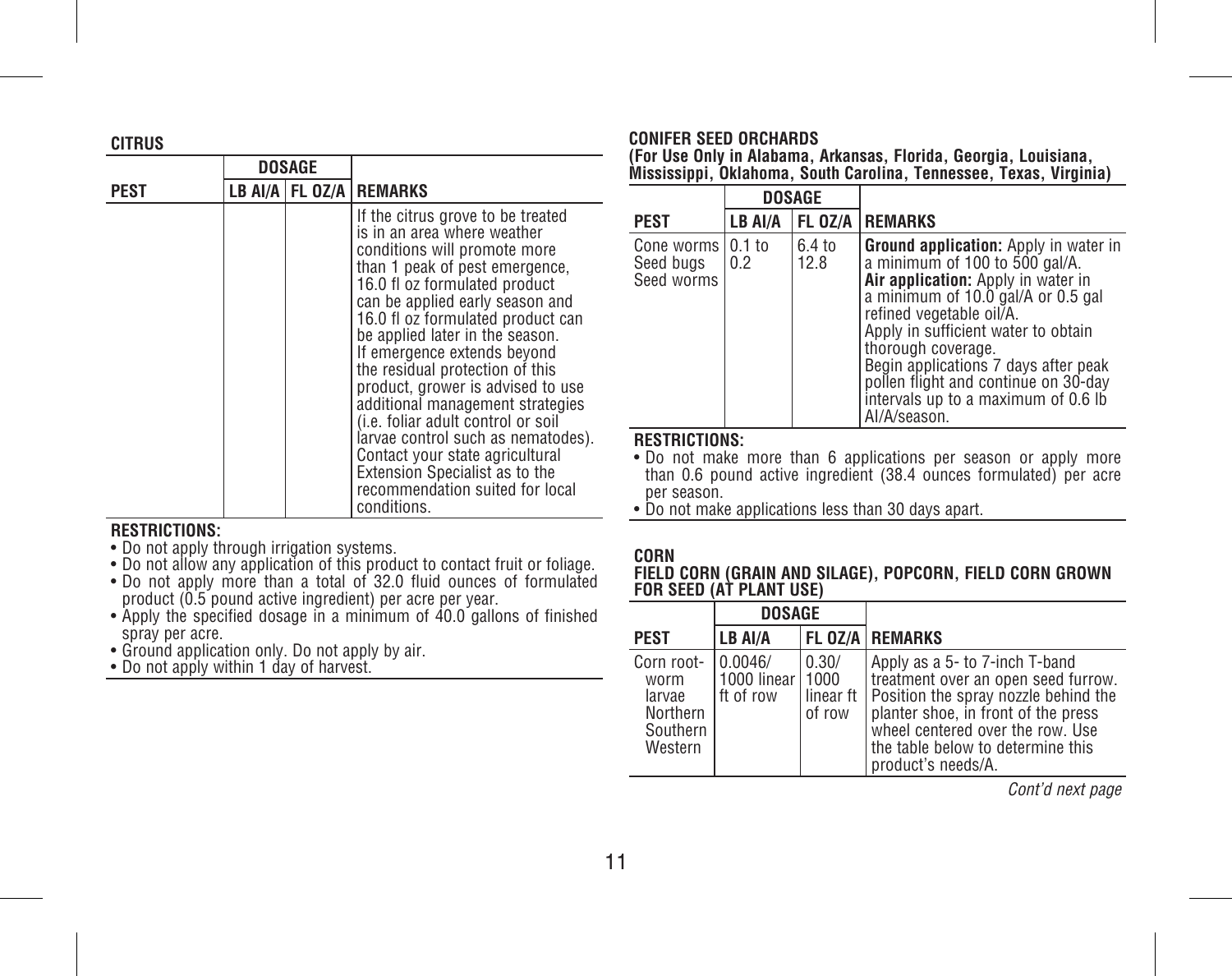#### **CORN FIELD CORN (GRAIN AND SILAGE), POPCORN, FIELD CORN GROWN FOR SEED (AT PLANT USE)**

|                                                                                                                               | <b>DOSAGE</b>                                           |                                           |                                                                                                                                                                                                                                                                                                                                                                                                                                                                                                                                                                                                                                                                                                                                                                                                    |
|-------------------------------------------------------------------------------------------------------------------------------|---------------------------------------------------------|-------------------------------------------|----------------------------------------------------------------------------------------------------------------------------------------------------------------------------------------------------------------------------------------------------------------------------------------------------------------------------------------------------------------------------------------------------------------------------------------------------------------------------------------------------------------------------------------------------------------------------------------------------------------------------------------------------------------------------------------------------------------------------------------------------------------------------------------------------|
| PEST                                                                                                                          | LB AI/A                                                 |                                           | <b>FL OZ/A   REMARKS</b>                                                                                                                                                                                                                                                                                                                                                                                                                                                                                                                                                                                                                                                                                                                                                                           |
| Army cut-<br>worm<br>Cutworm<br>spp.<br>Grubs<br>Seed corn<br>beetle<br>Seed corn<br>maggot<br>True armv-<br>worm<br>Wireworm | 0.0023 to<br>0.0046/<br>1000 linear   1000<br>ft of row | $0.15$ to<br>0.30/<br>linear ft<br>of row | Apply in a minimum of 3.0 gal of<br>finished spray/A. Mix this product<br>with water or fertilizer in the fol-<br>lowing manner. Fill the spray tank,<br>approximately 1/2 full with water<br>or liquid fertilizer, add the proper<br>amount of this product then add<br>the rest of the water or fertilizer.<br>Provide sufficient agitation during<br>mixing and application to maintain a<br>uniform spray mixture. Applications<br>of this product alone or in recom-<br>mended tank mixtures, in conjunc-<br>tion with in-furrow pop-up fertilizers<br>may be used. A jar compatibility test<br>should be performed with appropri-<br>ate ratio of this product and fertilizer<br>to ensure mixture will stay in solu-<br>tion. Maintain constant agitation<br>during mixing and application. |

# **RESTRICTIONS:**

- Do not apply to soil where there is greater than 30% cover of crop residue remaining.
- Do not apply within 30 days of harvest.
- Do not graze livestock in treated area or cut treated crops for feed within 30 days of treatment.
- Do not apply more than 0.1 pound active ingredient (6.4 ounces formulated) per acre per season as an at plant application.

| Row Spacings (inches)          | ΔN           | 38    | 36    | 30    |
|--------------------------------|--------------|-------|-------|-------|
| This Product (Ib AI/A)         | <u>በ በ6በ</u> | በ በ64 | 0 069 | 0.080 |
| This Product (formulated oz/A) |              | 4 1   | 44    | 512   |

#### **FIELD CORN (GRAIN AND SILAGE), POPCORN, FIELD CORN GROWN FOR SEED (PRE & PPI)**

|                                                                                                 | <b>DOSAGE</b>                                               |                                                    |                                                                                                                                                                                                                                                                                                                                       |
|-------------------------------------------------------------------------------------------------|-------------------------------------------------------------|----------------------------------------------------|---------------------------------------------------------------------------------------------------------------------------------------------------------------------------------------------------------------------------------------------------------------------------------------------------------------------------------------|
| PEST                                                                                            | LB AI/A                                                     | <b>FL 0Z/A</b>                                     | <b>REMARKS</b>                                                                                                                                                                                                                                                                                                                        |
| Armyworm<br>spp.<br>Black cutworm<br>Seedcorn<br>maggot<br>Stalkborer<br>White grub<br>Wireworm | $0.047$ to<br>0.062<br>Pre-Plant<br>Incorporat-<br>ed (PPI) | 3.0 to 4.0<br>Pre-Plant<br>Incorporat-<br>ed (PPI) | The 3.0 to 4.0 oz/A rate must<br>be applied as PPI and can be<br>tank mixed and applied with<br>PPI herbicides.<br>Incorporation of this product<br>should not be any deeper<br>than the intended planting<br>depth and no deeper than<br>3 inches. Incorporation<br>depth should be close to<br>the intended seed planting<br>depth. |
| Armyworm<br>spp.<br><b>Black cutworm</b><br>Stalkborer                                          | $0.040$ Pre-<br>Emergence<br>(PRE)                          | 2.56<br>Pre-<br>Emergence  <br>(PRE)               | The 2.56 oz/A rate may be<br>applied PRE and can be tank<br>mixed and applied with PRE<br>herbicides.                                                                                                                                                                                                                                 |

## **RESTRICTIONS:**

• Do not apply more than 0.3 pound active ingredient (19.2 ounces formulated) per acre per season including pre and PPI, at plant, plus foliar applications. In California do not exceed the maximum rate of 0.2 pound active ingredient per acre per season.

- Do not apply within 30 days of harvest.
- Do not graze livestock in treated areas or cut treated crops for feed within 30 days of the last application.
- 
- Use of ultra low volume (ULV) application on corn is prohibited. Do not make aerial or ground applications to corn if heavy rainfall is imminent.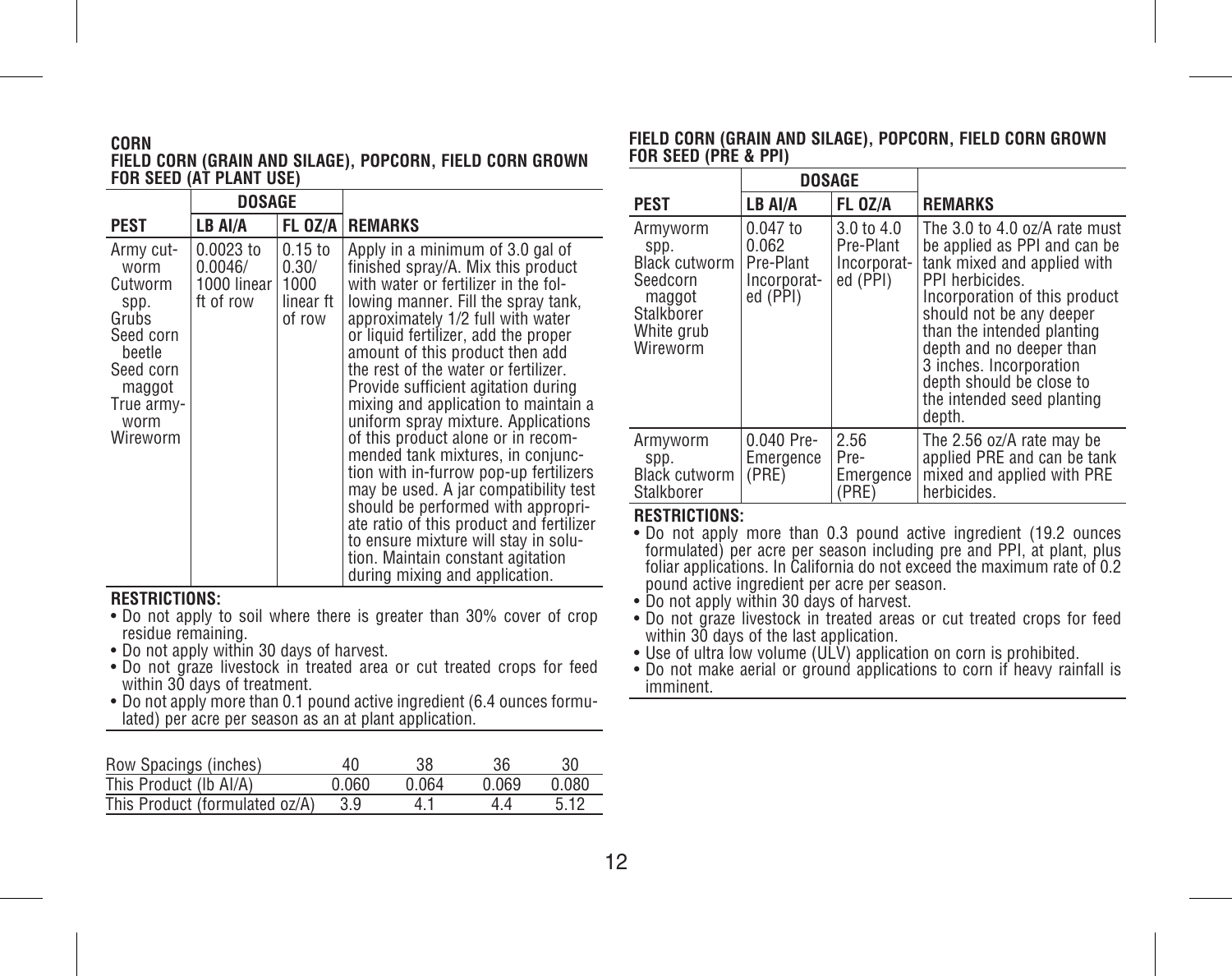#### **FIELD CORN (GRAIN AND SILAGE), POPCORN, FIELD CORN GROWN FOR SEED (FOLIAR USE)**

|                                                                                                                                                                                                                                                                                                                                                                                                                                                                                                                                                                          |                         | <b>DOSAGE</b> |                                                                                                                                                                                                                                                                                                                                                                                                                                                                                                                                                                                                                                                                                                                                                                                                                                                                                                                                                                                                                                                    |                                                               | <b>DOSAGE</b>     |                |                                                                                                                                                                                                                                                                                                                                                                                                                                                                                                                                                                                                                                                                                                                                                                                                                                                                                                                                                                                                                                                                                                                                                                                       |
|--------------------------------------------------------------------------------------------------------------------------------------------------------------------------------------------------------------------------------------------------------------------------------------------------------------------------------------------------------------------------------------------------------------------------------------------------------------------------------------------------------------------------------------------------------------------------|-------------------------|---------------|----------------------------------------------------------------------------------------------------------------------------------------------------------------------------------------------------------------------------------------------------------------------------------------------------------------------------------------------------------------------------------------------------------------------------------------------------------------------------------------------------------------------------------------------------------------------------------------------------------------------------------------------------------------------------------------------------------------------------------------------------------------------------------------------------------------------------------------------------------------------------------------------------------------------------------------------------------------------------------------------------------------------------------------------------|---------------------------------------------------------------|-------------------|----------------|---------------------------------------------------------------------------------------------------------------------------------------------------------------------------------------------------------------------------------------------------------------------------------------------------------------------------------------------------------------------------------------------------------------------------------------------------------------------------------------------------------------------------------------------------------------------------------------------------------------------------------------------------------------------------------------------------------------------------------------------------------------------------------------------------------------------------------------------------------------------------------------------------------------------------------------------------------------------------------------------------------------------------------------------------------------------------------------------------------------------------------------------------------------------------------------|
| <b>PEST</b>                                                                                                                                                                                                                                                                                                                                                                                                                                                                                                                                                              | LB AI/A                 |               | <b>FL OZ/A   REMARKS</b>                                                                                                                                                                                                                                                                                                                                                                                                                                                                                                                                                                                                                                                                                                                                                                                                                                                                                                                                                                                                                           | <b>PEST</b>                                                   | LB AI/A           |                | <b>FL OZ/A REMARKS</b>                                                                                                                                                                                                                                                                                                                                                                                                                                                                                                                                                                                                                                                                                                                                                                                                                                                                                                                                                                                                                                                                                                                                                                |
| Aphids<br>Army cutworm<br>Armyworm spp. or<br>True armyworm<br>spp.<br>Beet armyworm<br>Cereal leaf beetle<br>Chinch bug<br>Common stalk borer<br>Corn earworm<br>Corn rootworm<br>(adults)<br>Cucumber beetle<br>(adults)<br>Cutworm spp.<br>European corn<br>borer<br>Fall armvworm<br>Flea beetle<br>Grasshoppers<br>Greenbug<br>Japanese beetle<br>(adults)<br>Sap beetle<br>Southern armyworm<br>Southern corn leaf<br>beetle<br>Southwestern corn<br>borer<br>Stink bug<br>Tarnished plant bug<br>Webworms<br>Western bean<br>cutworm<br>Yellowstriped<br>armyworm | 0.033 to 2.1 to<br>0.10 | 6.4           | <b>General:</b> Apply in a minimum<br>of 2.0 to 5.0 gallons of finished<br>spray per acre by aircraft or<br>in a minimum of 10.0 gallons<br>per acre with ground equip-<br>ment. To improve control by<br>aircraft, use 5.0 gallons of<br>finished spray per acre partic-<br>ularly when initial populations<br>are heavier than normal. See<br>specific comment below for<br>AZ, NM, OK, and TX mite<br>control. When applying by air,<br>1.0 to 2.0 quarts of emulsified<br>oil may be substituted for 1.0<br>to 2.0 quarts of water in the<br>finished spray. Thorough cov-<br>erage is essential to achieve<br>control.<br>To control ear-attacking<br>pests: Apply this product just<br>before silking and repeat as<br>necessary to maintain control<br>but do not exceed maximum<br>application rates and reapplica-<br>tion intervals listed elsewhere<br>in this section.<br>Southwestern corn borer,<br>European corn borer: Make<br>application for Corn borer con-<br>trol with initial application at or<br>shortly before egg hatch. | Banks grass mite<br>Carmine mite<br>Twospotted spider<br>mite | $0.08$ to<br>0.10 | 5.12 to<br>6.4 | For control of other listed<br><b>insect pests:</b> Apply when pests<br>first appear and repeat as nec-<br>essary but do not exceed max-<br>imum application rates and<br>reapplication intervals listed<br>elsewhere in this section.<br>For control of mite: Apply for<br>Banks grass mite control when<br>colonies first form prior to leaf<br>damage or discoloration and<br>before dispersal above the bot-<br>tom third of the plant.<br>For Twospotted spider mite<br>and Carmine mite: Apply<br>when colonies first form prior<br>to leaf damage or discolor-<br>ation and before widespread<br>mite dispersal throughout the<br>canopy.<br>Higher rates will be necessary<br>for heavier initial populations<br>and corn under heat or drought<br>stress. Field experience with<br>dimethoate at 0.5 pound active<br>ingredient per acre in tank mix-<br>ture has demonstrated good<br>control under these conditions.<br>For mite control in Arizona.<br>New Mexico.<br>Oklahoma.<br><b>Texas:</b> Apply in a minimum<br>of 5.0 gallons of finished spray<br>per acre by aircraft or in a<br>minimum of 10.0 gallons per<br>acre with ground equipment.<br>Cont'd novt naga |

#### **FIELD CORN (GRAIN AND SILAGE), POPCORN, FIELD CORN GROWN FOR SEED (FOLIAR USE)**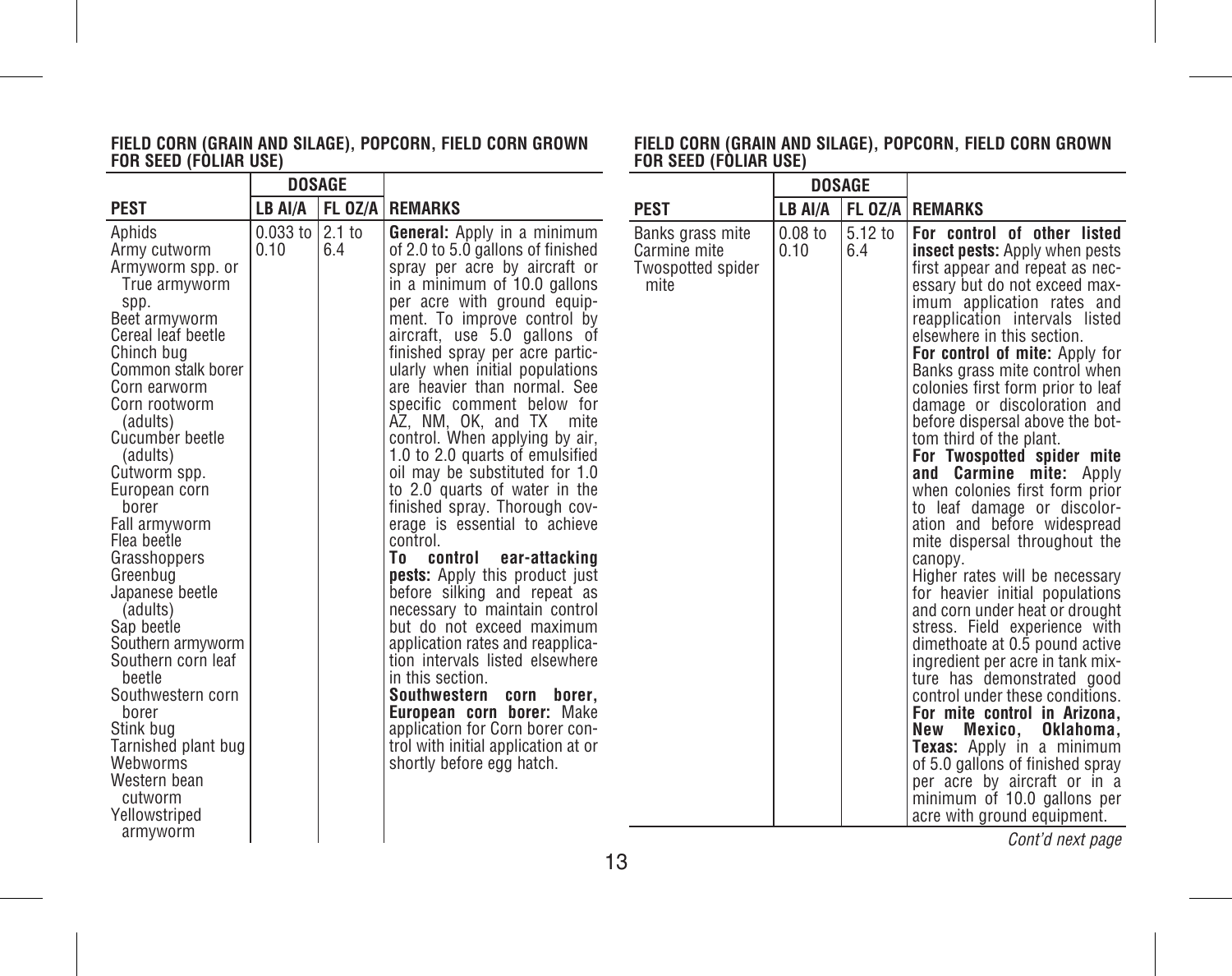#### **FIELD CORN (GRAIN AND SILAGE), POPCORN, FIELD CORN GROWN FOR SEED (FOLIAR USE)**

# **RESTRICTIONS:**

- Do not apply more than 0.3 pound active ingredient (19.2 ounces formulated) per acre per season including pre and PPI, at plant, plus foliar applications. In California do not exceed the maximum rate of 0.2 pound active ingredient per acre per season.
- Do not apply within 30 days of harvest.
- Do not graze livestock in treated areas or cut treated crops for feed within 30 days of the last application.
- Use of ultra low volume (ULV) application on corn is prohibited.
- Do not make aerial or ground applications to corn if heavy rainfall is imminent.

#### **SWEET CORN (GRAIN AND SILAGE) SWEET CORN GROWN FOR SEED (AT PLANT USE)**

|                                                                                       | DOSAGE                              |                                   |                                                                                                                                                                                                                                                                                                                                                                                                                                                                                                                                                                       |
|---------------------------------------------------------------------------------------|-------------------------------------|-----------------------------------|-----------------------------------------------------------------------------------------------------------------------------------------------------------------------------------------------------------------------------------------------------------------------------------------------------------------------------------------------------------------------------------------------------------------------------------------------------------------------------------------------------------------------------------------------------------------------|
| <b>PEST</b>                                                                           | LB AI/A                             | FL OZ/A                           | <b>REMARKS</b>                                                                                                                                                                                                                                                                                                                                                                                                                                                                                                                                                        |
| Corn rootworm<br>larvae<br>Mexican<br>(California)<br>Northern<br>Southern<br>Western | 0.0046/<br>1000<br>lin ft of<br>row | 0.30/<br>1000<br>lin ft of<br>row | Apply as a 5- to 7-inch T-band<br>treatment over an open seed<br>furrow. Position the spray<br>nozzle behind the planter shoe,<br>in front of the press wheel<br>centered over the row. Use the<br>table below to determine your<br>product needs/A. Apply in a<br>minimum of 3.0 gal of finished<br>sprav/A. Mix this product<br>with water or fertilizer in the<br>following manner. Fill the spray<br>tank approximately 1/2 full with<br>water or liquid fertilizer, add the<br>proper amount of this product<br>then add the rest of the water<br>or fertilizer. |

#### **SWEET CORN (GRAIN AND SILAGE) SWEET CORN GROWN FOR SEED (AT PLANT USE)**

|                                                                                                                                | <b>DOSAGE</b>                                       |                                                |                                                                                                                                                                                                                                                                                                                                                                                                                                                                                     |
|--------------------------------------------------------------------------------------------------------------------------------|-----------------------------------------------------|------------------------------------------------|-------------------------------------------------------------------------------------------------------------------------------------------------------------------------------------------------------------------------------------------------------------------------------------------------------------------------------------------------------------------------------------------------------------------------------------------------------------------------------------|
| <b>PEST</b>                                                                                                                    | LB AI/A                                             | FL 0Z/A                                        | <b>REMARKS</b>                                                                                                                                                                                                                                                                                                                                                                                                                                                                      |
| Army cutworm<br>Armyworm spp. or<br>True armvworm<br>Cutworm spp.<br>Grubs<br>Seed corn beetle<br>Seed corn maggot<br>Wireworm | 0.0023<br>to<br>0.0046/<br>1000<br>lin ft of<br>row | $0.15$ to<br>0.30/<br>1000<br>lin ft of<br>row | Provide sufficient agitation<br>during mixing and application to<br>maintain a uniform spray mix-<br>ture. Applications of this prod-<br>uct alone or in recommended<br>tank mixtures, in conjunction<br>with in-furrow pop-up fertilizers<br>may be used. A jar compatibility<br>test should be performed with<br>appropriate ratio of this product<br>and fertilizer to ensure mixture<br>will stay in solution. Maintain<br>constant agitation during mixing<br>and application. |

# **RESTRICTIONS:**

- Do not apply to soil where there is greater than 30% cover of crop residue remaining.
- Do not apply within 30 days of harvest.
- Do not graze livestock in treated area or cut treated crops for feed within 30 days of treatment.
- Do not apply more than 0.1 pound active ingredient (6.4 ounces formu- lated) per acre per season as an at-plant application.

| Row Spacings (inches)          | 40    | 38    | 36    | 30    |
|--------------------------------|-------|-------|-------|-------|
| This Product (Ib AI/A)         | 0.060 | በ በ64 | 0 069 | 0.080 |
| This Product (formulated oz/A) | 3.9   | 41    | 44    | 5.12  |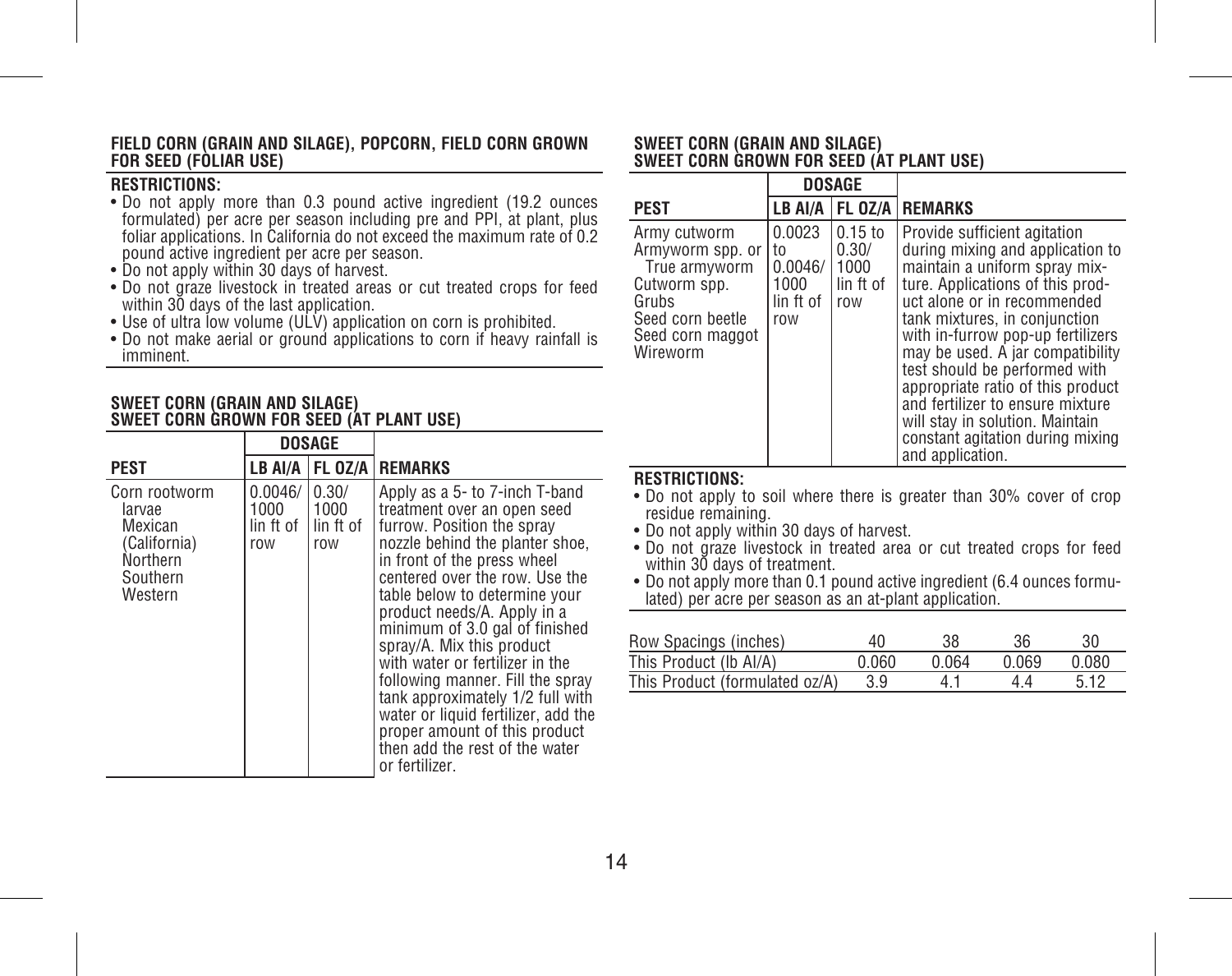# **SWEET CORN (GRAIN AND SILAGE) SWEET CORN GROWN FOR SEED (FOLIAR USE)**

|                                                                                                                                                                                                                                                                                                                                                                                                                                                                                                     | DOSAGE                 |                 |                                                                                                                                                                                                                                                                                                                                                                                                                                                                                                                                                                                                                                                                                                                                                                                                                                                                                                                    |                                                                                                                                          |
|-----------------------------------------------------------------------------------------------------------------------------------------------------------------------------------------------------------------------------------------------------------------------------------------------------------------------------------------------------------------------------------------------------------------------------------------------------------------------------------------------------|------------------------|-----------------|--------------------------------------------------------------------------------------------------------------------------------------------------------------------------------------------------------------------------------------------------------------------------------------------------------------------------------------------------------------------------------------------------------------------------------------------------------------------------------------------------------------------------------------------------------------------------------------------------------------------------------------------------------------------------------------------------------------------------------------------------------------------------------------------------------------------------------------------------------------------------------------------------------------------|------------------------------------------------------------------------------------------------------------------------------------------|
| PEST                                                                                                                                                                                                                                                                                                                                                                                                                                                                                                | LB AI/A                |                 | FL 0Z/A   REMARKS                                                                                                                                                                                                                                                                                                                                                                                                                                                                                                                                                                                                                                                                                                                                                                                                                                                                                                  | <b>PEST</b>                                                                                                                              |
| Aphids<br>Army cutworm<br>Armyworm spp. or<br>True armyworm<br>Beet armyworm<br>Cereal leaf beetle<br>Chinch bug<br>Common stalk borer<br>Corn earworm<br>Corn rootworm<br>(adults)<br>Corn silk fly<br>(California)<br>Cucumber beetle<br>(adults)<br>Cutworm spp.<br>European corn borer<br>Fall armyworm<br>Flea beetle<br>Grasshoppers<br>Greenbug<br>Japanese beetle<br>(adults)<br>Sap beetle<br>Southern armyworm<br>Southern corn leaf<br>beetle<br>Southwestern corn<br>borer<br>Stinkbugs | $0.033$ to $ $<br>0.10 | $2.1$ to<br>6.4 | <b>General:</b> Apply in a minimum<br>of 2.0 gallons of finished<br>spray per acre by air or in a<br>minimum of 10.0 gallons per<br>acre with ground equipment.<br>When applying by air, 1.0 to<br>2.0 quarts of emulsified oil<br>may be substituted for 1.0<br>to 2.0 quarts of water in the<br>finished spray. Thorough<br>coverage is essential to<br>achieve control.<br>To control ear-attacking<br><b>pests:</b> Apply this product<br>before silking begins and<br>repeat as necessary to<br>maintain control but do not<br>exceed maximum application<br>rates and reapplication<br>intervals listed elsewhere in<br>this section.<br>Southwestern corn borer,<br>European corn borer: Make<br>2 applications for Corn borer<br>control with initial application<br>at or shortly before egg<br>hatch.<br>For control of other listed<br><b>insect pests:</b> Apply when<br>pests first appear and repeat | Bank<br>Carm<br>Pacif<br>(Ca<br>Twos<br>mit<br><b>REST</b><br>• Do<br>mu<br>• Do<br>• Do<br>witl<br>$\bullet$ Use<br>$\bullet$ Do<br>imr |
| Tarnished plant bug<br>Webworms<br>Western bean<br>cutworm<br>Yellowstriped<br>armyworm                                                                                                                                                                                                                                                                                                                                                                                                             |                        |                 | as necessary but do not<br>exceed maximum application<br>rates and reapplication<br>intervals listed elsewhere in<br>this section.                                                                                                                                                                                                                                                                                                                                                                                                                                                                                                                                                                                                                                                                                                                                                                                 |                                                                                                                                          |

# **SWEET CORN (GRAIN AND SILAGE) SWEET CORN GROWN FOR SEED (FOLIAR USE)**

|                                                                                                             | DOSAGE            |                |                                                                                                                                                                                                                                                                                                                                                                                                                                                                                                                              |
|-------------------------------------------------------------------------------------------------------------|-------------------|----------------|------------------------------------------------------------------------------------------------------------------------------------------------------------------------------------------------------------------------------------------------------------------------------------------------------------------------------------------------------------------------------------------------------------------------------------------------------------------------------------------------------------------------------|
| PEST                                                                                                        | LB AI/A           |                | FL 0Z/A REMARKS                                                                                                                                                                                                                                                                                                                                                                                                                                                                                                              |
| Banks grass mite<br>Carmine mite<br>Pacific spider mite<br>(California)<br><b>Twospotted spider</b><br>mite | $0.08$ to<br>0.10 | 5.12 to<br>6.4 | <b>For Control of Mites:</b><br>Apply for Mite control when<br>colonies first form prior to<br>leaf damage or discoloration<br>and before dispersal above<br>the bottom third of the plant.<br>For Twospotted spider mite<br>and Carmine mite control.<br>apply when colonies first<br>form prior to leaf damage<br>or discoloration and before<br>widespread mite dispersal<br>throughout the canopy.<br>Higher rates will be neces-<br>sary for heavier initial popu-<br>lations and corn under heat<br>or drought stress. |

- **STRICTIONS:**<br>o not apply more than 0.2 pound active ingredient (12.8 ounce for-
- 
- Do not apply more than 0.2 pound active ingredient (12.8 ounce for-<br>mulated) per acre per season.<br>• Do not apply within 1 day of harvest.<br>• Do not graze livestock in treated areas or cut treated crops for feed<br>within 1 d
- 
- o not make aerial or ground applications to corn if heavy rainfall is imminent.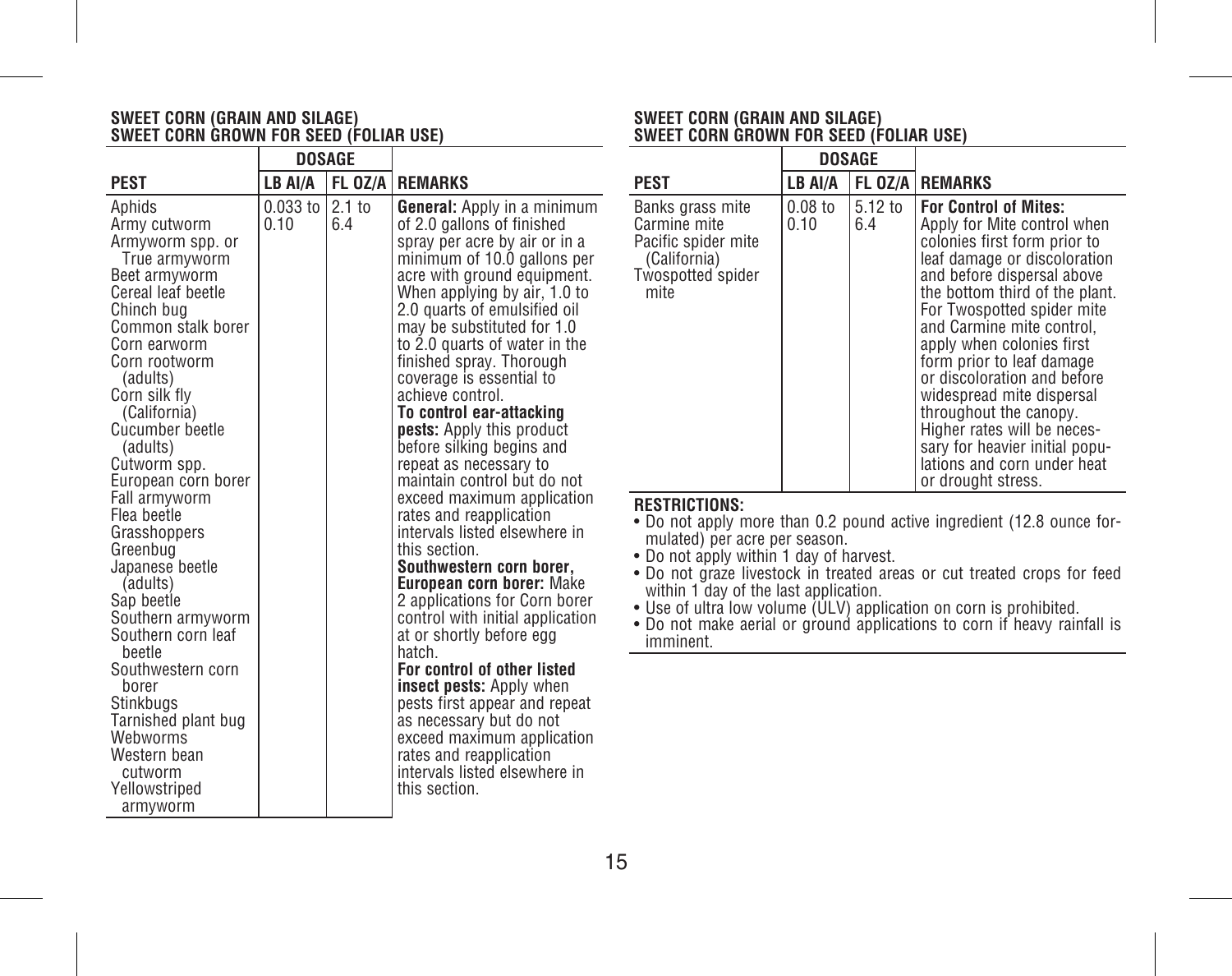# **COTTON**

|                                                                                                                                                                                                                                                                                                      |                   | <b>DOSAGE</b>            |                                                                                                                                                                                                                                                                                                                                                                                                                                                                                                                                      |
|------------------------------------------------------------------------------------------------------------------------------------------------------------------------------------------------------------------------------------------------------------------------------------------------------|-------------------|--------------------------|--------------------------------------------------------------------------------------------------------------------------------------------------------------------------------------------------------------------------------------------------------------------------------------------------------------------------------------------------------------------------------------------------------------------------------------------------------------------------------------------------------------------------------------|
| <b>PEST</b>                                                                                                                                                                                                                                                                                          |                   | LB AI/A FL 0Z/A          | <b>REMARKS</b>                                                                                                                                                                                                                                                                                                                                                                                                                                                                                                                       |
| European corn borer<br>Soybean (banded)<br>thrips<br>Tobacco thrips                                                                                                                                                                                                                                  | $0.02$ to<br>0.10 | 1.3 <sub>to</sub><br>6.4 | This product may be applied<br>in water or refined vegetable<br>oil (soybean/cottonseed).<br><b>Application in Water: Apply</b>                                                                                                                                                                                                                                                                                                                                                                                                      |
| <b>Boll weevil</b><br><b>Bollworm</b><br>Cabbage looper<br>Cotton aphid<br>Cotton fleahopper<br>Cotton leafperforator<br>Cutworms<br>Fall armyworm<br>Plant bugs<br>Saltmarsh caterpillar<br>Southern garden<br>leafhopper<br>Stink buas<br>Tobacco budworm<br>Whitefly<br>Yellowstriped<br>armyworm | $0.04$ to<br>0.10 | 2.6 <sub>to</sub><br>6.4 | in a minimum of 5.0 gallons<br>per acre with ground equip-<br>ment or 1.0 gallon per acre<br>by aircraft. When applying by<br>air, 1.0 quart of emulsified<br>oil may be substituted for 1.0<br>quart of water in the finished<br>spray.<br><b>ULV Application: Apply the</b><br>listed rate of this product in<br>refined vegetable oil in a min-<br>imum of 1.0 quart of finished<br>spray per acre with aircraft<br>calibrated to give adequate<br>coverage.<br>To Control Boll weevil: Apply<br>this product at an interval of 3 |
| Beet armyworm<br>Carmine spider mite<br>Kudzu bua<br>Lygus spp. (except<br>California)<br>Pink bollworm<br><b>Twospotted spider</b><br>mite<br>Western plant bug                                                                                                                                     | $0.06$ to<br>0.10 | 3.8 to<br>6.4            | to 4 days until pest numbers<br>are reduced to acceptable<br>levels<br><b>To Control Mites and Aphids:</b><br>Apply when pests first<br>appear. Repeat as necessary<br>to maintain control. Higher<br>rates will be required once<br>a damaging threshold is<br>established.                                                                                                                                                                                                                                                         |

#### **RESTRICTIONS:**

- Do not apply more than 0.5 pound active ingredient (32.0 ounces formulated) per acre per season in all states except CA. For CA, do not apply more than 0.3 pound active ingredient per acre per season.<br>• Do not apply more than 0.3 pound active ingredient per acre per season.
- 
- 
- Do not apply within 14 days of harvest.<br>• Do not graze livestock in freated areas or cut treated crops for feed.<br>• Do not make more than 10 synthetic pyrethroid applications (of 1<br>product or combination of products) to a Helins®

#### **CUCURBITS**

|                                                                                                                                                                                                                                                                                                                          |                                                                                                                                                                                                                                                               | DOSAGE            |                         |                                                                                                                                                                                                                                                                                                                                                                  |
|--------------------------------------------------------------------------------------------------------------------------------------------------------------------------------------------------------------------------------------------------------------------------------------------------------------------------|---------------------------------------------------------------------------------------------------------------------------------------------------------------------------------------------------------------------------------------------------------------|-------------------|-------------------------|------------------------------------------------------------------------------------------------------------------------------------------------------------------------------------------------------------------------------------------------------------------------------------------------------------------------------------------------------------------|
| <b>CROP</b>                                                                                                                                                                                                                                                                                                              | PEST                                                                                                                                                                                                                                                          | LB AI/A           | FL OZ/A I               | <b>REMARKS</b>                                                                                                                                                                                                                                                                                                                                                   |
| Chayote (fruit)<br>Chinese waxgourd<br>(Chinese<br>preserving melon)<br>Citron Melon<br>Cucumber<br>Gherkin<br>Gourd, edible<br>(includes cucuzza.<br>hyotan)<br>Luffa spp. (includes<br>Chinese okra.<br>hechima)<br>Momordica spp.<br>(includes balsam<br>apple, balsam<br>pear, bitter<br>melon. Chinese<br>cucumber) | Aphids<br>Armyworms<br>Cabbage<br>looper<br>Corn ear-<br>worm<br>Cucumber<br>beetles<br>Cutworms<br>Grasshopper<br>Leafhoppers<br>Melonworm<br>Pickleworm<br>Plant bug<br>Rindworm<br>Squash bugs<br>Squash vine<br>borer<br>Stink bugs<br>Tobacco<br>budworm | $0.04$ to<br>0.10 | $2.6 \text{ to}$<br>6.4 | Apply in a<br>minimum of<br>5.0 gal of fin-<br>ished spray/A<br>by air or in a<br>minimum of<br>20.0 gal/A with<br>ground equip-<br>ment. When<br>applying by<br>air, 1.0 to 2.0<br>at of emulsi-<br>fied oil may be<br>substituted for<br>1.0 to 2.0 at<br>of water in the<br>finished spray.<br>Thorough<br>coverage<br>is essential<br>to achieve<br>control. |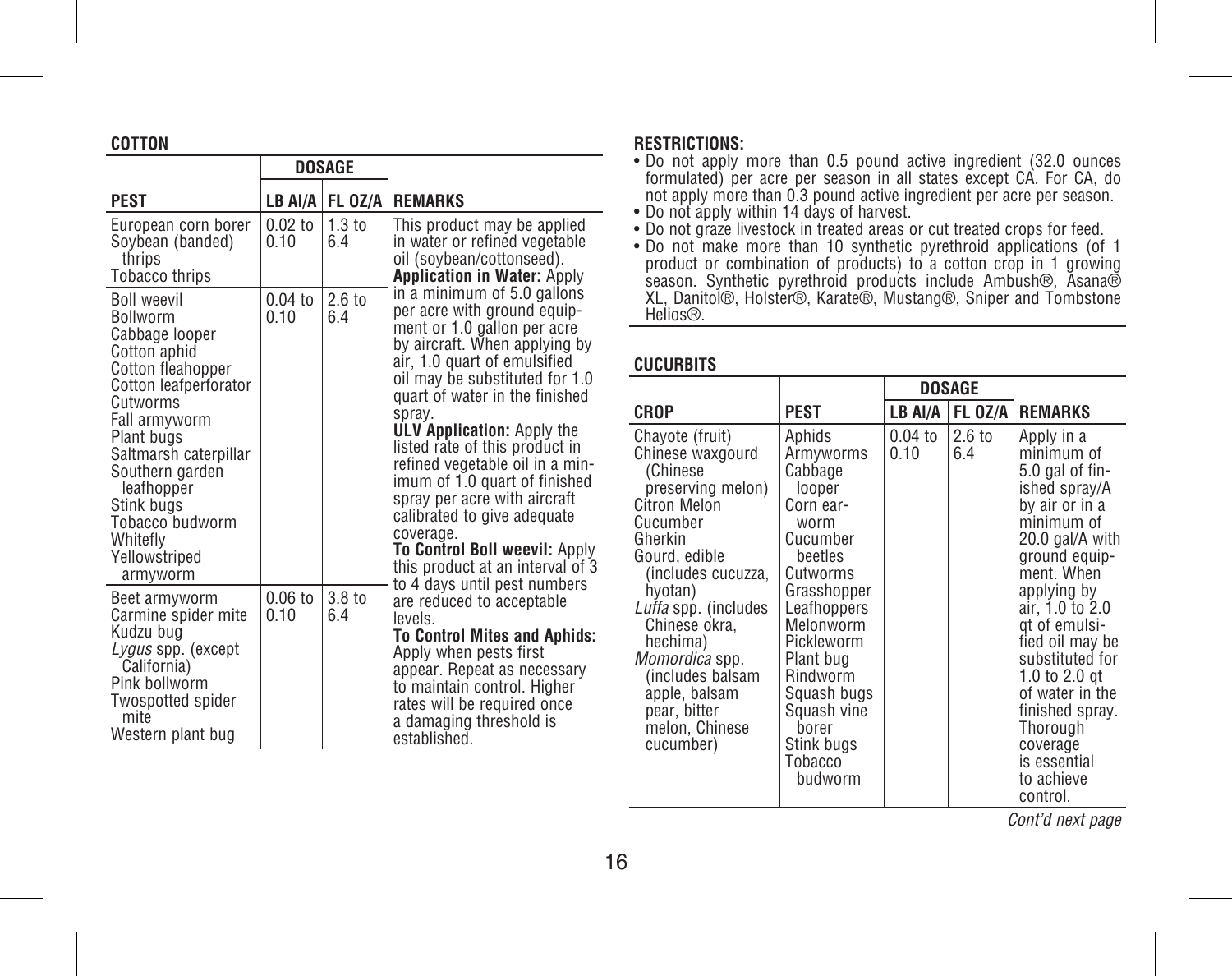# **CUCURBITS**

|                                                           |                                          |                   | <b>DOSAGE</b>  |                | • Do not apply i<br>formulated) per                  |
|-----------------------------------------------------------|------------------------------------------|-------------------|----------------|----------------|------------------------------------------------------|
| <b>CROP</b>                                               | <b>PEST</b>                              | LB AI/A           | <b>FL 0Z/A</b> | <b>REMARKS</b> | • Do not make m                                      |
| Muskmelon (hybrids<br>and/or cultivars                    | Banks grass<br>mite                      | $0.08$ to<br>0.10 | 5.12 to<br>6.4 |                | • Do not make ap<br>• Do not apply w                 |
| of Cucumis melo)<br>(includes canta-<br>loupe, casaba,    | Carmine mite<br>Lygus spp.<br>Twospotted |                   |                |                | <b>DRIED BEANS AI</b>                                |
| crenshaw melon.<br>golden pershaw<br>melon, honey         | spider mite<br>Whitefly                  |                   |                |                | <b>CROP</b>                                          |
| balls, honeydew<br>melon, mango<br>melon, Persian         |                                          |                   |                |                | Dried cultivars of<br>Bean (Lupinus<br>spp.): Grain  |
| melon, pineapple<br>melon, Santa<br>Claus melon.          |                                          |                   |                |                | lupin, Sweet<br>lupin, White lup<br>White sweet lup  |
| snakemelon and<br>true cantaloupe)<br>Pumpkin (Cucurbita  |                                          |                   |                |                | Bean (Phaseolus<br>spp.): Field bea<br>Kidney bean,  |
| SDD.<br>Squash, summer                                    |                                          |                   |                |                | Lima bean (dry<br>Navy bean, Pint                    |
| (includes crook-<br>neck squash,<br>scallop squash,       |                                          |                   |                |                | bean, Tepary be<br>Bean (Vigna spp.<br>Adzuki bean.  |
| straightneck<br>squash, vegetable<br>marrow, zucchini)    |                                          |                   |                |                | Blackeyed pea,<br>Catjang, Cowpe<br>Crowder pea,     |
| Squash, winter<br>(includes butternut)                    |                                          |                   |                |                | Moth bean, Mu<br>bean, Rice bear                     |
| squash, calabaza,<br>hubbard squash<br>(C. mixta; C. pepo |                                          |                   |                |                | Southern pea, l<br>bean: Broad be<br>(dry), Chickpea |
| includes acorn<br>squash, spaghetti<br>squash)            |                                          |                   |                |                | Guar, Lablab<br>bean, Lentil<br>Pea (Pisum spp.)     |
| Watermelon<br>(includes hybrids)                          |                                          |                   |                |                | Field pea; Piged<br>pea                              |
| and/or varieties of<br>Citrullus spp.).                   |                                          |                   |                |                |                                                      |

# **RESTRICTIONS:**

- 
- 
- 

# **ND PEAS**

|                                                                                                                                                                                                                                                                                                                                                                                                                                                                                                                                                 |                                                   | DOSAGE           |                          |                                                                                                                                                                                                                                                                                                                                                                         |
|-------------------------------------------------------------------------------------------------------------------------------------------------------------------------------------------------------------------------------------------------------------------------------------------------------------------------------------------------------------------------------------------------------------------------------------------------------------------------------------------------------------------------------------------------|---------------------------------------------------|------------------|--------------------------|-------------------------------------------------------------------------------------------------------------------------------------------------------------------------------------------------------------------------------------------------------------------------------------------------------------------------------------------------------------------------|
| CROP                                                                                                                                                                                                                                                                                                                                                                                                                                                                                                                                            | <b>PEST</b>                                       |                  | LB AI/A FL 0Z/A          | <b>REMARKS</b>                                                                                                                                                                                                                                                                                                                                                          |
| Dried cultivars of:<br>Bean (Lupinus<br>spp.): Grain<br>lupin. Sweet<br>lupin, White lupin,<br>White sweet lupin<br>Bean ( <i>Phaseolus</i><br>spp.): Field bean,<br>Kidney bean,<br>Lima bean (dry),<br>Navy bean, Pinto<br>bean, Tepary bean<br>Bean ( <i>Vigna</i> spp.):<br>Adzuki bean,<br>Blackeyed pea,<br>Catjang, Cowpea,<br>Crowder pea,<br>Moth bean, Mung<br>bean, Rice bean,<br>Southern pea, Urd<br>bean; Broad bean<br>(dry), Chickpea,<br>Guar, Lablab<br>bean, Lentil<br>Pea ( <i>Pisum</i> spp.):<br>Field pea; Pigeon<br>pea | Aster<br>leafhopper<br>Flea beetle<br>Leafhoppers | 0.025<br>to 0.10 | 1.6 <sub>to</sub><br>6.4 | Apply in a<br>minimum of<br>2.0 gal of fin-<br>ished spray/A<br>by air or in<br>a minimum<br>of 10.0 gal/A<br>with ground<br>equipment.<br>When apply-<br>ing by air,<br>1.0 to 2.0 $qt$<br>of emulsified<br>oil may be<br>substituted for<br>$1.0$ to $2.0$ at<br>of water in the<br>finished spray.<br>Thorough<br>coverage<br>is essential<br>to achieve<br>control. |

<sup>•</sup> Do not apply more than 0.3 pound active ingredient (19.2 ounces<br>• formulated) per acre per season.<br>• Do not make more than 2 applications after bloom.<br>• Do not make applications less than 7 days apart.<br>• Do not apply wit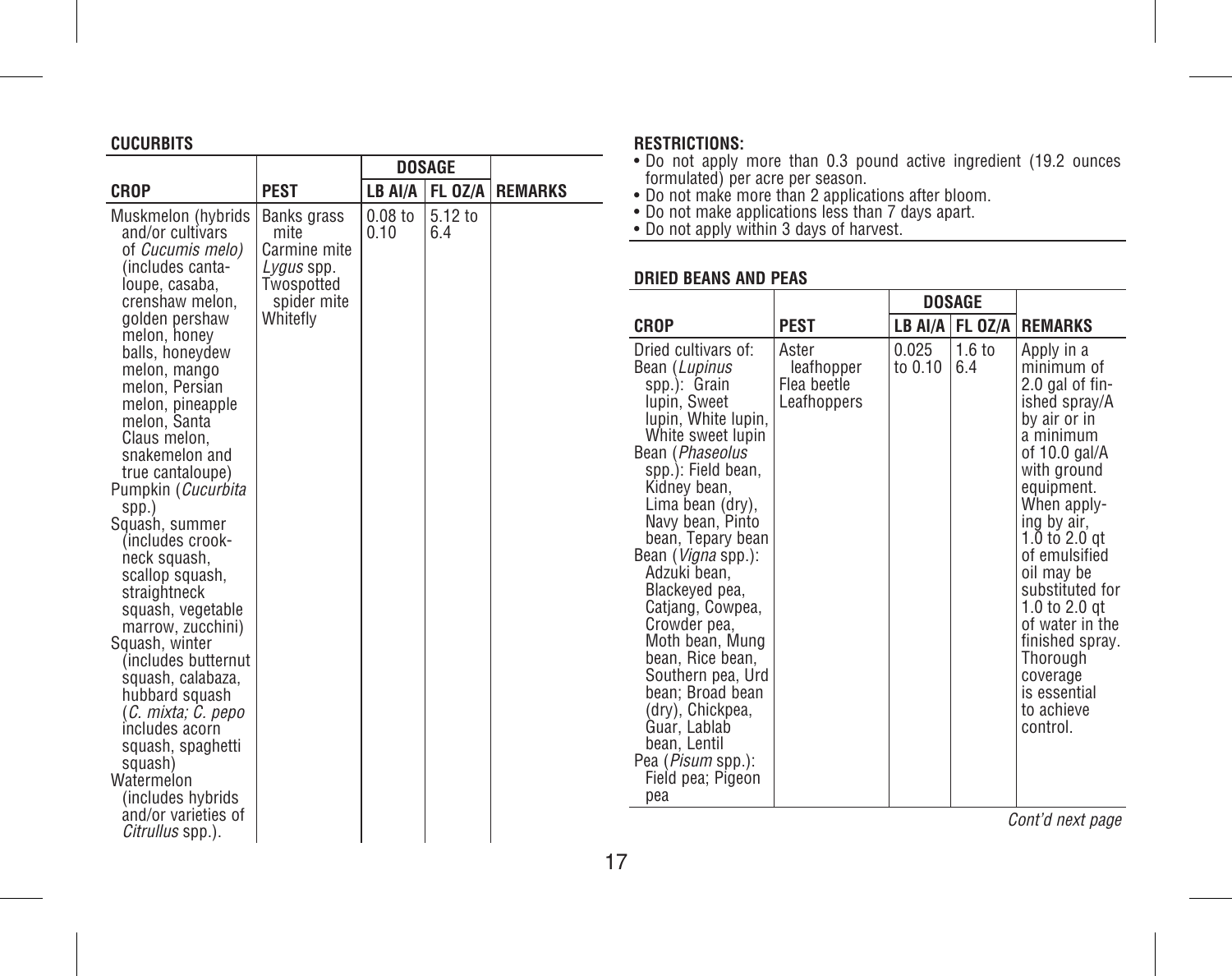### **DRIED BEANS AND PEAS**

# **DRIED BEANS AND PEAS**

|             |                                                                                                                                                                                |                        | <b>DOSAGE</b>     |                             |                                                                                                                                                                                                                                                                                                               |                                                                                                              |                        | <b>DOSAGE</b>  |                             |
|-------------|--------------------------------------------------------------------------------------------------------------------------------------------------------------------------------|------------------------|-------------------|-----------------------------|---------------------------------------------------------------------------------------------------------------------------------------------------------------------------------------------------------------------------------------------------------------------------------------------------------------|--------------------------------------------------------------------------------------------------------------|------------------------|----------------|-----------------------------|
| <b>CROP</b> | <b>PEST</b>                                                                                                                                                                    |                        |                   | LB AI/A   FL 0Z/A   REMARKS | <b>CROP</b>                                                                                                                                                                                                                                                                                                   | <b>PEST</b>                                                                                                  |                        |                | LB AI/A   FL 0Z/A   REMARKS |
|             | Alfalfa<br>caterpillar<br>Aphids<br>Bean leaf beetle<br>Beet armyworm<br>Cloverworm<br>Corn earworm<br>Corn rootworm<br>(adults)                                               | 0.033<br>to $0.10$ 6.4 | 2.1 <sub>to</sub> |                             |                                                                                                                                                                                                                                                                                                               | Thrips<br>Tobacco<br>budworm<br>Webworms<br>Western bean<br>cutworm<br>Whitefly<br>Yellowstriped<br>armyworm | 0.033<br>to $0.10$ 6.4 | 2.1 to         |                             |
|             | Cucumber<br>beetles<br>Cutworms<br>European corn<br>borer<br>Fall armyworm<br>Grasshoppers                                                                                     |                        |                   |                             |                                                                                                                                                                                                                                                                                                               | Banks grass<br>mite<br>Carmine mite<br>Lygus spp.<br>Twospotted<br>spider mite                               | $0.08$ to<br>0.10      | 5.12 to<br>6.4 |                             |
|             | Imported cab-<br>bageworm<br>Japanese<br>beetle (adults)<br>Leaf miner<br>Loopers                                                                                              |                        |                   |                             | <b>RESTRICTIONS:</b><br>. Do not apply more than 0.2 pound active ingredient (12.8 ounces<br>formulated) to peas, or 0.3 pound active ingredient (19.2 ounces<br>formulated) to beans per acre per season.<br>• Do not apply within 14 days of harvest.<br>• Do not make applications less than 7 days apart. |                                                                                                              |                        |                |                             |
|             | Mexican bean<br>beetle<br>Pea leaf weevil<br>Pea weevil<br>Plant bug<br>Saltmarsh<br>caterpillar<br>Sap beetle<br>Southern<br>armvworm<br>Stink bugs<br>Tarnished plant<br>bug |                        |                   |                             |                                                                                                                                                                                                                                                                                                               |                                                                                                              |                        |                |                             |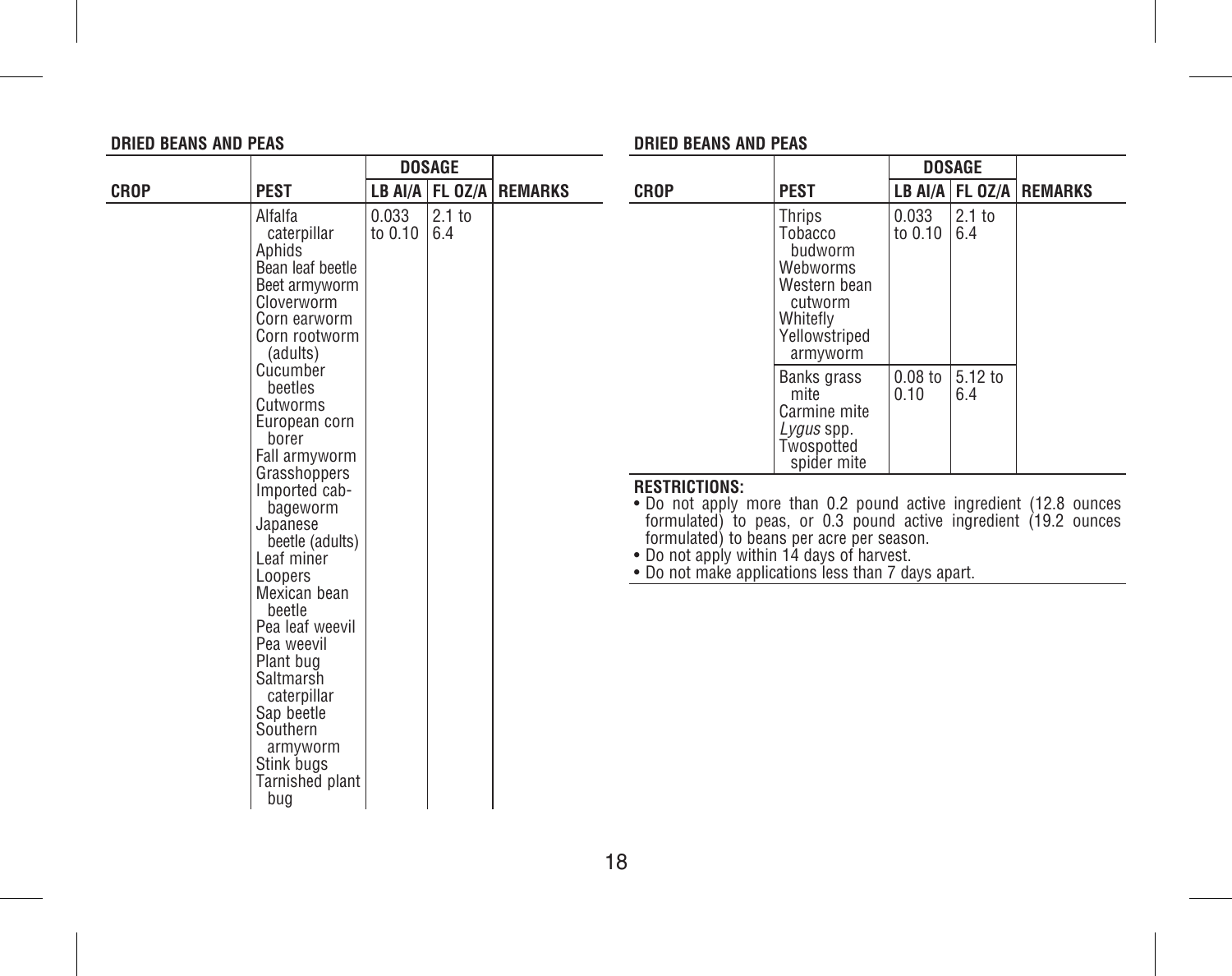# **FRUITING VEGETABLES**

|                                                                  |                                                                                                                                                                                                                                                                                                                                                                                                              | <b>DOSAGE</b>       |                          |                                                                                                                                                                                                                                                                                                                                                     |
|------------------------------------------------------------------|--------------------------------------------------------------------------------------------------------------------------------------------------------------------------------------------------------------------------------------------------------------------------------------------------------------------------------------------------------------------------------------------------------------|---------------------|--------------------------|-----------------------------------------------------------------------------------------------------------------------------------------------------------------------------------------------------------------------------------------------------------------------------------------------------------------------------------------------------|
| CROP                                                             | PEST                                                                                                                                                                                                                                                                                                                                                                                                         |                     | LB AI/A FL 0Z/A          | <b>REMARKS</b>                                                                                                                                                                                                                                                                                                                                      |
| Eggplant<br>Groundcherry<br>Pepino<br>Pepper (bell<br>&non-bell) | Armyworm spp.<br>including Beet<br>armyworm,<br>Fall armyworm,<br>Southern<br>yellowstriped<br>armyworm<br>Cabbage looper<br>Colorado potato<br>beetle<br>Corn earworm<br>Cucumber beetle<br>Cutworms<br>European corn<br>borer<br>Flea beetle<br>Leafminers<br>Loopers<br>Pepper weevil<br>Plant bugs<br>Stink bugs<br>Thrips<br>Tomato<br>hornworm<br>Tomato pinworm<br>Vegetable<br>leafminer<br>Whitefly | 0.033<br>to<br>0.10 | 2.1 <sub>to</sub><br>6.4 | Apply in a mini-<br>mum of 2.0 gal of<br>finished spray/A<br>by air or in a<br>minimum of 10.0<br>gal/A with ground<br>equipment. When<br>applying by air,<br>$1.0$ to $2.0$ at of<br>emulsified oil may<br>be substituted<br>for 1.0 to 2.0 gt<br>of water in the<br>finished sprav.<br>Thorough cover-<br>age is essential to<br>achieve control. |
|                                                                  | Banks grass mite<br>Broad mite<br>Carmine mite<br>Lygus spp.<br>Pacific spider<br>mite<br>Twospotted<br>spider mite                                                                                                                                                                                                                                                                                          | $0.08$ to<br>0 1 0  | 5.12 to<br>64            |                                                                                                                                                                                                                                                                                                                                                     |

### **RESTRICTIONS:**

• Do not make applications less than 7 days apart. • Do not apply more than 0.2 pound active ingredient (12.8 ounces formulated) per acre per season. • Do not apply within 7 days of harvest.

# **GRAPES\***

|                                                                                                                                                                                    | <b>DOSAGE</b>                              |                          |                                                                                                                                                                                                                                                                                                                                                                                                        |
|------------------------------------------------------------------------------------------------------------------------------------------------------------------------------------|--------------------------------------------|--------------------------|--------------------------------------------------------------------------------------------------------------------------------------------------------------------------------------------------------------------------------------------------------------------------------------------------------------------------------------------------------------------------------------------------------|
| PEST                                                                                                                                                                               |                                            |                          | LB AI/A   FL OZ/A   REMARKS                                                                                                                                                                                                                                                                                                                                                                            |
| Cutworms<br>Eastern grape<br>leafhopper<br>Grape berry moth<br>Japanese beetles<br>(adults)<br>Lady beetle<br>(Scymnus)<br>Variegated<br>leafhopper<br>Western grape<br>leafhopper | $0.05$ to $\overline{\phantom{a}}$<br>0.10 | 3.2 <sub>to</sub><br>6.4 | Apply in a minimum of 10.0 gal<br>of finished spray by air or in a<br>minimum of 25.0 gal of finished<br>spray with ground equipment.<br>When applying by air, 1.0 to<br>2.0 gt of emulsified oil may be<br>substituted for 1.0 to 2.0 at<br>of water in the finished spray.<br>Thorough coverage is essential<br>to achieve control. When pest<br>pressure is moderate to severe,<br>use higher rate. |
| <b>Black vine weevil</b><br>Glassywinged<br>sharpshooter<br>Twospotted<br>spider mite                                                                                              | 0.10                                       | 6.4                      |                                                                                                                                                                                                                                                                                                                                                                                                        |

**\***Not for use in California unless allowed by an approved supplemental labeling. **RESTRICTIONS:** 

• Do not apply more than 0.10 pound active ingredient (6.4 ounces formulated) per acre per season. • Do not apply within 30 days of harvest.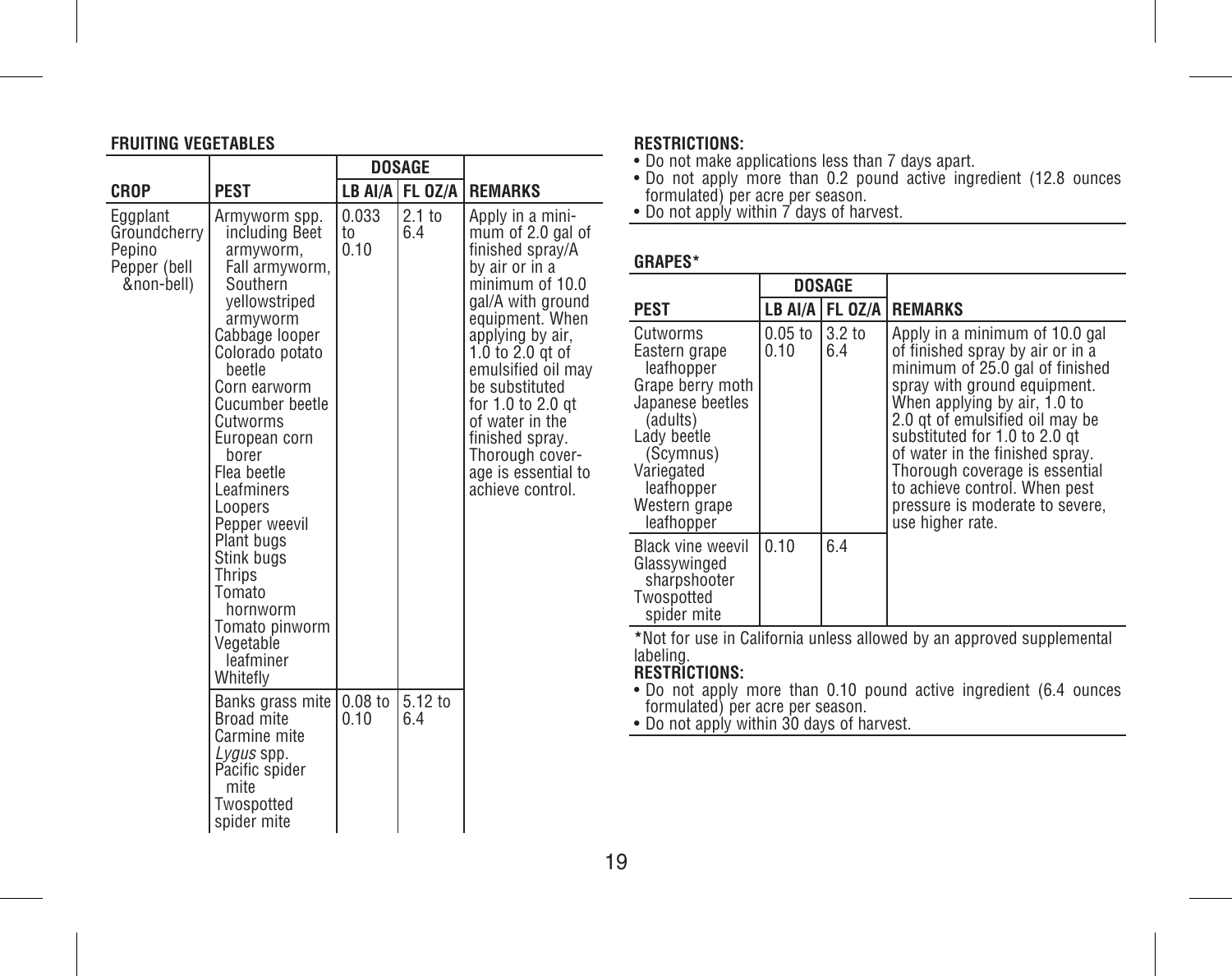#### **GRASS FORAGE, FODDER, AND HAY GROUP AND GRASS GROWN FOR SEED, PASTURE AND RANGELAND**\*

|                                                                                                                                                                                                                                                                                                                                                                                                                                                                                                                                                                            |                                                                                                                                                                                                                                                                                                                                                                                                                                                                                                                                                                                                                          |     | DOSAGE              |                                                                                                                                                                                                                                                                                                                                                                                                                                                                                                                                                                                                                                        |
|----------------------------------------------------------------------------------------------------------------------------------------------------------------------------------------------------------------------------------------------------------------------------------------------------------------------------------------------------------------------------------------------------------------------------------------------------------------------------------------------------------------------------------------------------------------------------|--------------------------------------------------------------------------------------------------------------------------------------------------------------------------------------------------------------------------------------------------------------------------------------------------------------------------------------------------------------------------------------------------------------------------------------------------------------------------------------------------------------------------------------------------------------------------------------------------------------------------|-----|---------------------|----------------------------------------------------------------------------------------------------------------------------------------------------------------------------------------------------------------------------------------------------------------------------------------------------------------------------------------------------------------------------------------------------------------------------------------------------------------------------------------------------------------------------------------------------------------------------------------------------------------------------------------|
| CROP                                                                                                                                                                                                                                                                                                                                                                                                                                                                                                                                                                       | <b>PEST</b>                                                                                                                                                                                                                                                                                                                                                                                                                                                                                                                                                                                                              |     | LB AI/A   FL $0Z/A$ | <b>REMARKS</b>                                                                                                                                                                                                                                                                                                                                                                                                                                                                                                                                                                                                                         |
| Bahiagrass<br>Barnyardgrass<br><b>Bentgrass</b><br>Bermudagrass<br>Big bluestem<br><b>Buffalograss</b><br>Centipedegrass<br>Crabgrass<br>Crested<br>wheatgrass<br>Cupgrass<br>Dallisgrass<br>Eastern<br>gramagrass<br>Guinea grass<br>Indian grass<br>Italian ryegrass<br>Johnsongrass<br>Kentucky<br>bluegrass*<br>Kentucky fescue<br>Lovegrass<br>Meadow foxtail<br>Napiergrass<br>Oatgrass<br>Orchardgrass<br>Pangolagrass<br>Paspalum<br>Redtop<br>Reed<br>canarygrass<br>Sand dropseed<br>Side-oats grama<br>Smooth<br>bromegrass<br>Sprangletop<br>Squirreltailgrass | Alfalfa<br>Caterpillar<br>Alfalfa Looper<br>Alfalfa Weevil<br>Armyworm, fall<br>Armyworm,<br>southern<br>Armyworm, true<br>Armyworm,<br>Yellowstriped<br>Ant spp.<br><b>Black Grass Bug</b><br><b>Blue Alfalfa</b><br>Aphid <sup>1</sup><br><b>Cereal Leaf</b><br>Beetle<br>Chinch Bug<br>Cricket<br>Cutworms<br>Egyptian Alfalfa<br>Weevil (larvae<br>& adult)<br><b>Flea Beetles</b><br><b>Grass Mealybug</b><br>Grasshoppers<br>Green<br>Cloverworm<br>Green Peach<br>Aphid <sup>1</sup><br>Hornworms<br>Hunting Bill Bug<br>Meadow<br>Spittlebug<br>Pea Aphid <sup>1</sup><br>Plant Bug spp.<br>Potato<br>Leafhopper | 0.1 | 6.4                 | Apply as insects<br>appear in suffi-<br>cient volume of<br>water to ensure<br>thorough cov-<br>erage of foliage.<br>Use higher<br>recommended<br>dosage for<br>increased pest<br>pressure or for<br>increased residual<br>pest control. Do<br>not exceed max-<br>imum allowable<br>rate. Apply in<br>a minimum of<br>2.0 gallons of<br>finished spray<br>per acre by aerial<br>equipment or<br>10.0 gallons per<br>acre by ground<br>equipment.<br><b>Higher volumes</b><br>of finished spray<br>may improve<br>insect control<br>under high tem-<br>peratures, when<br>foliage is dense<br>and/or when<br>insect pressure<br>is high. |

#### **GRASS FORAGE, FODDER, AND HAY GROUP AND GRASS GROWN FOR SEED, PASTURE AND RANGELAND**\*

|                                                                                                                                                                                              |                                                                                                                                                                |     | DOSAGE |                             |
|----------------------------------------------------------------------------------------------------------------------------------------------------------------------------------------------|----------------------------------------------------------------------------------------------------------------------------------------------------------------|-----|--------|-----------------------------|
| CROP                                                                                                                                                                                         | PEST                                                                                                                                                           |     |        | LB AI/A   FL OZ/A   REMARKS |
| <b>Stargrass</b><br>St. Augustine<br>grass<br>Switchgrass<br>Timothy<br>Wildrye grass<br>Zoysia grass<br>Also included<br>are.<br>Sudangrass<br>and Sorghum<br>forages and<br>their hybrids. | Range<br>caterpillar<br>Spotted Alfalfa<br>Aphid <sup>1</sup><br><b>Stink Bugs</b><br>Threecornered<br>Alfalfa Hopper<br>Velvetbean<br>Caterpillar<br>Webworms | 0.1 | 6.4    |                             |

\* CO, ID, OR, WA only for Kentucky Bluegrass. ID, OR, WA for all other uses.

#### **RESTRICTIONS:**

- Do not apply more than 0.2 pound active ingredient (12.8 fl ounces product) per acre per season.
- Do not make applications less than 14 days apart.
- Applications may be made up to 30 days prior to harvest for forage and hay.
- Do not graze current year's treated grass seed crop.
- Do not cut current year's treated grass seed crop for hay or forge.
- Treated grass seed is not to be used for sprouting. All grass seed treated with this product is to be tagged at the conditioning plant, "NOT FOR HUMAN OR ANIMAL CONSUMPTION". It shall be the grower's responsibility to notify the conditioning plant of any grass seed crop treated with this product.
- Screens and seed from seed conditioning are prohibited from feed channels. All treated grass seed screenings by this product must be removed from the feed market.

1Aphid control may be variable depending on species present and host-plant relationships.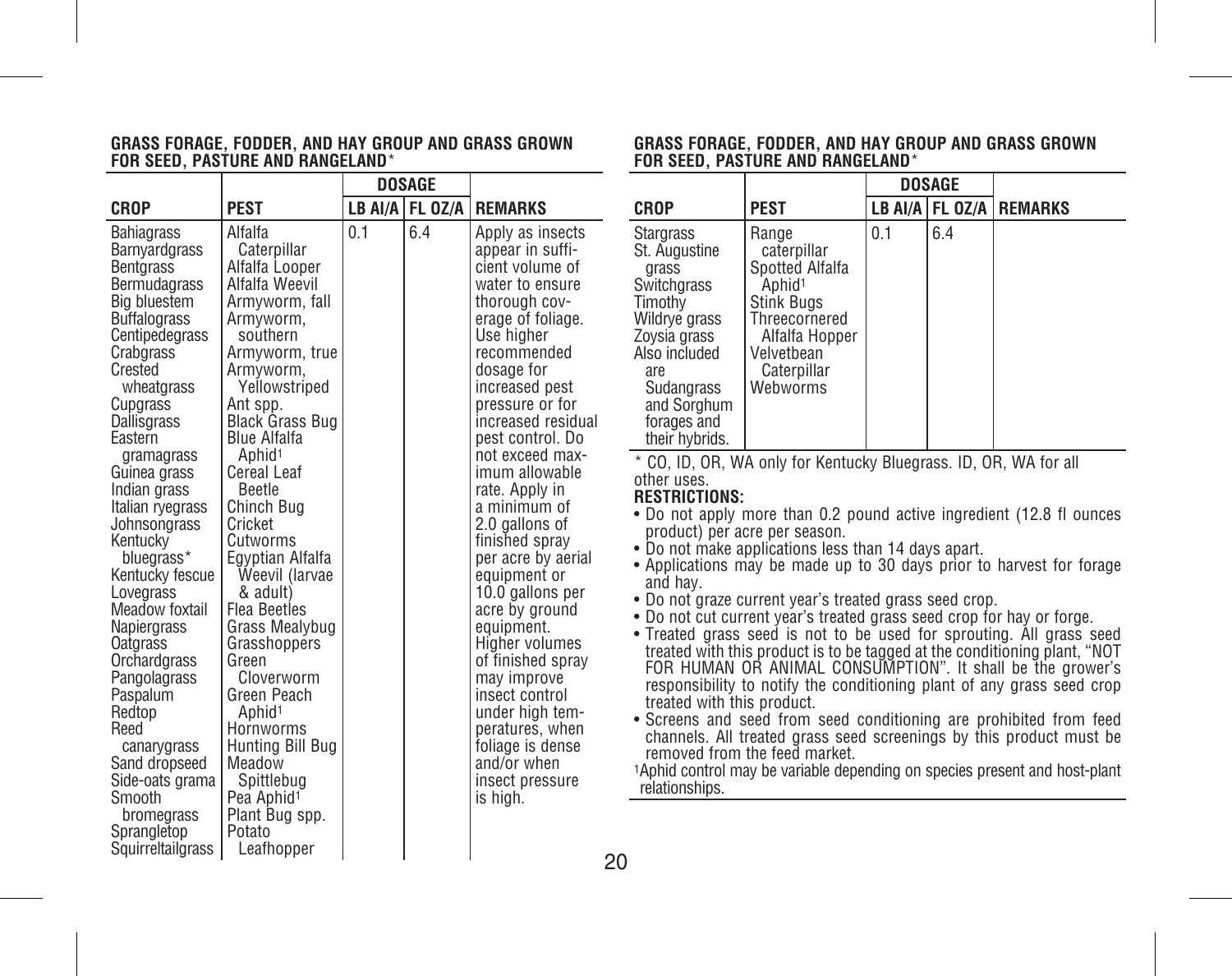| HOPS                                                      |                   |                          |                                                                                                                                                                                                        |
|-----------------------------------------------------------|-------------------|--------------------------|--------------------------------------------------------------------------------------------------------------------------------------------------------------------------------------------------------|
|                                                           | <b>DOSAGE</b>     |                          |                                                                                                                                                                                                        |
| PEST                                                      | LB AI/A           | FL OZ/A                  | <b>REMARKS</b>                                                                                                                                                                                         |
| Aphids<br>Armvworms<br>Cutworms<br>Leafrollers<br>Loopers | $0.06$ to<br>0.10 | 3.8 to<br>6.4            | <b>Application by ground: For best</b><br>results, full coverage is essential.<br>Early season rates, use 100 to 150<br>gal/spray/A. Late season rates, use 200<br>to 250 gal/spray/A. For Root weevil |
| Root weevils                                              | $0.05$ to<br>0.10 | 3.2 <sub>to</sub><br>6.4 | control, make a directed spray to the<br>base of the plant. Spray up the vine<br>3 ft and the soil surface 1.5 to 2 ft on                                                                              |
| Twospotted<br>spider mite                                 | 0.10              | 6.4                      | either side of plant. Application by air<br>for late season control of Twospotted<br>spider mites: Apply no less than 6.4<br>oz (0.1 lb Al)/application in a mini-<br>mum of 10.0 gal/A.               |

#### **RESTRICTIONS:**

- Do not exceed 0.1 pound active ingredient (6.4 ounces formulated) per
- acre per application. Do not exceed 0.3 pound active ingredient (19.2 ounces formulated)
- per acre per season. A spray interval of 21 days between applications must be maintained. A 14-day pre-harvest interval must be observed. Use of ultra low volume (ULV) application on hops is prohibited.
- 
- 

# **LEAFY BRASSICAS**

|                                                                                                                                  |                                                                                                                                                                                                       |                    | <b>DOSAGE</b>            |                                                                                                                                                                                                              |
|----------------------------------------------------------------------------------------------------------------------------------|-------------------------------------------------------------------------------------------------------------------------------------------------------------------------------------------------------|--------------------|--------------------------|--------------------------------------------------------------------------------------------------------------------------------------------------------------------------------------------------------------|
| CROP                                                                                                                             | <b>PEST</b>                                                                                                                                                                                           |                    | LB AI/A FL OZ/A          | <b>REMARKS</b>                                                                                                                                                                                               |
| Broccoli raab<br>Bok chov<br>Collards<br>Kale<br>Mizuna<br>Mustard greens<br>Mustard<br>spinach<br>Rape greens<br>Turnip greens* | Aphids<br>Armyworms<br>Corn earworm<br>Crickets<br>Cucumber<br>beetles<br>Cutworms<br>Diamondback<br>moth<br>Flea beetles<br>Grasshoppers<br>Ground beetles                                           | 0.033<br>to $0.10$ | 2.1 <sub>to</sub><br>6.4 | Apply in a mini-<br>mum of 2.0 gal of<br>finished spray/A<br>by air or in a<br>minimum of 10.0<br>gal/A with ground<br>equipment.                                                                            |
|                                                                                                                                  | Imported<br>cabbageworm<br>Japanese beetle<br>(adults)<br>Leafhoppers<br>Loopers<br>Saltmarsh<br>caterpillar<br>Stink bugs<br><b>Thrips</b><br>Tobacco<br>budworm<br>Whitefly<br>Wireworm<br>(adults) | 0.033<br>to $0.10$ | 2.1 <sub>to</sub><br>6.4 | When applying by<br>air, 1.0 to 2.0 gt<br>of emulsified oil<br>may be substitut-<br>ed for 1.0 to 2.0<br>at of water in the<br>finished spray.<br>Thorough cover-<br>age is essential to<br>achieve control. |
|                                                                                                                                  | Banks grass<br>mite<br>Carmine mite<br>Lygus spp.<br>Pacific spider<br>mite<br>Twospotted<br>spider mite                                                                                              | $0.08$ to<br>0.10  | 5.12 to<br>6.4           |                                                                                                                                                                                                              |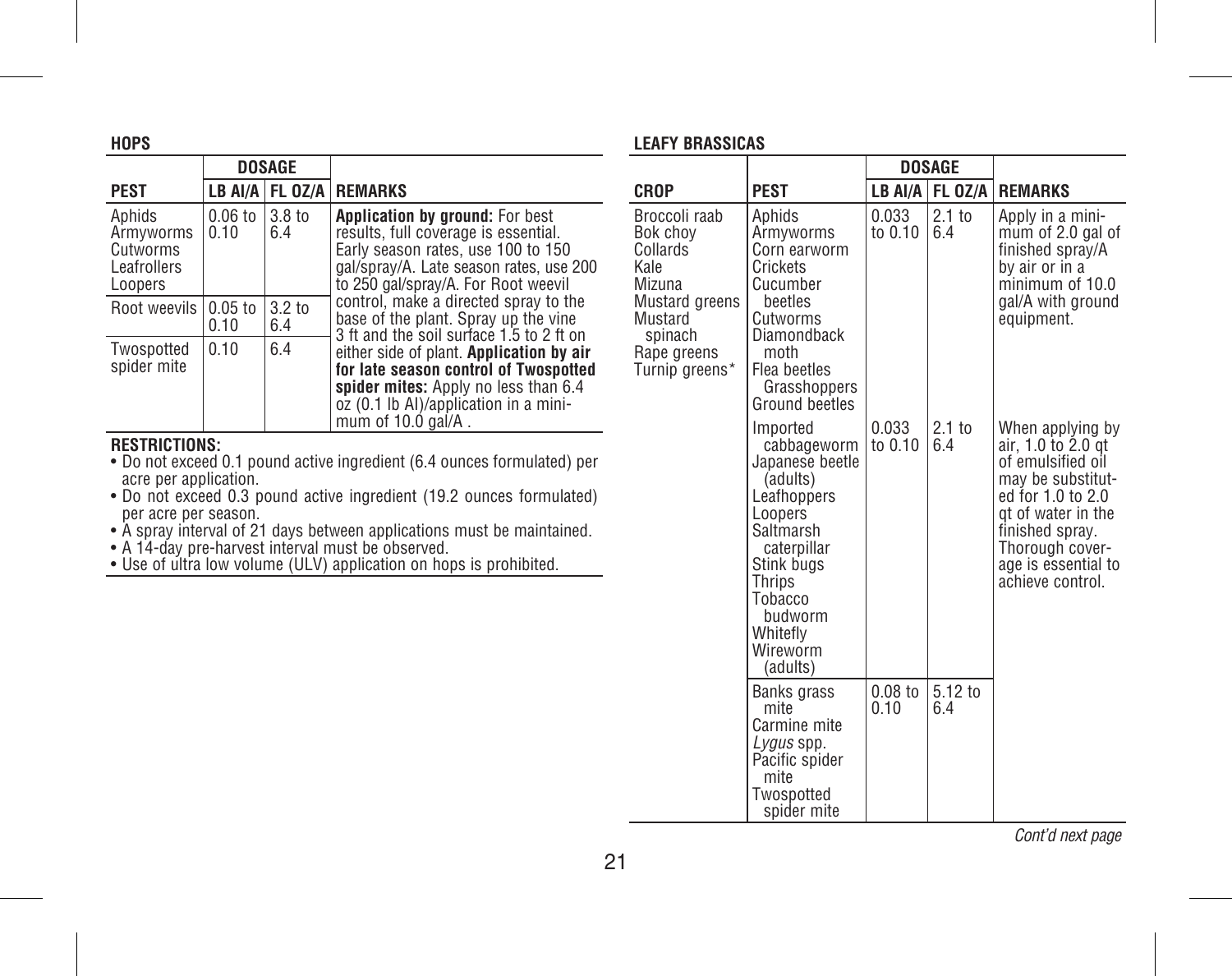### **LEAFY BRASSICAS**

\* Not for use in California unless allowed by an approved supplemental labeling.

# **RESTRICTIONS:**

- Do not apply more than 0.4 pound active ingredient (25.6 ounces formulated) per acre per season.
- Do not make applications less than 7 days apart. Do not apply within 7 days of harvest.
- 

## **LEAFY PETIOLE VEGETABLES**

|                                                                                             |                                                                                                                                                                                                                                                           |                    | <b>DOSAGE</b>            |                                                                                                                                                                                             |
|---------------------------------------------------------------------------------------------|-----------------------------------------------------------------------------------------------------------------------------------------------------------------------------------------------------------------------------------------------------------|--------------------|--------------------------|---------------------------------------------------------------------------------------------------------------------------------------------------------------------------------------------|
| CROP                                                                                        | <b>PEST</b>                                                                                                                                                                                                                                               |                    | LB AI/A FL OZ/A          | <b>REMARKS</b>                                                                                                                                                                              |
| Cardoon<br>Celerv<br>Celtuce<br>Chinese celery<br>Florence fennel<br>Rhubarb<br>Swiss chard | Aphids<br>Armyworms<br>Corn earworm<br>Crickets<br>Cucumber<br>beetles<br>Cutworms<br>Diamondback<br>moth<br>Flea beetles<br>Ground beetles<br>Imported cab-<br>bageworm<br>Leafhoppers<br>Loopers<br>Stink bugs<br><b>Thrips</b><br>Wireworm<br>(adults) | 0.033<br>to $0.10$ | 2.1 <sub>to</sub><br>6.4 | Apply in a<br>minimum of 2.0<br>gal of finished<br>spray/A by air or<br>in a minimum of<br>10.0 gal/A with<br>ground equipment.<br>Thorough coverage<br>is essential to<br>achieve control. |
|                                                                                             | Carmine mite<br>Lygus spp.<br>Pacific spider<br>mite<br>Twospotted<br>spider mite                                                                                                                                                                         | $0.08$ to<br>0.10  | 5.12 to<br>6.4           |                                                                                                                                                                                             |

# **RESTRICTIONS:**

- Do not apply more than 0.5 pound active ingredient (32.0 ounces formulated) per acre per season.
- Do not make applications less than 7 days apart. Do not apply within 7 days of harvest.
- 

# **LETTUCE (HEAD)**

|                                                                                                                                                                                                                                             | DOSAGE            |                 |                                                                                                                                                                                                                                                                                                                                                     |
|---------------------------------------------------------------------------------------------------------------------------------------------------------------------------------------------------------------------------------------------|-------------------|-----------------|-----------------------------------------------------------------------------------------------------------------------------------------------------------------------------------------------------------------------------------------------------------------------------------------------------------------------------------------------------|
| PEST                                                                                                                                                                                                                                        |                   |                 | LB AI/A   FL OZ/A   REMARKS                                                                                                                                                                                                                                                                                                                         |
| Aphids<br>Armyworms<br>Corn earworm<br>Cucumber beetles<br>Cutworms<br>Diamondback<br>moth<br>Flea beetles<br>Imported<br>cabbageworm<br>Leafhoppers<br>Loopers<br>Saltmarsh<br>caterpillar<br>Stinkbug spp.<br>Tobacco budworm<br>Whitefly | 0.033<br>to 0.10  | $2.1$ to<br>6.4 | Apply in water as necessary for<br>insect control using a minimum<br>of 15.0 gal of finished spray/A<br>with ground equipment and 5.0<br>gal/A by air. When applying by<br>air, 1.0 to 2.0 gt of emulsified oil<br>may be substituted for 1.0 to 2.0<br>gt of water in the finished spray.<br>Thorough coverage is essential<br>to achieve control. |
| Carmine mite<br><i>Lygus</i> spp.<br><b>Twospotted spider</b><br>mite                                                                                                                                                                       | $0.08$ to<br>0.10 | 5.12 to<br>6.4  |                                                                                                                                                                                                                                                                                                                                                     |

#### **RESTRICTIONS:**

• Do not make applications less than 7 days apart.

• A maximum of 0.5 pound active ingredient (32.0 ounces formulated)

may be applied per acre per season. • Do not apply within 7 days of harvest.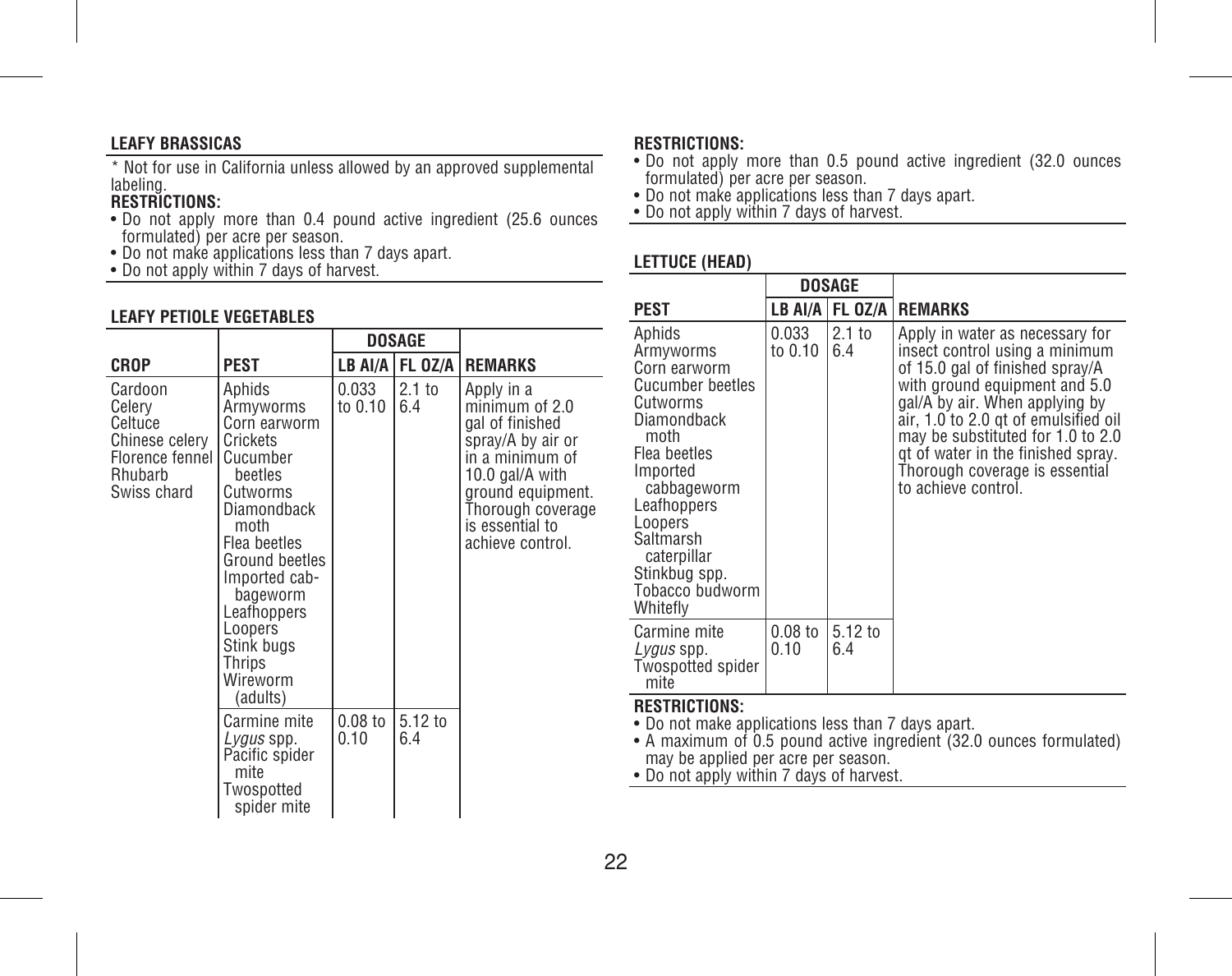#### **MAYHAW\***

|             | <b>DOSAGE</b> |     |                                                                                                       |
|-------------|---------------|-----|-------------------------------------------------------------------------------------------------------|
| <b>PEST</b> |               |     | LB AI/A FL 0Z/A REMARKS                                                                               |
|             | 0.10          | 6.4 | Plum curculio   0.08 to   5.12 to   Apply in water in a minimum of 28.0<br>  gal of finished spray/A. |

\*Not for use in California unless allowed by an approved supplemental labeling.

# **RESTRICTIONS:**

- 
- Apply no more than once every 7 days. Do not apply more than 0.2 pound active ingredient (12.8 ounces formulated) per acre per season. Do not apply within 30 days of harvest.
- 

# **OKRA**\*

|                                                                                                                                                                                                        |                   | DOSAGE                   |                                                                                                                                                                                                                  |
|--------------------------------------------------------------------------------------------------------------------------------------------------------------------------------------------------------|-------------------|--------------------------|------------------------------------------------------------------------------------------------------------------------------------------------------------------------------------------------------------------|
| <b>PEST</b>                                                                                                                                                                                            |                   | LB AI/A   FL OZ/A        | <b>REMARKS</b>                                                                                                                                                                                                   |
| Aphids<br>Armyworms<br>Corn earworm<br>Cucumber beetles<br>Cutworms<br>European corn borer<br>Flea beetles<br>Japanese beetle<br>(adults)<br>Leafminers<br>Loopers<br>Stink bugs<br>Thrips<br>Whitefly | 0.033<br>to 0.10  | 2.1 <sub>to</sub><br>6.4 | Apply using sufficient water<br>to obtain uniform coverage.<br>Apply as needed. Apply with<br>ground equipment using a<br>minimum of 10.0 gal of fin-<br>ished spray/A or a minimum<br>of 2.0 gal/A by aircraft. |
| Broad mite<br>Carmine mite<br>Lygus spp.<br><b>Twospotted spider</b><br>mite                                                                                                                           | $0.08$ to<br>0.10 | 5.12 to<br>6.4           |                                                                                                                                                                                                                  |

#### \* This use is not permitted in California unless allowed by an approved supplemental label.

# **RESTRICTIONS:**

- 
- Do not make applications less than 7 days apart. Do not apply more than 0.2 pound active ingredient (12.8 ounces
- formulated) per acre per season. Do not apply within 7 days of harvest.

# **PEANUT\***

|                                                                                                                                                                                                                                                                                                                                                       | DOSAGE            |                            |                                                                                        |
|-------------------------------------------------------------------------------------------------------------------------------------------------------------------------------------------------------------------------------------------------------------------------------------------------------------------------------------------------------|-------------------|----------------------------|----------------------------------------------------------------------------------------|
| <b>PEST</b>                                                                                                                                                                                                                                                                                                                                           |                   | <b>LB AI/A   FL 0Z/A  </b> | <b>REMARKS</b>                                                                         |
| Beet armvworm<br>Corn earworm<br>Cutworm spp.<br>Fall armyworm<br>Grasshoppers<br>Green cloverworm<br>Leafhoppers<br>Lesser cornstalk<br>borer<br>Loopers<br>Rednecked peanut<br>worm<br>Southern<br>armyworm<br>Southern corn<br>rootworm<br>Stink bugs<br>Threecornered<br>alfalfa hopper<br>Velvetbean<br>caterpillar<br>Yellowstriped<br>armyworm | 0.033<br>to 0.10  | 2.1 <sub>to</sub><br>6.4   | Apply in a minimum of 10.0<br>gal/A with ground equipment or<br>2.0 gal/A by aircraft. |
| Aphids<br>Spider mites<br>Thrips<br>Whitefly                                                                                                                                                                                                                                                                                                          | $0.08$ to<br>0.10 | 5.12 to<br>6.4             |                                                                                        |

\*Not for use in California unless allowed by an approved supplemental labeling.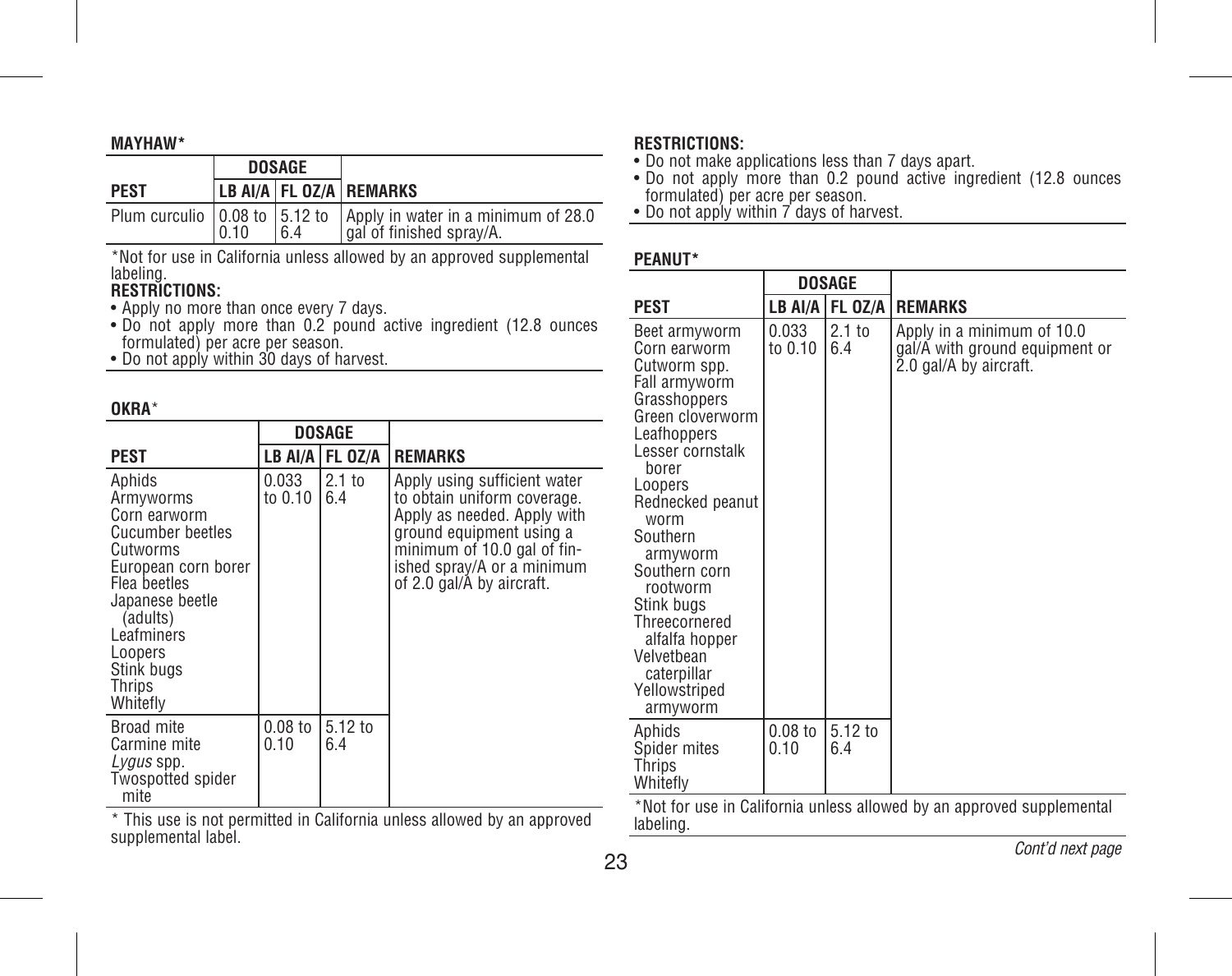### **PEANUT\***

## **RESTRICTIONS:**

- Do not apply more than 0.5 pound active ingredient (32.0 ounces formulated) per acre per season.
- Do not apply within 14 days of harvest.
- Do not feed green immature plants and peanut hay to livestock.
- To maintain a proper spray interval, do not make applications less than 14 days apart.

### **PEARS**

|                                                                                                                                                                                                             |                 | DOSAGE           |                          |                                                                                                                                                                                                                                                                                                                                                            |
|-------------------------------------------------------------------------------------------------------------------------------------------------------------------------------------------------------------|-----------------|------------------|--------------------------|------------------------------------------------------------------------------------------------------------------------------------------------------------------------------------------------------------------------------------------------------------------------------------------------------------------------------------------------------------|
| PEST                                                                                                                                                                                                        |                 |                  |                          | LB AI/A   FL OZ/A   REMARKS                                                                                                                                                                                                                                                                                                                                |
| Aphids<br>Codling moth<br>Cutworms<br>Leafhoppers<br>Leafminers<br>Leafrollers<br>Lygus spp.<br>Plant bugs<br>Plum curculio<br>San Jose scale<br>(crawlers)<br>Stink bugs<br><b>Tarnished plant</b><br>bugs | Green fruitworm | $0.04$ to<br>0.2 | $2.6 \text{ to}$<br>12.8 | Application by ground: Apply as<br>a dilute (minimum of 200 gals of<br>finished spray/A) or concentrate<br>(minimum of 50.0 gal of finished<br>spray/A) spray in sufficient water<br>to provide thorough coverage.<br>Application by air: Apply the spec-<br>ified dosage in a minimum of 10.0<br>gal/A by air. Apply as necessary to<br>maintain control. |
| Twospotted<br>spider mite<br>Yellow mite                                                                                                                                                                    |                 | $0.06$ to<br>0.2 | 3.8 to<br>12.8           |                                                                                                                                                                                                                                                                                                                                                            |
| European red<br>mite                                                                                                                                                                                        |                 | $0.08$ to<br>0.2 | 5.12 to<br>12.8          |                                                                                                                                                                                                                                                                                                                                                            |

#### **RESTRICTIONS:**

- Do not apply more than 0.5 pound active ingredient (32.0 ounces formulated) per acre per season with no more than 0.45 pound active ingredient (28.8 ounces formulated) per acre applied after petal fall.
- Apply up to 14 days prior to harvest.
- Do not graze livestock in treated orchards or cut treated cover crops for feed.
- To maintain a proper spray interval, do not make applications less than 30 days apart.

#### **CROP PEST DOSAGE LB AI/A FL OZ/A REMARKS** Burdock, edible Carrot Celeriac Chervil, turnip rooted Chicory Ginseng Horseradish Parsley, turnip Fall armyworm rooted Parsnip Radish Radish, Oriental Rutabaga Salsify Salsify, black Salsify, Spanish Skirret Turnip Aphids Beet armyworm Celery leaf tier Corn earworm Cross-striped cabbageworm **Cutworms** Diamondback moth European corn borer Fire ants Flea beetles Green cloverworm Hornworms Imported cabbageworm **Loopers** Southern armyworm Spider mites Tobacco budworm Velvetbean caterpillar Whitefly Yellowstriped armyworm 0.08 to 5.12 to 0.10 6.4 Apply foliar treatments in at least 25.0 gal water/A.

#### **ROOT CROPS (Except Sugar Beets)\***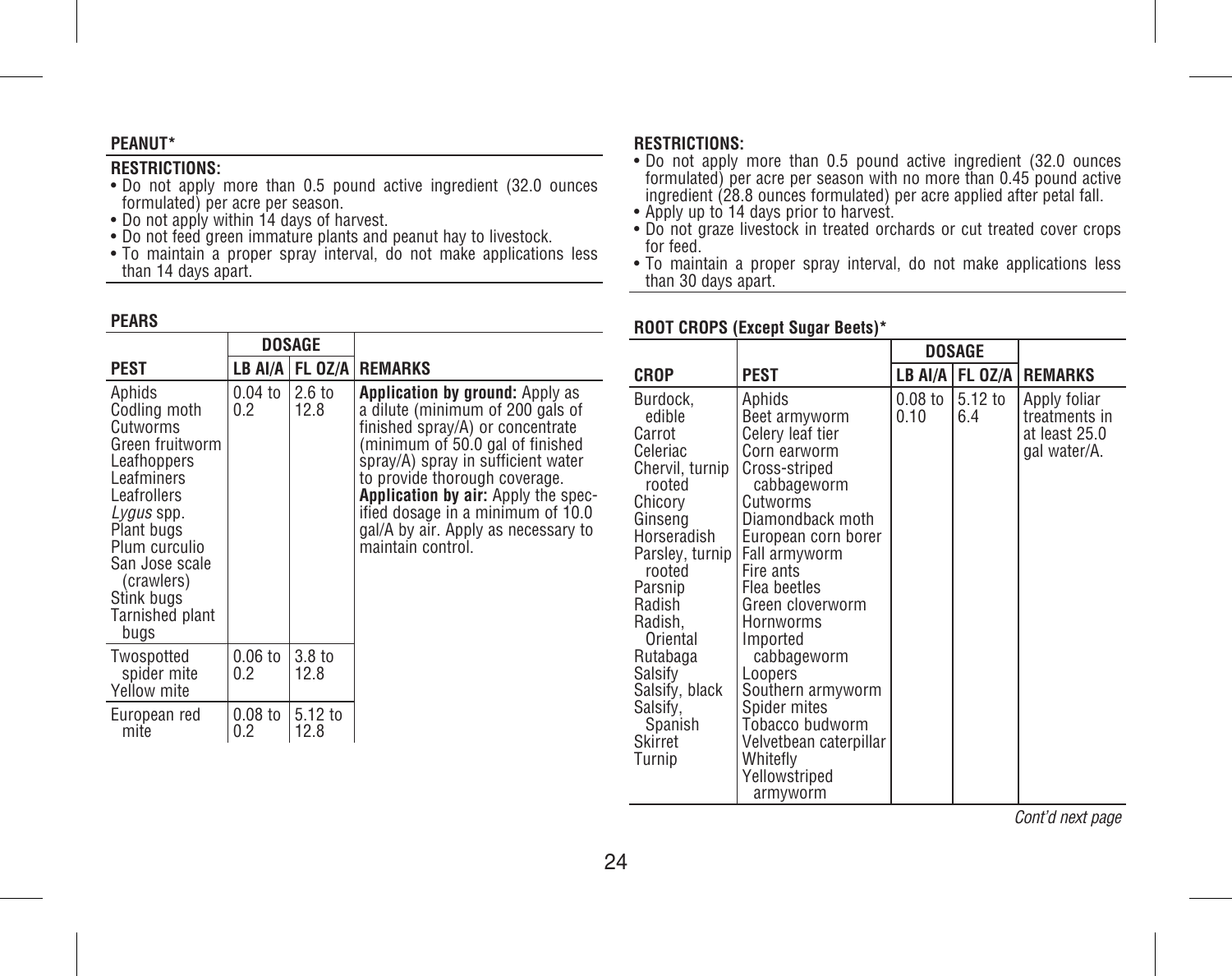# **ROOT CROPS (Except Sugar Beets)\***

# **RESTRICTIONS:**

- 
- Apply no more than once every 7 days. Do not apply more than 0.5 pound active ingredient (32.0 ounces formulated) per acre per season. Do not apply within 21 days of harvest.
- 

|             |                                                                                         |                              | <b>DOSAGE</b> |                                                                |
|-------------|-----------------------------------------------------------------------------------------|------------------------------|---------------|----------------------------------------------------------------|
| <b>CROP</b> | <b>PEST</b>                                                                             |                              |               | LB AI/A FL 0Z/A REMARKS                                        |
| Garden beet | Aphids<br>Fire ants<br>Flea beetles<br>Lepidopterous larvae<br>Spider mites<br>Whitefly | $0.08$ to $15.12$ to<br>0.10 | 6.4           | Apply foliar<br>treatments in<br>at least 25.0<br>gal water/A. |

\*Not for use in California unless allowed by an approved supplemental labeling.

# **RESTRICTIONS:**

- 
- Apply no more than once every 7 days. Do not apply more than 0.4 pound active ingredient (25.6 ounces formulated) per acre per season. Do not apply within 1 day of harvest.
- 

#### **SOYBEANS**\*

|                                                                                                                                                                                                                                                                                                                                                                                                                                                                                                                                                                                                                                                                                                                                     |                  | <b>DOSAGE</b>  |                                                                                                                                                                                                                                                                                                                                                                                                                                    |
|-------------------------------------------------------------------------------------------------------------------------------------------------------------------------------------------------------------------------------------------------------------------------------------------------------------------------------------------------------------------------------------------------------------------------------------------------------------------------------------------------------------------------------------------------------------------------------------------------------------------------------------------------------------------------------------------------------------------------------------|------------------|----------------|------------------------------------------------------------------------------------------------------------------------------------------------------------------------------------------------------------------------------------------------------------------------------------------------------------------------------------------------------------------------------------------------------------------------------------|
| <b>PEST</b>                                                                                                                                                                                                                                                                                                                                                                                                                                                                                                                                                                                                                                                                                                                         | LB AI/A          | <b>FL 0Z/A</b> | <b>REMARKS</b>                                                                                                                                                                                                                                                                                                                                                                                                                     |
| Alfalfa caterpillar<br>Aphids<br>Armyworm<br>Aster leafhopper<br>Bean leaf beetle<br>Beet armyworm<br>Blister beetle spp.<br>Cloverworm<br>Corn earworm<br>Corn rootworm (adults)<br>Cowpea curculio<br><b>Cucumber beetles</b><br>Cutworms<br>Dectes stem borer<br>European corn borer<br>Fall armyworm<br>False chinch bug<br>Flea beetle<br>Grasshoppers<br>Green cloverworm<br>Hornworms<br>Imported cabbageworm<br>Japanese beetle adult<br>Leaf skeletonizer spp.<br>Leafhoppers<br>Leafminers (adults)<br>Lesser cornstalk borer<br>Loopers<br>Mexican bean beetle<br>Painted Lady (thistle)<br>caterpillar<br>Pea weevil<br>Pea leaf weevil<br>Plant bug<br>Saltmarsh caterpillar<br>Sap beetle<br>Seedcorn maggot (adults) | 0.033<br>to 0.10 | 2.1 to<br>6.4  | Apply in a minimum of<br>10.0 gal/A with ground<br>equipment or 2.0 gal/A<br>by aircraft. Pyrethroid<br>resistance is common<br>for Beet armyworm<br>and Tobacco budworm.<br>Please consult your<br>local or state agricultural<br>authority to determine if<br>resistance pest popula-<br>tions are in your area. If<br>so refer to the resistance<br>management statement<br>in the DIRECTIONS FOR<br>USE section of this label. |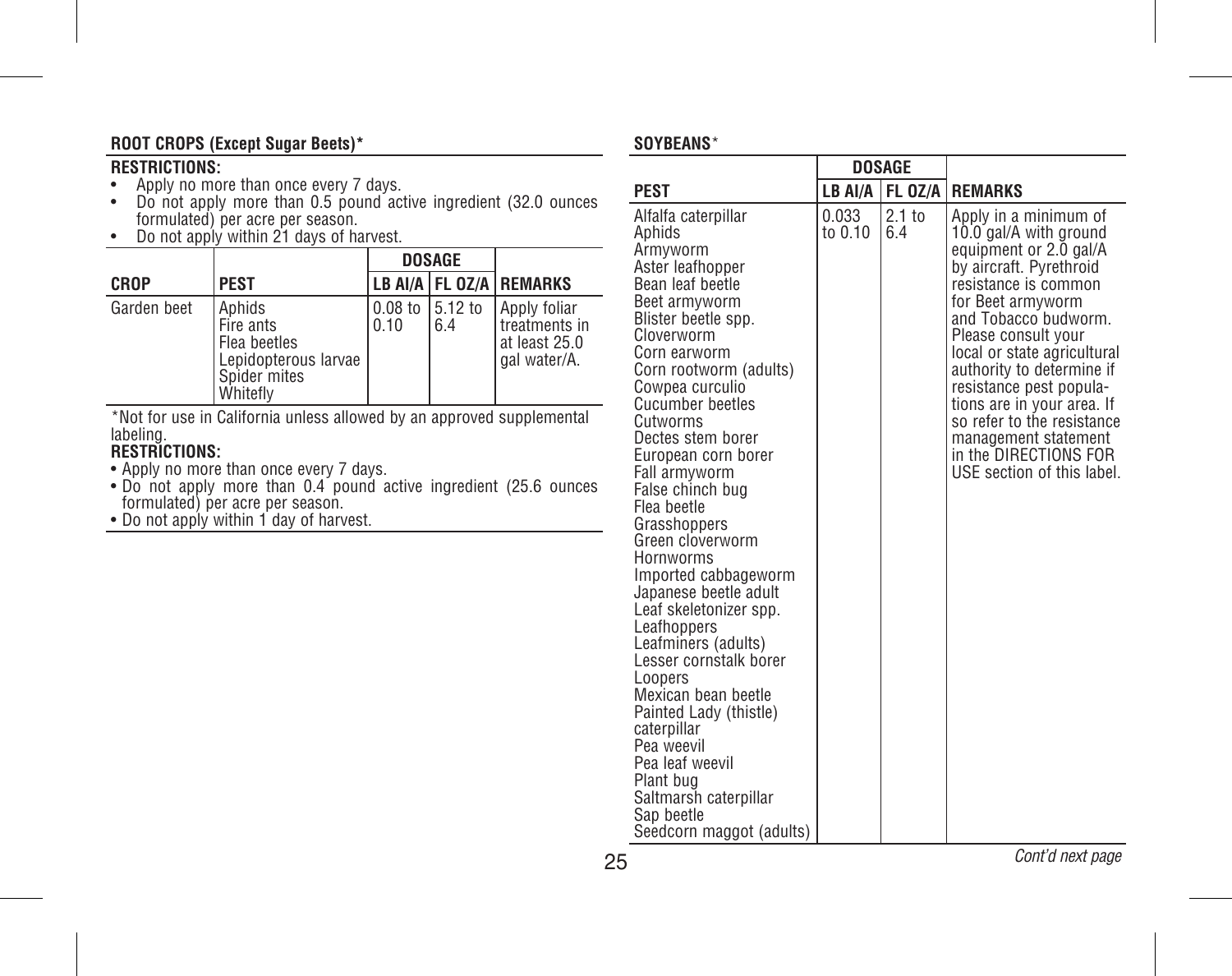# **SOYBEANS**\*

|                                                                                                                                                                                                                    |                   | DOSAGE                   |                        |
|--------------------------------------------------------------------------------------------------------------------------------------------------------------------------------------------------------------------|-------------------|--------------------------|------------------------|
| PEST                                                                                                                                                                                                               | LB AI/A           |                          | <b>FL OZ/A REMARKS</b> |
| Silverspotted skipper<br>Southern armyworm<br>Spittlebua<br>Stink buas                                                                                                                                             | 0.033<br>to 0.10  | 2.1 <sub>to</sub><br>6.4 |                        |
| Tarnished plant bug<br>Three-cornered alfalfa<br>hopper<br>Thrips<br>Tobacco budworm<br>Velvetbean caterpillar<br>Webworms<br>Western bean cutworm<br>Whitefly<br>Woollybear caterpillar<br>Yellowstriped armyworm | 0.033<br>to 0.10  | 2.1 <sub>to</sub><br>6.4 |                        |
| Kudzu bug<br>Lygus spp.<br>Twospotted spider mite<br>Whitefly                                                                                                                                                      | $0.08$ to<br>0.10 | 5.12 to<br>6.4           |                        |

\* Use not permitted in California.

# **RESTRICTIONS:**

- Do not apply more than 0.3 pound active ingredient (19.2 ounces formulated) per acre per season.
- To maintain a proper spray interval, do not make applications less than 30 days apart.
- Do not apply within 18 days of harvest.

# **SPINACH**

|                                                                                                                                                                                                                                             |                    | DOSAGE         |                                                                                                                                                                                                                                                                                                                                                                                                                                                                                                                                                                                             |
|---------------------------------------------------------------------------------------------------------------------------------------------------------------------------------------------------------------------------------------------|--------------------|----------------|---------------------------------------------------------------------------------------------------------------------------------------------------------------------------------------------------------------------------------------------------------------------------------------------------------------------------------------------------------------------------------------------------------------------------------------------------------------------------------------------------------------------------------------------------------------------------------------------|
| <b>PEST</b>                                                                                                                                                                                                                                 | LB AI/A            |                | <b>FL 0Z/A REMARKS</b>                                                                                                                                                                                                                                                                                                                                                                                                                                                                                                                                                                      |
| Armyworms<br>Colorado potato<br>beetle<br>Corn earworm<br>Cucumber<br>beetles<br>Cutworms<br>European corn<br>horer<br>Flea beetles<br>Leafminers<br>Loopers<br>Pepper weevil<br>Thrips<br>Tomato pinworm<br>Tomato<br>hornworm<br>Whitefly | 0.033<br>to 0.10   | $2.1$ to<br>64 | <b>Application:</b> Apply in<br>Ground<br>water in a minimum of 10.0 gal/A.<br>Air Application: Apply in water<br>in a minimum of 5.0 gal/A. For<br>control of Whiteflies, apply as a<br>foliar treatment by ground or air at<br>rates of up to 0.4 pt (0.1 lb Al)/A at<br>a minimum of 7-day intervals up<br>to a maximum of 4 applications.<br>For control of Fire ants, apply this<br>product to the soil (at planting) or<br>as a foliar treatment by ground<br>or air at rates up to 0.4 pt (0.1)<br>lb Al)/A at a minimum of 7-day<br>intervals up to a maximum of 4<br>applications. |
| Banks grass mite<br>Broad mite<br>Carmine mite<br>Fire ants<br>Lygus spp.<br>Pacific spider<br>mite<br>Twospotted<br>spider mite                                                                                                            | $0.08$ to<br>0 1 0 | 5.12 to<br>6.4 |                                                                                                                                                                                                                                                                                                                                                                                                                                                                                                                                                                                             |

# **RESTRICTIONS:**

- To maintain a proper spray interval, do not make applications less
- than 7 days apart. Do not apply more than 0.4 pound active ingredient (25.6 ounces formulated) per acre per season. Do not apply within 40 days of harvest.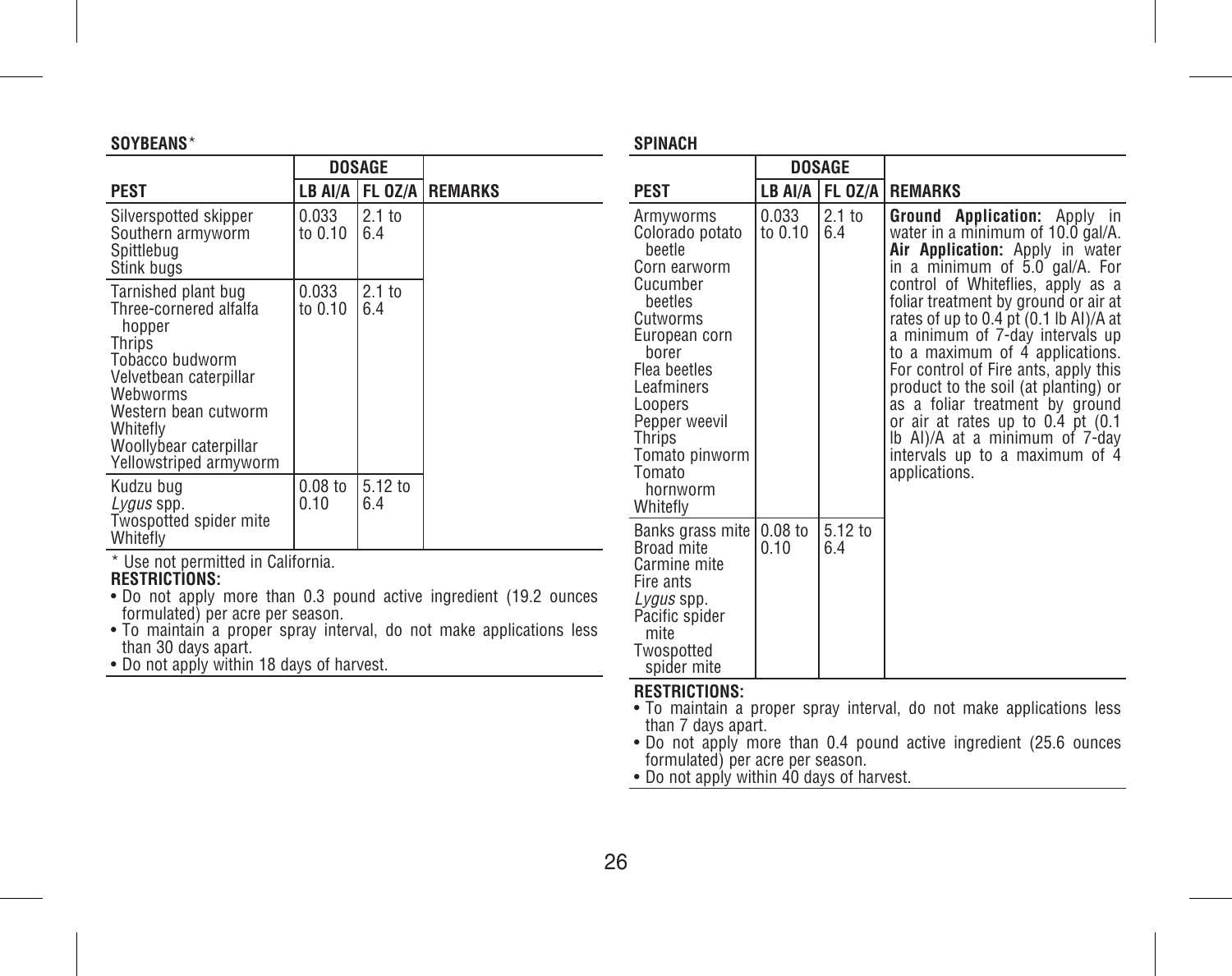# **SUCCULENT PEAS AND BEANS**

# **SUCCULENT PEAS AND BEANS**

|                                                                                                                                                                                                                                                                                                                                                                                                                                                                                                                    |                                                                |                  | <b>DOSAGE</b>            |                                                                                                                                                                                                                                                                                                                                                                     |             |                                                                                                                                                                                                                                                                                                                                                                                                                                                                                                          |                  | <b>DOSAGE</b>            |                             |
|--------------------------------------------------------------------------------------------------------------------------------------------------------------------------------------------------------------------------------------------------------------------------------------------------------------------------------------------------------------------------------------------------------------------------------------------------------------------------------------------------------------------|----------------------------------------------------------------|------------------|--------------------------|---------------------------------------------------------------------------------------------------------------------------------------------------------------------------------------------------------------------------------------------------------------------------------------------------------------------------------------------------------------------|-------------|----------------------------------------------------------------------------------------------------------------------------------------------------------------------------------------------------------------------------------------------------------------------------------------------------------------------------------------------------------------------------------------------------------------------------------------------------------------------------------------------------------|------------------|--------------------------|-----------------------------|
| <b>CROP</b>                                                                                                                                                                                                                                                                                                                                                                                                                                                                                                        | <b>PEST</b>                                                    |                  | LB AI/A FL 0Z/A          | <b>REMARKS</b>                                                                                                                                                                                                                                                                                                                                                      | <b>CROP</b> | <b>PEST</b>                                                                                                                                                                                                                                                                                                                                                                                                                                                                                              |                  |                          | LB AI/A   FL OZ/A   REMARKS |
| Pea (Pisum<br>spp.): Dwarf<br>pea, Edible-pod<br>pea, English<br>pea. Garden<br>pea, Green<br>pea, Pigeon<br>pea, Snow pea,<br>Sugar snap<br>pea<br>Bean (Phaseolus<br>$spp.$ :<br><b>Broadbeans</b><br>(succulent),<br>Lima bean<br>(green),<br>Runner bean.<br>Snap bean,<br>Wax bean<br>Bean (Vigna<br>$spp.$ :<br>Asparagus<br>bean.<br>Blackeyed pea,<br>Chinese Iona-<br>bean, Cowpea,<br>Jackbean.<br>Moth bean.<br>Southern<br>pea, Soybean<br><i>(immature)</i><br>seed), Sword<br>bean, Yardlong<br>bean | Aster leafhopper<br>Flea beetle<br>Grasshoppers<br>Leafhoppers | 0.025<br>to 0.10 | 1.6 <sub>to</sub><br>6.4 | Apply in a<br>minimum of<br>2.0 gal of fin-<br>ished spray/A<br>by air or in a<br>minimum of<br>10.0 gal/A with<br>ground equip-<br>ment. When<br>applying by<br>air. 1.0 to 2.0<br>at of emulsi-<br>fied oil may be<br>substituted for<br>1.0 to 2.0 $qt$<br>of water in the<br>finished spray.<br>Thorough cov-<br>erage is essen-<br>tial to achieve<br>control. |             | Alfalfa caterpillar<br>Aphids<br>Bean leaf beetle<br>Beet armvworm<br>Cloverworm<br>Corn earworm<br>Corn rootworm<br>(adults)<br><b>Cucumber beetles</b><br>Cutworms<br>European corn<br>borer<br>Fall armyworm<br>Grasshoppers<br>Japanese beetle<br>(adults)<br>Loopers<br>Pea leaf weevil<br>Pea weevil<br>Plant bug<br>Sap beetle<br>Southern army-<br>worm<br>Stink buas<br><b>Tarnished plant</b><br>bug<br>Thrips<br>Webworms<br>Western bean<br>cutworm<br>Whitefly<br>Yellowstriped<br>armyworm | 0.033<br>to 0.10 | 2.1 <sub>to</sub><br>6.4 | Cont'd next nage            |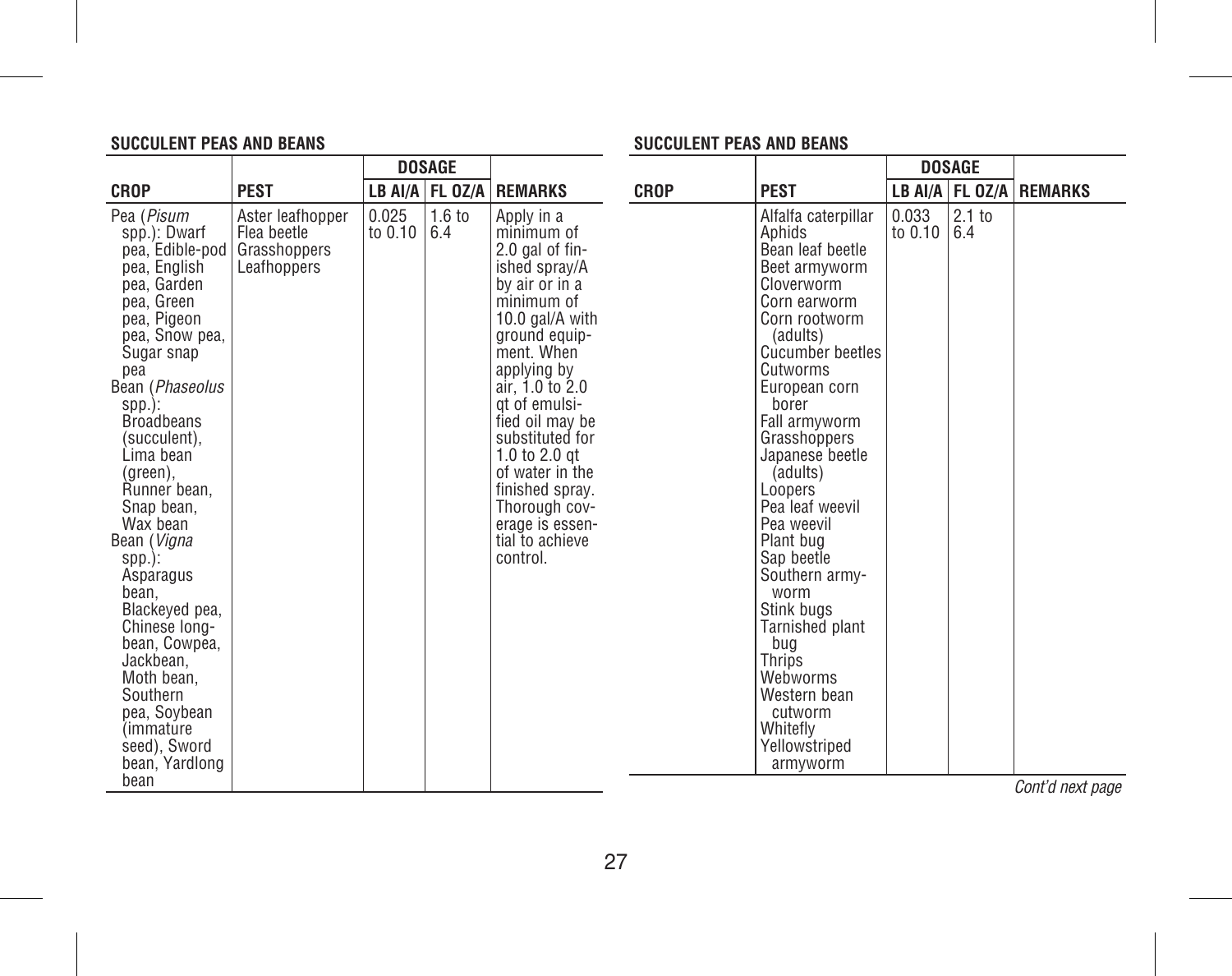# **SUCCULENT PEAS AND BEANS**

|             |                                                                                                                                          |      | <b>DOSAGE</b> |                             |
|-------------|------------------------------------------------------------------------------------------------------------------------------------------|------|---------------|-----------------------------|
| <b>CROP</b> | <b>PEST</b>                                                                                                                              |      |               | LB AI/A   FL OZ/A   REMARKS |
|             | Banks grass mite $\vert 0.08 \rangle$ to $\vert 5.12 \rangle$ to<br>Carmine mite<br>Kudzu bug<br>Lygus spp.<br>Twospotted<br>spider mite | 0.10 | 6.4           |                             |

# **RESTRICTIONS:**

- Do not apply more than 0.2 pound active ingredient (12.8 ounces
- 
- formulated) per acre per season. Do not apply within 3 days of harvest. Do not make applications less than 3 days apart.

# **TOBACCO**

|                                                                                                                                   | <b>DOSAGE</b>       |               |                                                                                                                                                                                                                                                                                                                                                                                                    |
|-----------------------------------------------------------------------------------------------------------------------------------|---------------------|---------------|----------------------------------------------------------------------------------------------------------------------------------------------------------------------------------------------------------------------------------------------------------------------------------------------------------------------------------------------------------------------------------------------------|
| <b>PEST</b>                                                                                                                       |                     |               | LB AI/A FL 0Z/A REMARKS                                                                                                                                                                                                                                                                                                                                                                            |
| Armyworm spp.<br>Cutworm spp.<br>Mole cricket<br><b>Stalkborers</b><br>Tobacco flea<br>beetle (larvae)<br>White grubs<br>Wireworm | 0.0625<br>to $0.10$ | 4.0 to<br>6.4 | Pre-transplant soil applications:<br>Apply 0.0625 to 0.1 lb AI/A in a<br>minimum of 10.0 gal/A to control<br>soil pests. Use of suitable equip-<br>ment to incorporate into top 4"<br>of the soil is required to control<br>below ground pests. At-transplant<br>water treatment application:<br>Apply 0.0625 to 0.1 lb Al/A in a<br>water treatment application vol-<br>ume of 10.0 to 200 gal/A. |

#### **TOBACCO**

|                                                                                                                                                                                                                                                                                                       | <b>DOSAGE</b>     |                |                                                                                                                                     |
|-------------------------------------------------------------------------------------------------------------------------------------------------------------------------------------------------------------------------------------------------------------------------------------------------------|-------------------|----------------|-------------------------------------------------------------------------------------------------------------------------------------|
| PEST                                                                                                                                                                                                                                                                                                  |                   |                | LB AI/A   FL 0Z/A   REMARKS                                                                                                         |
| Aphid spp.<br>Armyworm spp.<br>Chinch bugs<br>Cucumber beetle<br>Cutworms spp.<br>Flea beetle<br>(adults)<br>Grasshoppers<br>Green bugs<br>Japanese beetles<br>Saltmarsh<br>caterpillar<br>Stink buas<br>Tarnished plant<br>bugs<br>Thrips<br>Tobacco<br>budworm<br>Tobacco<br>hornworm<br>Whiteflies | $0.04$ to<br>0.10 | 2.56 to<br>6.4 | Foliar applications: Apply 0.04<br>to 0.10 lb Al/A/foliar application<br>up to, and including, layby in a<br>minimum of 10.0 gal/A. |
| Lygus spp.<br>Spider mites                                                                                                                                                                                                                                                                            | 0.10              | 6.4            |                                                                                                                                     |

#### **RESTRICTIONS:**

• Do not apply more than 0.2 pound active ingredient (12.8 ounces formulated) per acre per season. • Do not apply later than layby. • May be tank mixed with other herbicides approved for tobacco use. • Do not make more than 2 foliar applications per season.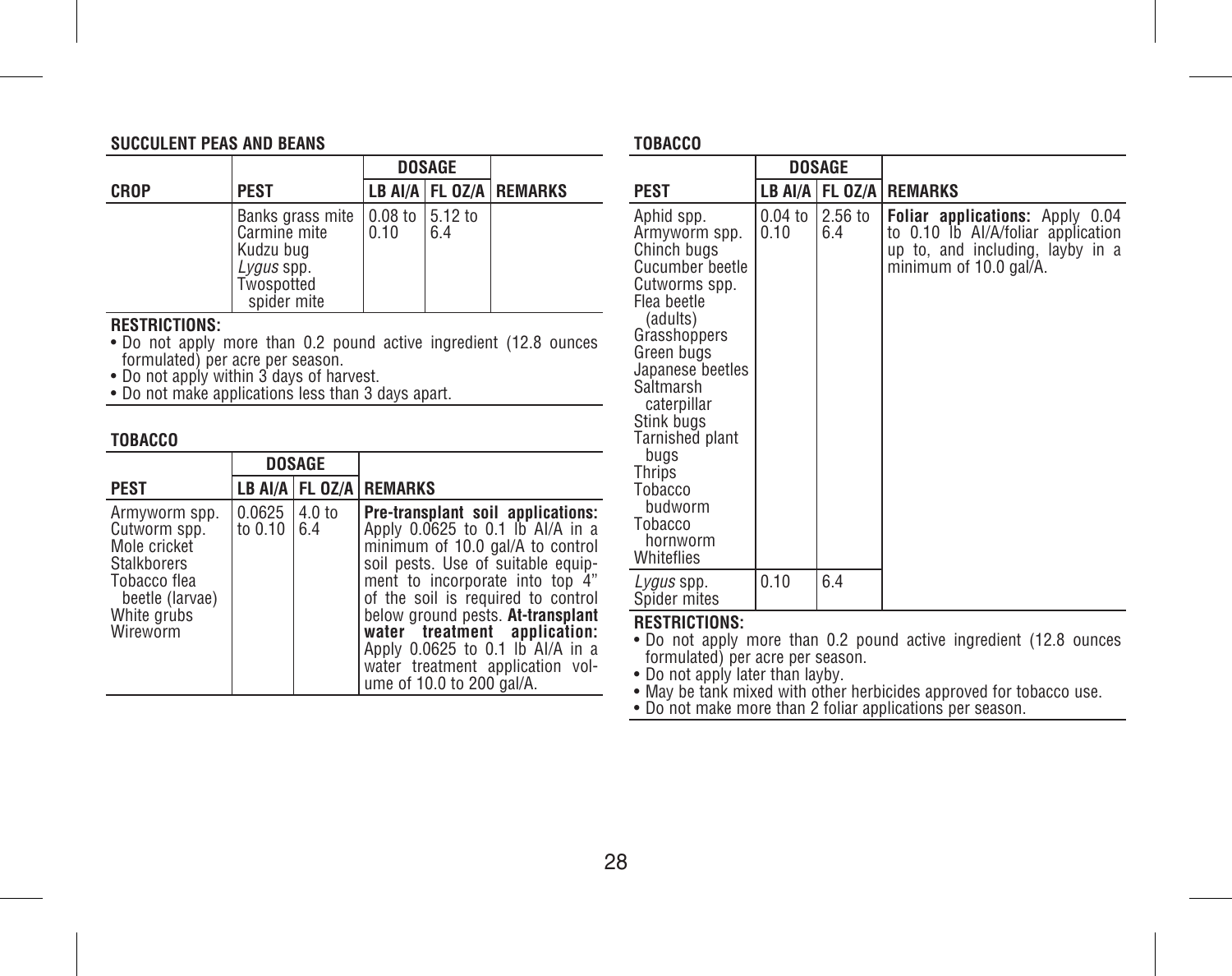# **TOMATOES/TOMATILLO\***

|                                                                                                                                                                                                                                                                       | <b>DOSAGE</b>         |                   |                                                                                                                                                                                                                                                                        |                                                                                                                                                                                                                       |                   | <b>DOSAGE</b>  |                                                                  |
|-----------------------------------------------------------------------------------------------------------------------------------------------------------------------------------------------------------------------------------------------------------------------|-----------------------|-------------------|------------------------------------------------------------------------------------------------------------------------------------------------------------------------------------------------------------------------------------------------------------------------|-----------------------------------------------------------------------------------------------------------------------------------------------------------------------------------------------------------------------|-------------------|----------------|------------------------------------------------------------------|
| <b>PEST</b>                                                                                                                                                                                                                                                           |                       |                   | LB AI/A   FL 0Z/A   REMARKS                                                                                                                                                                                                                                            | <b>PEST</b>                                                                                                                                                                                                           |                   |                | LB AI/A   FL 0Z/A   REMARKS                                      |
| Aphids<br>Armyworms<br>Including: Beet<br>armyworm,<br>Fall armyworm,<br>Southern<br>vellowstriped<br>armvworm<br>Bean leaf beetle<br>Cabbageworm<br>Carmine mite                                                                                                     | 0.033<br>to 0.08 5.12 | 2.1 <sub>to</sub> | Ground application: Apply in<br>water as necessary for insect<br>control using a minimum of<br>10.0 to 15.0 gal of finished<br>spray/A. Air application: Apply<br>in water in a minimum of 5.0 to<br>50.0 gal/A. Thorough coverage<br>is essential to achieve control. | Saltmarsh cater-<br>pillar<br>San beetle<br>Seedpod weevil<br>Squash bugs<br>Stink bug spp.<br><b>Tarnished plant</b><br>bug<br>Thrips<br>Tobacco budworm<br>Whitefly                                                 | 0.033<br>to 0.08  | 2.1 to<br>5.12 |                                                                  |
| Cloverworm<br>Corn earworm<br>Corn rootworm                                                                                                                                                                                                                           |                       |                   |                                                                                                                                                                                                                                                                        | Twospotted spider<br>mite                                                                                                                                                                                             | $0.08$ to<br>0.10 | 5.12 to<br>6.4 |                                                                  |
| Cucumber beetles<br>Cutworms<br>Diamondback moth<br>Europoean corn<br>borer<br>Flea beetles<br>Flea hoppers<br>Grasshoppers<br>Japanese beetle<br>(adults)<br>Leafhoppers<br>Loopers<br>Lygus spp.<br>Melonworm<br>Pea weevil<br>Pickleworm<br>Plant bug<br>Rindworms |                       |                   |                                                                                                                                                                                                                                                                        | approved supplemental labeling.<br><b>RESTRICTIONS:</b><br>• Do not make applications less than 10 days apart.<br>• A maximum of 4 applications may be applied per season.<br>• Do not apply within 1 day of harvest. |                   |                | *Not for use on Tomatillo in California unless accompanied by an |

# **TOMATOES/TOMATILLO\***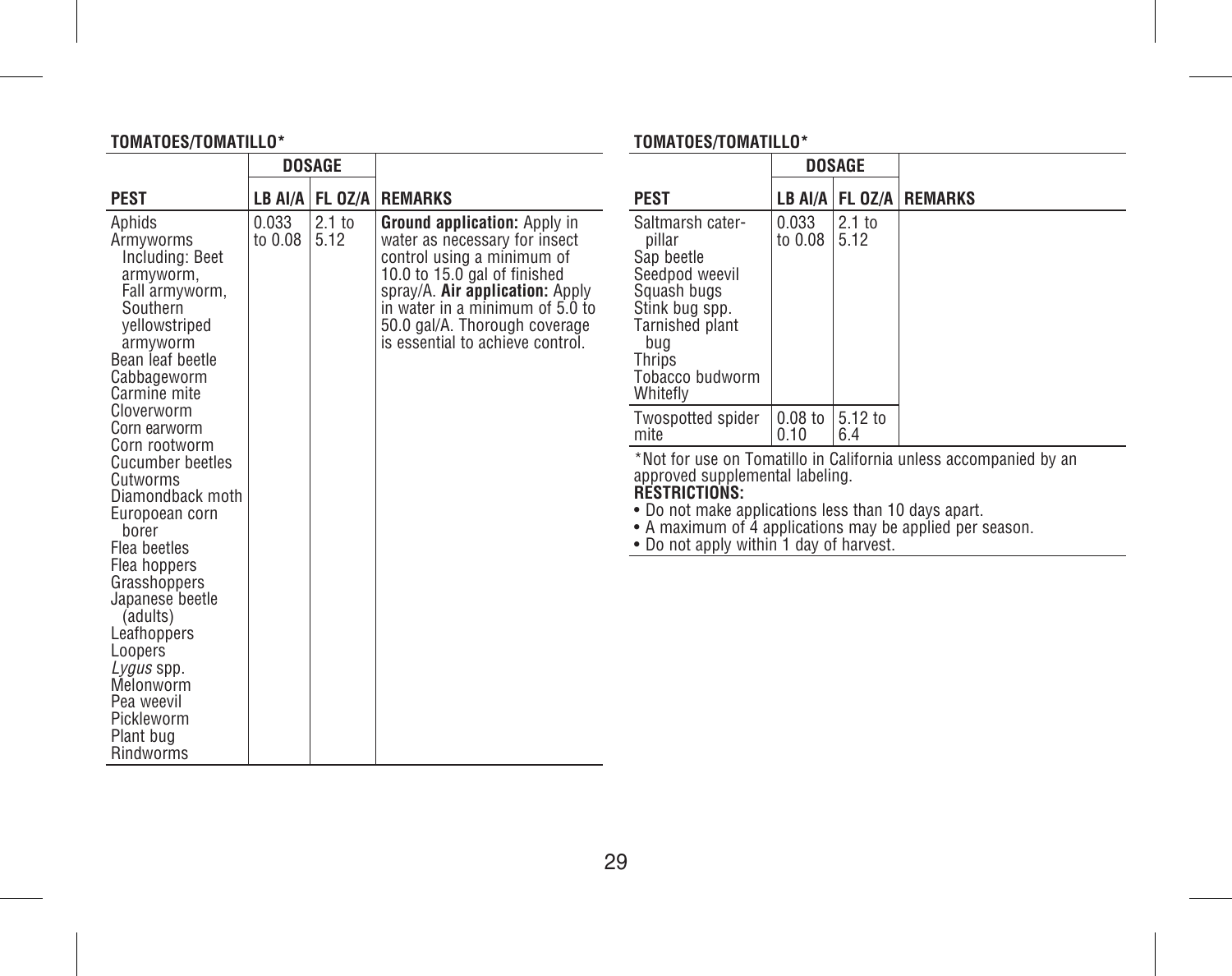#### **TREE NUTS CROPS**

# **TUBEROUS AND CORM VEGETABLES**\*

|                                                                                                                                                                                                                                 |                                                                                                                                                                                                                                                                                                                  | DOSAGE            |                           |                                                                                                                                                                                                                                                                                                                                                                            |
|---------------------------------------------------------------------------------------------------------------------------------------------------------------------------------------------------------------------------------|------------------------------------------------------------------------------------------------------------------------------------------------------------------------------------------------------------------------------------------------------------------------------------------------------------------|-------------------|---------------------------|----------------------------------------------------------------------------------------------------------------------------------------------------------------------------------------------------------------------------------------------------------------------------------------------------------------------------------------------------------------------------|
| CROP                                                                                                                                                                                                                            | <b>PEST</b>                                                                                                                                                                                                                                                                                                      | LB AI/A           | FL OZ/A                   | <b>REMARKS</b>                                                                                                                                                                                                                                                                                                                                                             |
| Almond<br>Beech nut<br>Brazil nut<br><b>Butternut</b><br>Cashew<br>Chestnut<br>Chinguapin<br>Filbert<br>(hazelnut)<br>Hickory nut<br>Macadamia<br>nut (bush<br>nut)<br>Pecan<br>Pistachio<br>Walnut<br>(Black and I<br>English) | Black pecan aphid<br>Codling moth<br>Filbert worm<br>Hickorv<br>shuckworm<br>Leaffooted bugs<br>Navel orangeworm<br>Obliquebanded<br>leafroller<br>Peach twig borer<br>Pecan leaf<br>casebearer<br>Pecan nut<br>casebearer<br>Pecan phylloxera<br>Plant bugs<br>Stink bugs<br>Walnut aphid<br>Yellow pecan aphid | $0.05$ to<br>0.20 | 3.2 to<br>12.8            | <b>Application by</b><br>ground: Apply<br>as a dilute<br>minimum of 200<br>gal of finished<br>spray/A) or<br>concentrate (min-<br>imum of 50.0<br>gal of finished<br>spray/A) spray in<br>sufficient water<br>to provide thor-<br>ough coverage.<br><b>Application by</b><br>air: Apply the<br>specified dosage<br>in a minimum of<br>10.0 gal of $fin-$<br>ished spray/A. |
|                                                                                                                                                                                                                                 | European red mite<br>Pecan weevil<br>Spider mites                                                                                                                                                                                                                                                                | $0.08$ to<br>0.20 | 5.1 <sub>to</sub><br>12.8 |                                                                                                                                                                                                                                                                                                                                                                            |
|                                                                                                                                                                                                                                 | Fire ants<br>Walnut husk fly                                                                                                                                                                                                                                                                                     | $0.1$ to<br>0.20  | 6.4 to<br>12.8            |                                                                                                                                                                                                                                                                                                                                                                            |

# **RESTRICTIONS:**

- Minimum Spray intervals: Apply this product as needed to maintain<br>Control, but do not apply at intervals sooner than 15 days.<br>• Observe a 21-day Pre Harvest Interval (PHI) for pecans and a 7-day<br>• Pre-Harvest Interval (P
- 
- Do not exceed 0.2 pound active ingredient (12.8 ounces formulated)<br>per acre per application; do not exceed 0.50 pound active ingredient<br>(32.0 ounces formulated) per acre per season.<br>• Do not graze livestock in treated or
- for feed.

|                                                                                                                                                                                                                                                                                         |                                         | DOSAGE                          |                                        |                                                                                                                                                                                                                                                                                                                                                                                                                                                                                                                                                                                                                                                                                                                                              |
|-----------------------------------------------------------------------------------------------------------------------------------------------------------------------------------------------------------------------------------------------------------------------------------------|-----------------------------------------|---------------------------------|----------------------------------------|----------------------------------------------------------------------------------------------------------------------------------------------------------------------------------------------------------------------------------------------------------------------------------------------------------------------------------------------------------------------------------------------------------------------------------------------------------------------------------------------------------------------------------------------------------------------------------------------------------------------------------------------------------------------------------------------------------------------------------------------|
| CROP                                                                                                                                                                                                                                                                                    | <b>PEST</b>                             | LB AI/A                         | <b>FL 0Z/A</b>                         | <b>REMARKS</b>                                                                                                                                                                                                                                                                                                                                                                                                                                                                                                                                                                                                                                                                                                                               |
| Arracacha<br>Arrowroot<br>Artichoke.<br>Chinese<br>Artichoke.<br>Jerusalem<br>Bean.<br>Canna.<br>edible<br>Cassava.<br>bitter and<br>sweet<br>Chavote<br>(root)<br>Chufa<br>Dasheen<br>(taro)<br>Ginger<br>Leren<br>Potato<br>Sweet<br>potato<br>Tanier<br>Turmeric<br>Yam<br>Yam, true | Corn<br>wireworm<br>Tobacco<br>wireworm | $0.15$ to<br>0.30<br>(at-plant) | $9.6 \text{ to}$<br>19.2<br>(at-plant) | This product may be<br>applied as an in-fur-<br>row planting time<br>treatment for the con-<br>trol of Wireworms.<br>Rootworms, and<br>White grubs. Apply<br>this product at the<br>rate of 0.3 lb AI (19.2)<br>oz formulated)/A as<br>an in-furrow spray<br>or T-band spray at<br>planting time. This<br>product may be<br>applied as a layby<br>treatment for the con-<br>trol of Wireworms.<br>Rootworms, and<br>White grubs. Apply<br>this product to the<br>drill area and cover<br>with soil utilizing<br>cultivation equipment<br>set to throw soil to<br>the drill area. Apply<br>this product as a<br>banded spray over<br>the row at a rate of<br>0.05 to 0.15 lb AI/A<br>(3.2 to 9.6 oz formu-<br>lated) in 10.0 gal/A/<br>spray. |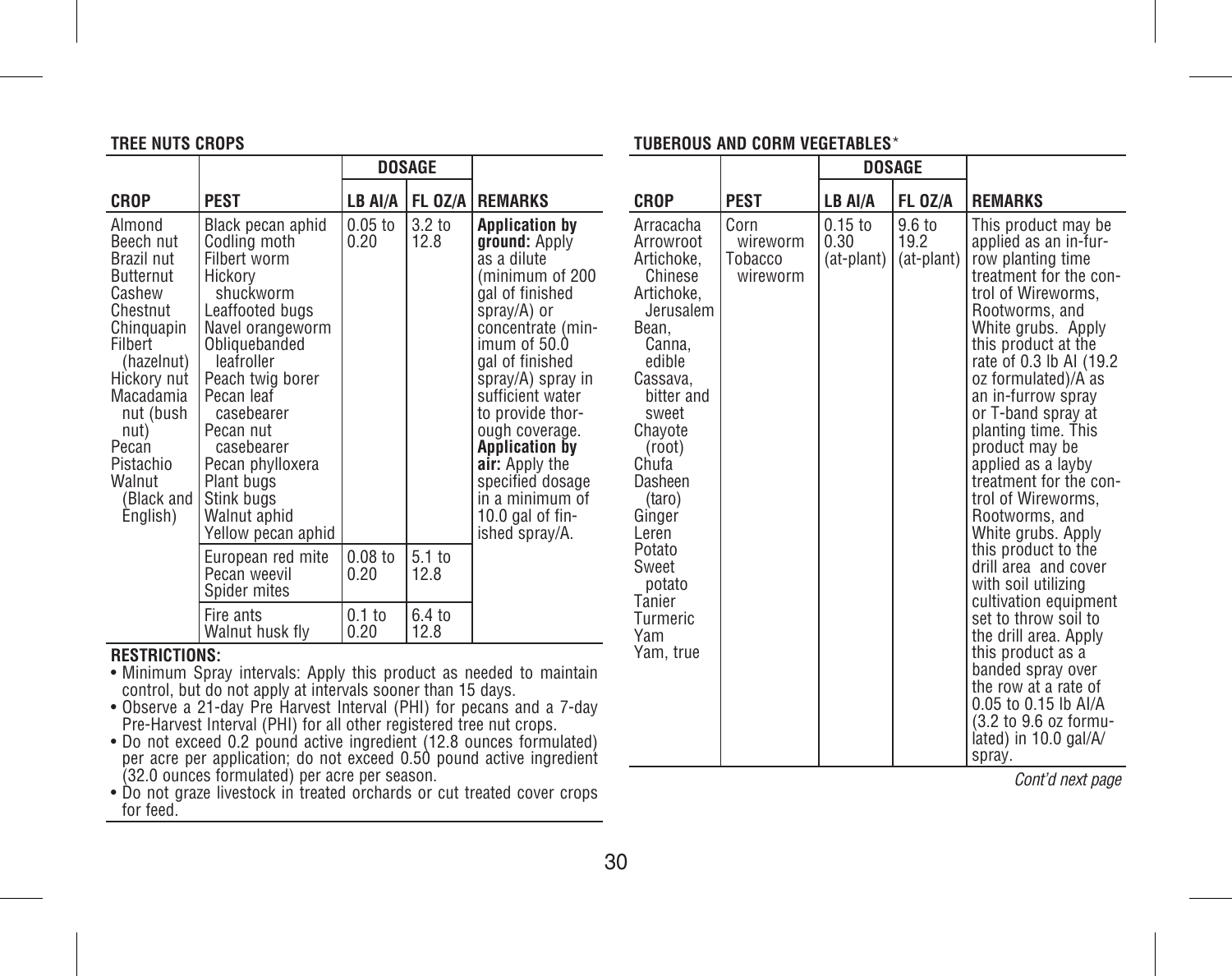| TUBEROUS AND CORM VEGETABLES* |  |  |
|-------------------------------|--|--|
|                               |  |  |

|      |                                                                                                                                                                                                                                                                                                              | DOSAGE                                                                                         |                                                                                                  |                                                                                                                                                                                                                                                                                                                                                                                                                                                    |
|------|--------------------------------------------------------------------------------------------------------------------------------------------------------------------------------------------------------------------------------------------------------------------------------------------------------------|------------------------------------------------------------------------------------------------|--------------------------------------------------------------------------------------------------|----------------------------------------------------------------------------------------------------------------------------------------------------------------------------------------------------------------------------------------------------------------------------------------------------------------------------------------------------------------------------------------------------------------------------------------------------|
| CROP | <b>PEST</b>                                                                                                                                                                                                                                                                                                  | LB AI/A                                                                                        | FL OZ/A                                                                                          | <b>REMARKS</b>                                                                                                                                                                                                                                                                                                                                                                                                                                     |
|      | Banded<br>cucumber<br>beetle<br>Black flea<br>beetle<br>Cucumber<br>beetle<br>Japanese<br>beetle<br>grubs<br>June beetle<br>Kudzu bug<br>Rootworms<br>Southern<br>potato<br>wireworm<br>Sugarcane<br>beetle<br>Sweet potato<br>flea beetle<br>Sweet potato<br>weevil<br>White grub<br>Whitefringed<br>beetle | $0.05$ to<br>$0.15$ (at<br>cultiva-<br>tion or<br>layby)<br>0R<br>0.033<br>to 0.10<br>(foliar) | 3.2 <sub>to</sub><br>9.6 (at<br>cultiva-<br>tion or<br>layby)<br>0R<br>2.1<br>to 6.4<br>(foliar) | This product may be<br>applied as a foliar<br>spray for the control<br>of the adult life stages<br>of Flea beetles, Click<br>beetles (Wireworms),<br><b>Cucumber beetles</b><br>(Rootworms), White<br>fringed beetles and<br>May/June beetles<br>(White grubs). Apply<br>this product at the<br>rate of 0.033 to 0.1<br>lb Al/A (2.1 to 6.4<br>oz formulated) in a<br>minimum of 10.0 gal<br>of spray by ground<br>and 3.0 gal of spray<br>by air. |

\* This use is not permitted in California unless allowed by an approved supplemental label.

#### **RESTRICTIONS:**

- Do not make more than 2 foliar applications per season no sooner than 21 days apart.
- Do not apply more than 0.5 pound active ingredient (32.0 ounces formulated) per acre per season, including soil application.
- Do not apply within 21 days of harvest.

#### **TURF (GOLF COURSES AND SOD FARMS) AND GRASS AREAS (INCLUDING GOLF COURSES, SOD FARMS, HOME LAWNS, LAWN AREAS AROUND PARKS, INSTITUTIONAL, PUBLIC, COMMERCIAL AND INDUSTRIAL BUILDINGS, RECREATIONAL AND ATHLETIC FIELDS)\***

Apply as a broadcast treatment. Use higher volumes up to 10.0 gallons per carrier per 1000 square feet to get uniform coverage when treating dense grass foliage.

For low water volume usage, less than 2.0 gallons per 1000 square feet, addition of a non-ionic or silicone based surfactant (0.25% by volume) is recommended. Irrigation to treated area within a few hours following application can improve efficacy to sub-surface pests such as, but not limited to, Mole crickets.

The application rates listed in the following table will provide excellent control of the respective pests under typical conditions. However, at the discretion of the applicator, this product may be applied at up to 0.32 fluid ounce per 1000 square feet to control each of the pests listed in this table. Use higher application rates when maximum residual control is desired or where heavy pest populations occur.

| <b>PEST</b>                                                                 | <b>FL 0Z/A   SQ FT</b>   | 0Z/1000           | <b>LB AVA</b> |
|-----------------------------------------------------------------------------|--------------------------|-------------------|---------------|
| Armyworms <sup>1</sup><br>Cutworms <sup>1</sup><br>Sod webworm <sup>1</sup> | 2.2 <sub>to</sub><br>3.5 | l 0.05 to<br>0.08 | 0.03 to 0.05  |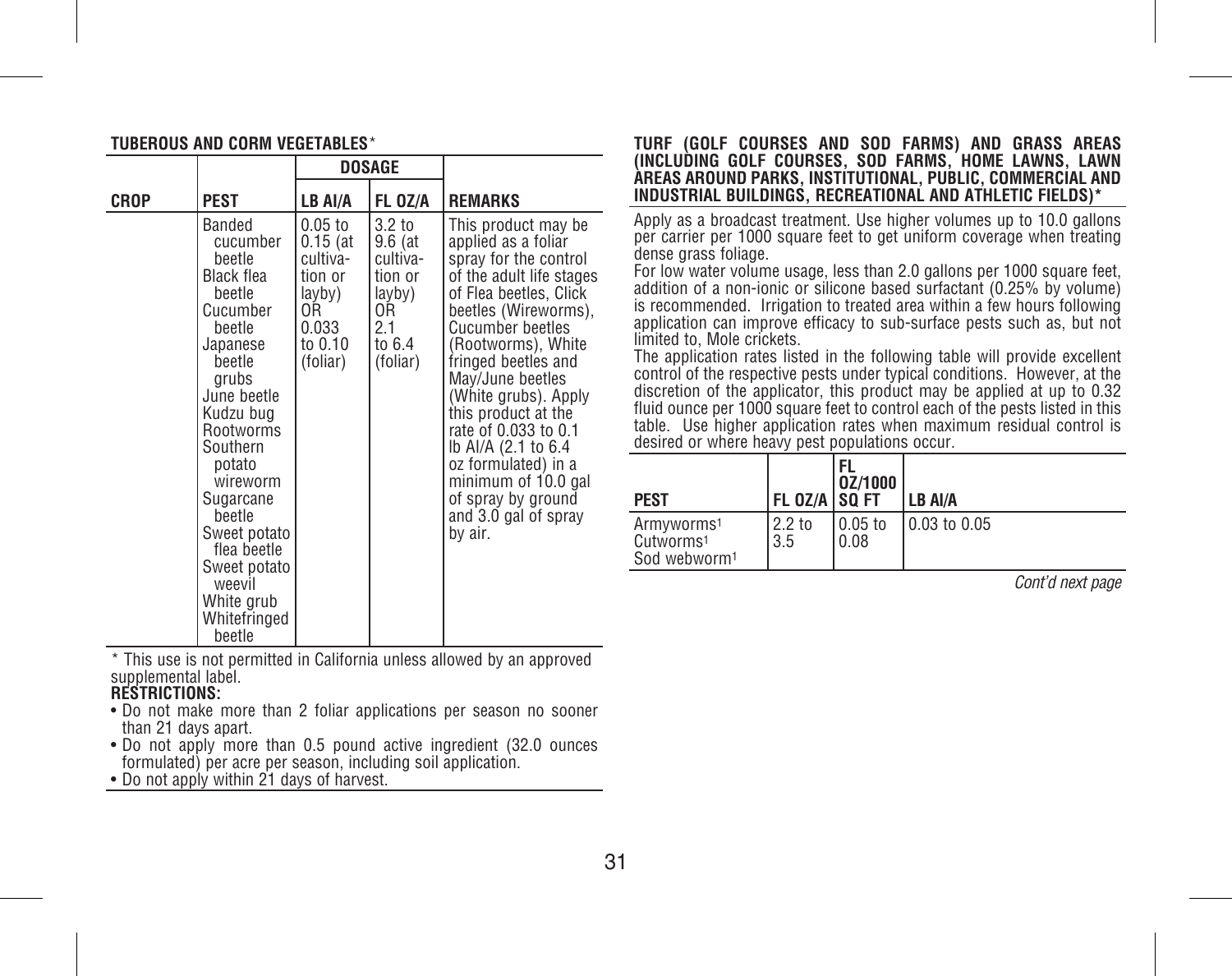#### **TURF (GOLF COURSES AND SOD FARMS) AND GRASS AREAS (INCLUDING GOLF COURSES, SOD FARMS, HOME LAWNS, LAWN AREAS AROUND PARKS, INSTITUTIONAL, PUBLIC, COMMERCIAL AND INDUSTRIAL BUILDINGS, RECREATIONAL AND ATHLETIC FIELDS)\***

| Annual blue-<br>arass weevil<br>(Hyperodes)<br>(adults) <sup>2</sup><br>Banks grass mite <sup>6</sup><br>Billbugs (adults) <sup>3</sup><br><b>Black turfgrass</b><br>ataenius (adults) <sup>4</sup><br>Centipedes<br>Crickets<br>Earwigs<br>Fleas (adults)<br>Grasshoppers<br>Leafhoppers<br>Mealybugs<br>Mites <sup>6</sup><br>Pillbugs<br>Sowbugs | 3.5 <sub>to</sub><br>7.0 | $0.08$ to<br>0.16 | $0.05$ to $0.11$ |
|-----------------------------------------------------------------------------------------------------------------------------------------------------------------------------------------------------------------------------------------------------------------------------------------------------------------------------------------------------|--------------------------|-------------------|------------------|
| Ants<br>Chinch bugs <sup>5</sup><br>Fleas (larvae)7<br>Imported fire ants <sup>8</sup><br>Japanese beetle<br>(adults)<br>Mole cricket<br>(adults) <sup>9</sup><br>Mole cricket<br>(nymph) <sup>10</sup><br>Ticks <sup>11</sup>                                                                                                                      | $7.0 \text{ to}$<br>14.0 | $0.16$ to<br>0.32 | $0.11$ to $0.21$ |

#### **RESTRICTIONS:**

**DO NOT USE THIS PRODUCT ON GOLF COURSES OR SOD FARMS IN NASSAU COUNTY OR SUFFOLK COUNTY, NEW YORK.**

**In New York State, this product may NOT be applied to any grass or turf area within 100 feet of a water body (lake, pond, river, stream, wetland, or drainage ditch).**

**In New York State, do make a single repeat application of this product if there are signs of renewed insect activity, but not sooner than 2 weeks after the first application.**

#### **Spray Drift Precautions (For turf uses)**

Do not apply when wind conditions favor downwind drift to nearby water bodies<sup>.</sup>

Do not apply when wind velocity exceeds 10 miles per hour.

Avoid application when wind gusts approach 10 mph.

Apply using nozzles that provide the largest droplet size compatible with adequate coverage.

#### **Comments**

**1Armyworms, Cutworms and Sod webworms:** To ensure optimum control, delay watering (irrigation) or mowing for 24 hours after application. If the grass area is being maintained at a mowing height of greater than 1 inch, then higher application rates (up to 0.32 fluid ounce per 1000 square feet) may be required during periods of high pest pressure.

**2Annual bluegrass weevil (***Hyperodes***) adults:** To control adult Weevils, apply product as they leave their overwintering sites and move into grass areas. This movement generally begins when *Forsythia* is in full bloom and concludes when Flowering dogwood (*Comus florida*) is in full bloom. Consult your State Cooperative Extension Service for more specific information regarding application timing.

**3Billbug adults:** Apply when adult Billbugs are first observed during April and May. Degree day models have been developed to optimize application timing. Consult your State Cooperative Extension Service for information specific to your region. In temperate regions, spring applications targeting Billbug adults will also provide control of over-wintered Chinch bugs.

**4Black turfgrass ataenius adults:** Make applications during May and July to control the first and second generation of Black turfgrass ataenius adults, respectively. The May application should be timed to coincide with the full bloom stage of Vanhoutte spiraea (*Spiraea vanhouttei*) and Horse chestnut (*Aesculus hippocastanum*). Time the July application to coincide with the blooming of Rose of Sharon (*Hibiscus syriacus*).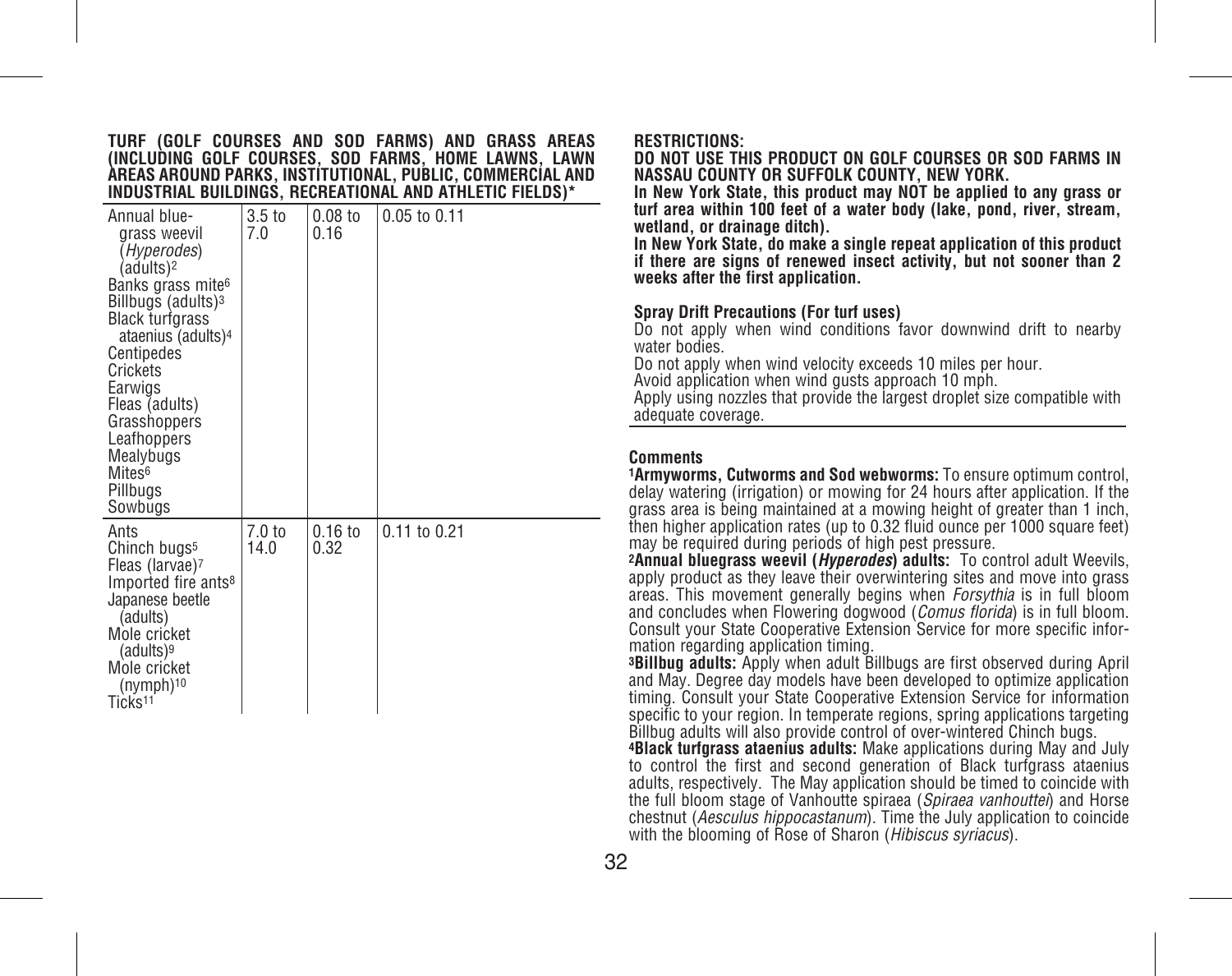**5Chinch bugs:** Chinch bugs infest the base of grass plants and are often found in the thatch layer. Irrigation of the grass area before treatment will optimize the penetration of the insecticide to the area where the Chinch bugs are located. Use higher volume applications if the thatch layer is excessive or if a relatively long mowing height is being maintained. Chinch bugs can be one of the most difficult pests to control in grasses and the higher application rates (up to 0.32 fluid ounce per 1000 square feet) may be required to control populations that contain both nymphs and adults during the middle of the summer.

**6Mites:** To ensure optimal control of Eriophyid mites, apply in combination with the labeled application rate of a surfactant. A second application, 5 to 7 days after the first, may be necessary to achieve acceptable control.

**7Flea larvae:** Flea larvae develop in the soil of shaded areas that are accessible to pets or other animals. Use a higher volume application when treating these areas to ensure penetration of the insecticide into the soil. Note: if the lawn area is being treated with this product at 0.10 fluid ounce per 1000 square feet for adult Flea control, then the larval application rate may be achieved by increasing the application volume two- to four-fold.

**8lmported fire ants:** Control will be optimized by combining broadcast applications that will control foraging workers and newly mated fly-in queens with mound drenches that will control existing colonies. If the soil is not moist, then it is important to irrigate before application or use a high volume application. Apply broadcast treatments with 0.32 fluid ounce per 1000 square feet. Treat mounds by diluting 0.05 fluid ounce of this product per gallon of water and applying 1.0 to 2.0 gallons per finished spray per mound. Treat the mounds with sufficient force to break their apex and allow the insecticide solution to flow into the ant tunnels. A four foot diameter circle around the mound should also be treated. For best results, apply in cool weather (65 to 80 °F) or in early morning or late evening hours.

**9Mole cricket adults:** Achieving acceptable control of adult Mole crickets is difficult because preferred grass areas are subject to continuous invasion during the early spring by this extremely active stage. Make applications as late in the day as possible and should be watered in with up to 0.5 inches of water immediately after treatment. If the soil is not moist, then it is important to irrigate before application to bring the Mole crickets closer to the soil surface where contact with the insecticide will be maximized. Treat grass areas that receive pressure from adult Mole crickets at peak egg hatch to ensure optimum control of subsequent nymph populations (see below).

**10Mole cricket nymphs:** Treat grass areas that received intense adult Mole cricket pressure in the spring immediately prior to peak egg hatch. Optimal control is achieved at this time because young nymphs are more susceptible to insecticides and they are located near the soil surface where the insecticide is most concentrated. Control of larger, more damaging, nymphs later in the year may require both higher application rates and cations as late in the day as possible and water in with up to 0.5 inches of water immediately after treatment. If the soil is not moist, then it is important to irrigate before application to bring the Mole crickets closer to the soil surface where contact with the insecticide will be maximized.

**11Ticks (including Ticks that may transmit Lyme Disease and Rocky Mountain Spotted Fever):** Do not make spot applications. Treat the entire area where exposure to Ticks may occur. Use higher spray volumes when treating areas with dense ground cover or heavy leaf litter. Ticks may be reintroduced from surrounding areas on host animals. Retreatment may be necessary to achieve and/or maintain control during periods of high pest pressure. Repeat application is necessary only if there are signs of renewed activity. Limit application to no more than once per 7 days.

**Deer ticks (***Ixodes* **sp.)** have a complicated life cycle that ranges over a 2-year period and involves 4 life stages. Make applications in the late fall and/or early spring to control adult Ticks that are usually located on brush or grass above the soil surface and in mid to late spring to control larvae and nymphs that reside in the soil and leaf litter.

**American dog ticks** may be a considerable nuisance in suburban settings, particularly where homes are built on land that was previously field or forest. These ticks commonly congregate along paths or roadways where humans are likely to be encountered. Make applications as necessary from mid-spring to early fall to control American dog tick larvae, nymphs and adults.

**\*This use is not permitted in California unless allowed by supplemental labeling.**

Dealers Should Sell In Original Packages Only.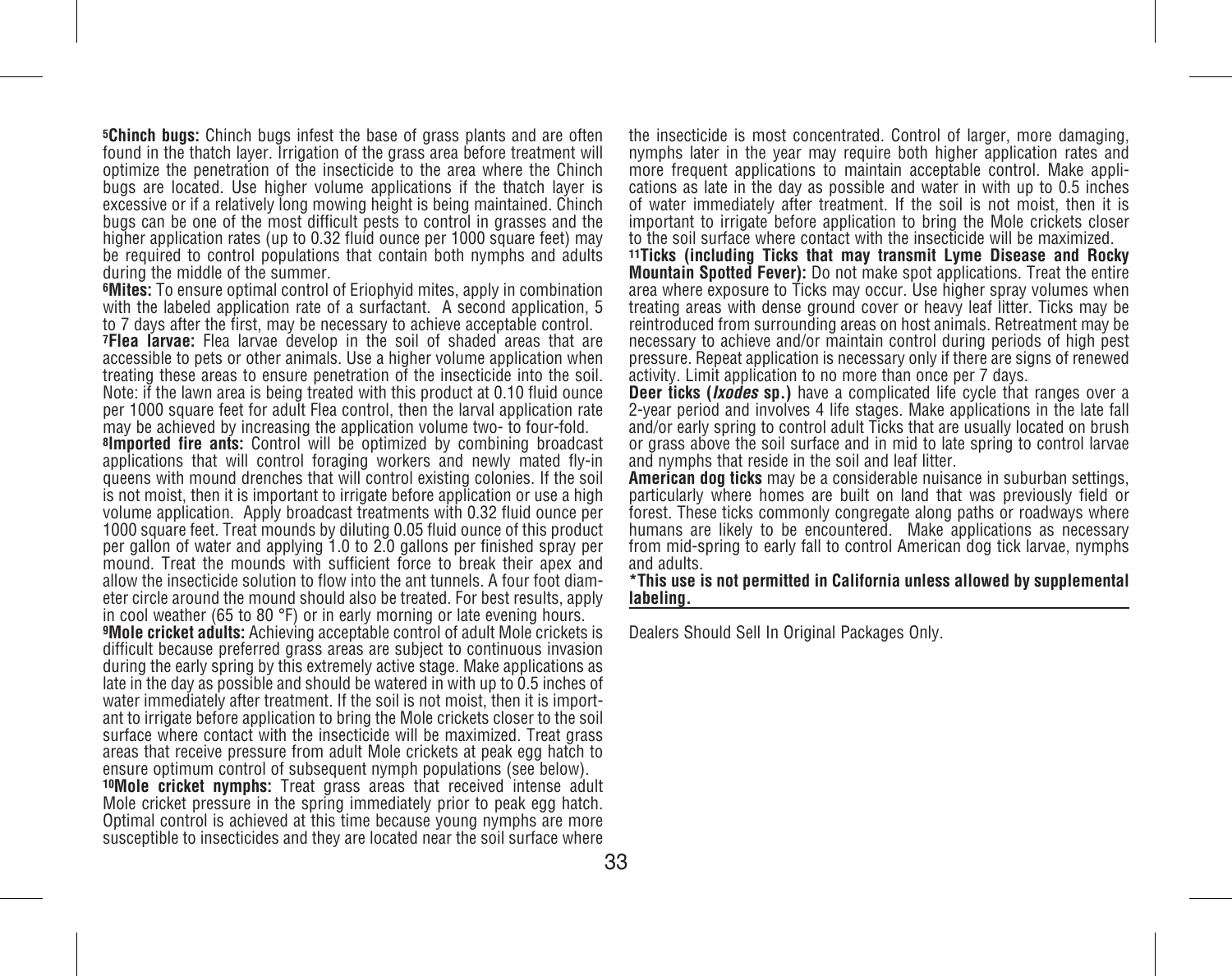**STORAGE AND DISPOSAL**<br>**PESTICIDE STORAGE:** Do not freeze, Do not store below 40 °F. If crystals are observed, warm material to above 60 °F by placing container in warm location. Shake or roll container periodically to re-dissolve solids. Keep out of reach of children and animals. Store in original containers only. Store in a cool, dry place and avoid excess heat. Carefully open containers. After partial use, replace lids and close tightly. Do not put concentrate or dilute material into food or drink containers. Do not contaminate other pesticides, fertilizers, water, food, or feed by storage or disposal.

In case of spill, avoid contact, isolate area and keep out animals and unprotected persons. Confine spills.

**TO CONFINE SPILL:** If liquid, dike surrounding area or absorb with sand, cat litter or commercial clay. If dry material, cover to prevent dispersal. Place damaged package in a holding container. Identify contents.

**PESTICIDE DISPOSAL:** Pesticide wastes are toxic. Improper disposal of excess pesticide, spray mixture, or rinsate is a violation of Federal law. If these wastes cannot be disposed of by use according to label instructions, contact your State Pesticide or Environmental Control Agency, or the Hazardous Waste representative of the nearest EPA Regional Office for quidance.

**CONTAINER HANDLING: Nonrefillable container.** Do not reuse this container to hold materials other than pesticides or dilute pesticides (rinsate). After emptying and cleaning, it may be allowable to temporarily hold rinsate or other pesticide-related materials in the container. Contact your state regulatory agency to determine allowable practices in your state. Once cleaned, some agricultural plastic pesticide containers can be taken to a container collection site or picked up for recycling. To find the nearest site, contact your chemical dealer or manufacturer, or contact The Agricultural Container Recycling Council (ACRC) at www.acrecycle.org. Triple rinse or pressure rinse container (or equivalent) promptly after emptying. If recycling is not available, puncture and dispose of in a sanitary landfill or incinerate or if allowed by states and local authorities, by burning. If burned stay out of smoke.

**For packages up to 5 gallons: Triple rinse as follows:** Empty the remaining contents into application equipment or a mix tank and drain for 10 seconds after the flow begins to drip. Fill the container 1/4 full with water and recap. Shake for 10 seconds.Pour rinsate into application equipment or a mix tank or store rinsate for later use or disposal.

#### *Storage and Disposal cont'd:*

Drain for 10 seconds after the flow begins to drip. Repeat this procedure two more times. **Pressure rinse as follows:** Empty the remaining contents into application equipment or a mix tank and continue to drain for 10 seconds after the flow begins to drip. Hold container upside down over application equipment or mix tank or collect rinsate for later use or disposal. Insert pressure rinsing nozzle in the side of the container, and rinse at about 40 PSI for at least 30 seconds. Drain for 10 seconds after the flow begins to drip.

**For packages greater than 5 gallons and less than 56 gallons: Triple rinse as follows:** Empty the remaining contents into application equipment or a mixtank. Fill the container 1/4 full with water. Replace and tighten closures. Tip container on its side and roll it back and forth, ensuring at least one complete revolution, for 30 seconds. Stand the container on its end and tip it back and forth several times. Empty the rinsate into application equipment or a mix tank or store rinsate for later use or disposal. Repeat this procedure two more times. **Pressure rinse as follows:** Empty the remaining contents into application equipment or a mix tank and continue to drain for 10 seconds after the flow begins to drip. Hold container upside down over application equipment or mix tank or collect rinsate for later use or disposal. Insert pressure rinsing nozzle in the side of the container, and rinse at about 40 PSI for at least 30 seconds. Drain for 10 seconds after the flow begins to drip.

**For packages greater than 56 gallons:** To clean the container before final disposal, empty the remaining contents from this container into application equipment or mix tank. Fill the container about 10 percent full with water. Agitate vigorously or recirculate water with the pump for 2 minutes. Pour or pump rinsate into application equipment or rinsate collection system. Repeat this rinsing procedure two more times.

**For refillable containers:** Refill this container with pesticide only. Do not reuse this container for any other purpose. Cleaning the container before final disposal is the responsibility of the person disposing of the container. Cleaning before refilling is the responsibility of the refiller. To clean the container before final disposal, empty the remaining contents from this container into application equipment or mix tank. Fill the container about 10 percent full with water. Agitate vigorously or recirculate water with the pump for 2 minutes. Pour or pump rinsate into application equipment or rinsate collection system. Repeat this rinsing procedure two more times.

**For help with any spill, leak, fire or exposure involving this material, call day or night CHEMTREC - 1-800-424-9300.**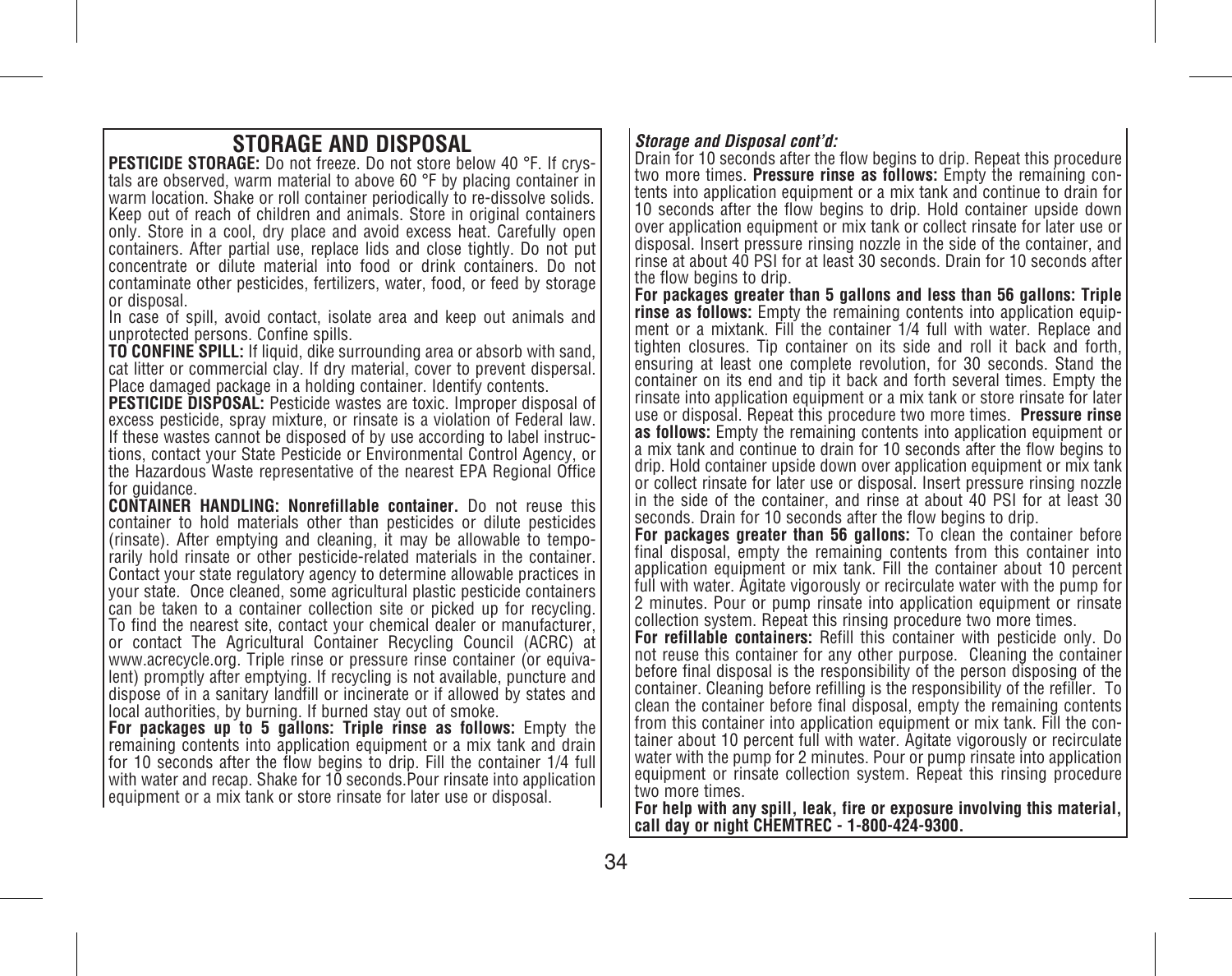**CONDITIONS OF SALE AND LIMITATION OF WARRANTY AND LIABILITY BEFORE BUYING OR USING THIS PRODUCT**, read the entire Directions for Use and the following Conditions of Sale and Limitation of Warranty and Liability. By buying or using this product, the buyer or user accepts the following Conditions of Sale and Limitation of Warranty and Liability, which no employee or agent of LOVELAND PRODUCTS, INC. or the seller is authorized to vary in any way.

Follow the Directions for Use of this product carefully. It is impossible to eliminate all risks inherently associated with the use of this product. Crop or other plant injury, ineffectiveness, or other unintended consequences may result from such risks as weather or crop conditions, mixture with other chemicals not specifically identified in this product's label, or use of this product contrary to the label instructions, all of which are beyond the control of LOVELAND PRODUCTS, INC. and the seller. The buyer or user of this product assumes all such inherent risks.

Subject to the foregoing inherent risks, LOVELAND PRODUCTS, INC. warrants that this product conforms to the chemical description on the label and is reasonably fit for the purposes stated in the Directions for Use when the product is used in strict accordance with such Directions for Use under normal conditions of use. EXCEPT AS WARRANTED IN THIS LABEL AND TO THE EXTENT CONSISTENT WITH APPLICABLE LAW, THIS PRODUCT IS SOLD "AS IS," AND LOVELAND PRODUCTS, INC. MAKES NO OTHER WARRANTY, EXPRESS OR IMPLIED, INCLUDING BUT NOT LIMITED TO MERCHANTABILITY, FITNESS FOR A PARTICULAR PURPOSE, OR ELIGIBILITY OF THIS PRODUCT FOR ANY PARTICULAR TRADE USAGE.

IN THE UNLIKELY EVENT THAT BUYER OR USER BELIEVES THAT LOVELAND PRODUCTS, INC. HAS BREACHED A WARRANTY CONTAINED IN THIS LABEL AND TO THE EXTENT REQUIRED BY APPLICABLE LAW, BUYER OR USER MUST SEND WRITTEN NOTICE OF ITS CLAIM TO THE FOLLOWING ADDRESS: LOVELAND PRODUCTS, INC., ATTENTION: LAW DEPARTMENT, P.O. BOX 1286, GREELEY, CO 80632-1286.

TO THE EXTENT CONSISTENT WITH APPLICABLE LAW, THE BUYER'S OR USER'S EXCLUSIVE REMEDY FOR ANY INJURY, LOSS, OR DAMAGE RESULTING FROM THE HANDLING OR USE OF THIS PRODUCT, INCLUDING BUT NOT LIMITED TO CLAIMS OF BREACH OF WARRANTY OR CONTRACT, NEGLIGENCE, STRICT LIABILITY, OR OTHER TORTS SHALL BE LIMITED TO ONE OF THE FOLLOWING, AT THE ELECTION OF LOVELAND PRODUCTS, INC. OR THE SELLER: DIRECT DAMAGES NOT EXCEEDING THE PURCHASE PRICE OF THE PRODUCT OR REPLACEMENT OF THE PRODUCT. TO THE EXTENT CONSISTENT WITH APPLICABLE LAW, LOVELAND PRODUCTS, INC. AND THE SELLER SHALL NOT BE LIABLE TO THE BUYER OR USER OF THIS PRODUCT FOR ANY CONSEQUENTIAL, SPECIAL, OR INDIRECT DAMAGES, OR DAMAGES IN THE NATURE OF A PENALTY.

Ambush and Karate are registered trademarks of a Syngenta Group Company.

Mustang is a registered trademark of FMC Corporation. Asana is a registered trademark of E.I. duPont de Nemours & Company. Danitol is a registered trademark of Sumitomo Chemical Company, Ltd. Sniper is a registered trademark of Loveland Products, Inc.

**Ambush, Ammo, Asana, Danitol, Karate, Mustang, Sniper and Tombstone Helios are restricted use pesticides.**